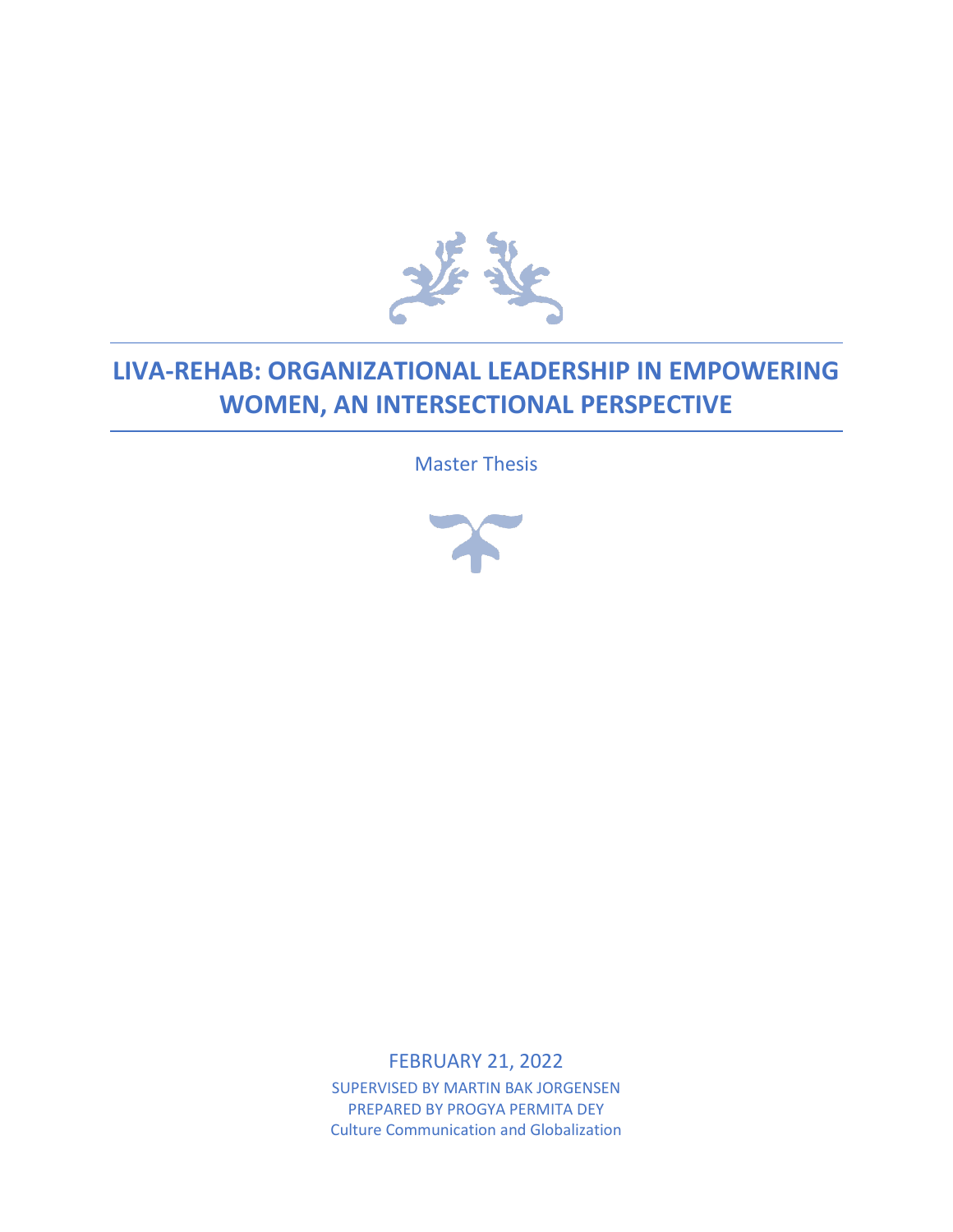# **Table of Contents**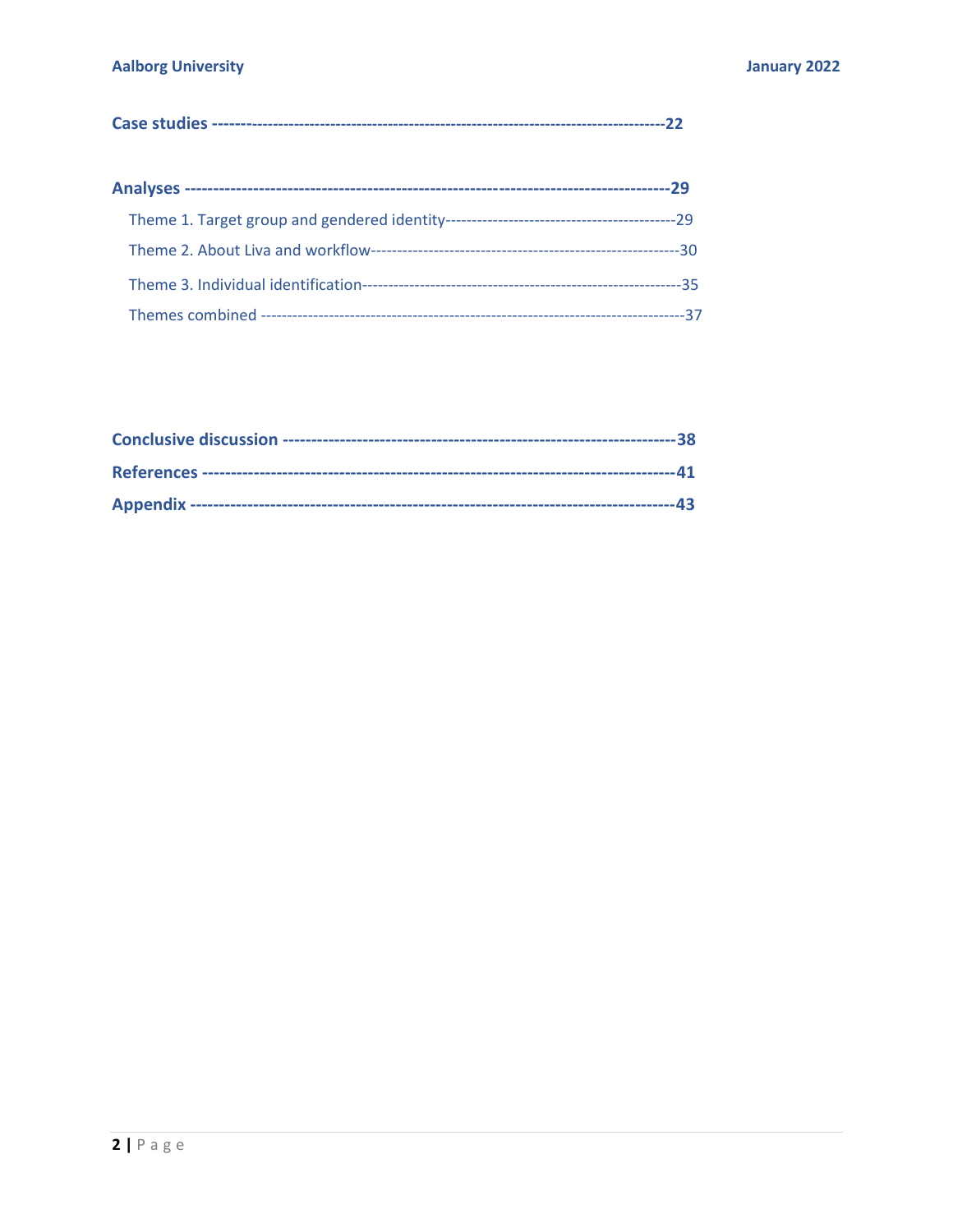# Introduction

Studying 'Culture Communication and Globalization' with the concentration in 'Organizational Culture and Communication', also specializing into 'Gender Studies' I have come to know the intercultural perspective and intersectionality to be applied in practice. My projects and internship are also concentrated in the same trend to focus more into the place of women in the organizational structure, the role of internal communication in empowering women was my internship's agenda.

**Violence and women**: Estimates published by WHO indicate that globally about 1 in 3 (30%) of women worldwide have been subjected to either physical and/or sexual intimate partner violence or non-partner sexual violence in their lifetime. In 2019, WHO and UN Women with endorsement from 12 other UN and bilateral agencies published RESPECT women – a framework for preventing violence against women aimed at policy makers. Each letter of RESPECT stands for one of seven strategies: Relationship skills strengthening; Empowerment of women; Services ensured; Poverty reduced; Enabling environments (schools, workplaces, public spaces) created; Child and adolescent abuse prevented; and Transformed attitudes, beliefs and norms. Over a quarter of women aged 15-49 years who have been in a relationship have been subjected to physical and/or sexual violence by their intimate partner at least once in their lifetime (since age 15). Globally as many as 38% of all murders of women are committed by intimate partners. In addition to intimate partner violence, globally 6% of women report having been sexually assaulted by someone other than a partner, although data for non-partner sexual violence are more limited. Intimate partner and sexual violence are mostly perpetrated by men against women. (WHO, n.d.)

**Scenario in Denmark:** Women are vulnerable worldwide; the scenario is not too different in Denmark. In EIGE's Gender Equality Index 2015 it was found that where people tend to have more trust in justice institutions, levels of disclosed violence are higher. It is estimated that in Denmark, 52 % of women have experienced violence, which is 19 % higher than in the EU overall. Denmark's legal policies have low tolerance for violence, and people tend to trust police here, the reporting is also higher compared to other EU countries. All women victims of family or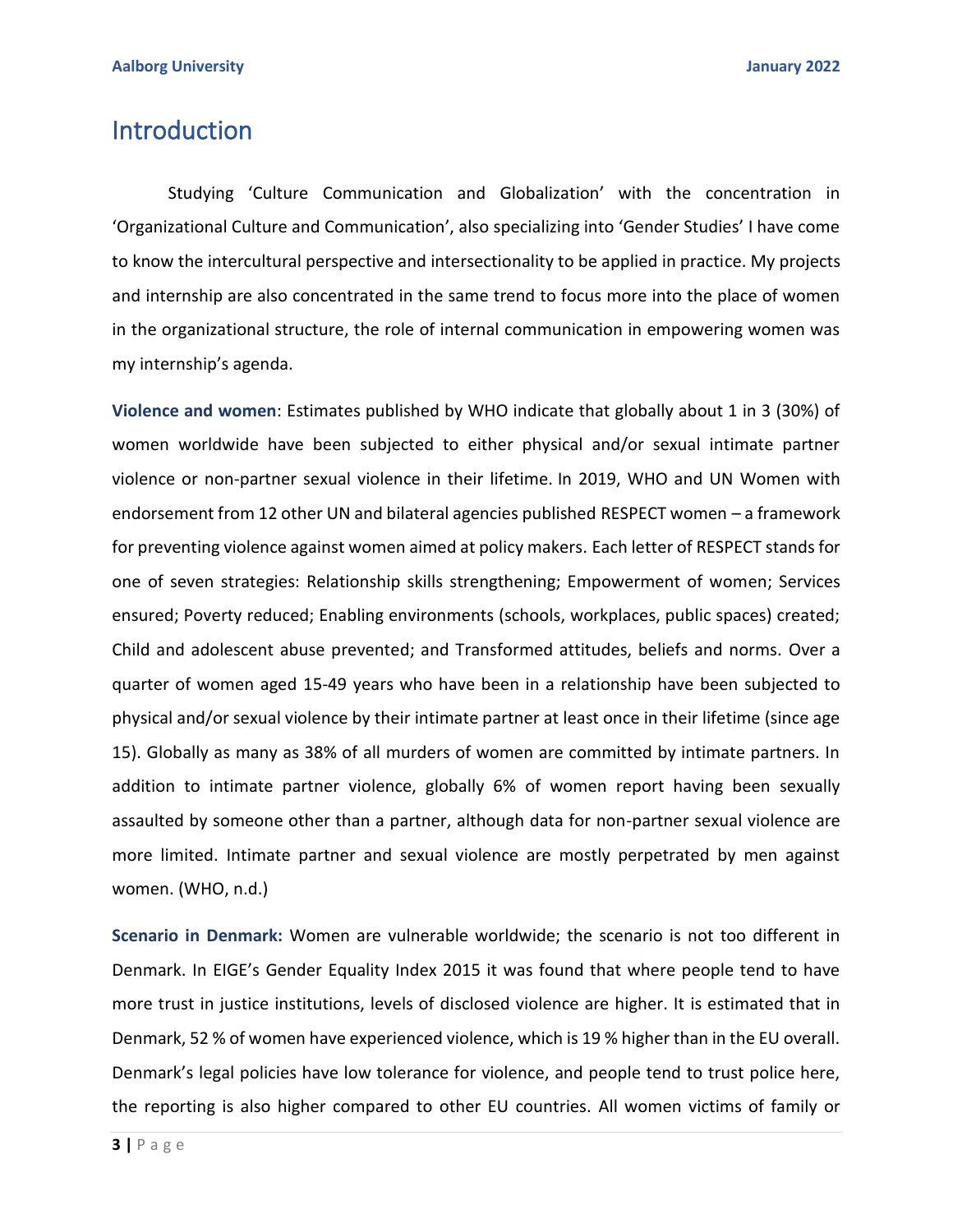partner violence have the right to temporary stay at a shelter and are legally entitled to immediate and long-term support, as well as protection and counselling. They also have legal access to protection measures including restriction orders forbidding the perpetrator from physical or other contact with the victim, and barring orders banning the perpetrator from the family home. Denmark ratified the Council of Europe Convention on preventing and combating violence against women and domestic violence (Istanbul Convention) on 23 April 2014. The Istanbul Convention is the most far-reaching international treaty to tackle this serious violation of human rights. There are 43 women's shelters in Denmark, with 934 beds (427 for women and 507 for children). Women's shelters exist in all provinces, and all provide 24/7 access. (EIGE E. I.)

**The platform:** I consider myself to be lucky that I could elevate my research into the next level by concentrating into the empowerment of marginalized women through a well-organized platform, Liva – 'Forening mod skadevirkninger af prostitution' (Association against the harmful effects of prostitution). Liva is the first Nordic rehabilitation center to treat and rehabilitate people with prostitution injuries, incest survivors, people who have stalled due to sexual abuse, gender-based violence and oppression, and who have complex psychosocial challenges that make them far from for the labor market.

Liva-Rehab contains of three centers for treatment and rehabilitation of women, it is a non-profit organization. Liva offers interdisciplinary treatment and rehabilitation for marginalized women to help them move on in life with dignity. They are in three different parts of Denmark. Liva creates a holistic, available treatment option for women who have been involved in prostitution, exposed to violence, sexual abuse, or exploitation. The working methods originate from theories about recognition, equality, diversity, and critical theories. A pivotal part of the method development is to acquire experience with interdisciplinary and cross-sectorial teamwork. Liva-Shelter is a shelter for women, with or without children who have been exposed to physical or psychological violence, threats or strikes. Liva-Rehab has been a social worker with a victim of violence and knows everything about the complexities of this group. There are social counselors, social educators, psychologists, and psychiatrists, all working out of and practicing recognition on an empowerment-based approach to rehabilitation for the victims. Liva's motivation is "It is you who is an expert in your own life, we can support and advise others, but the ownership lies with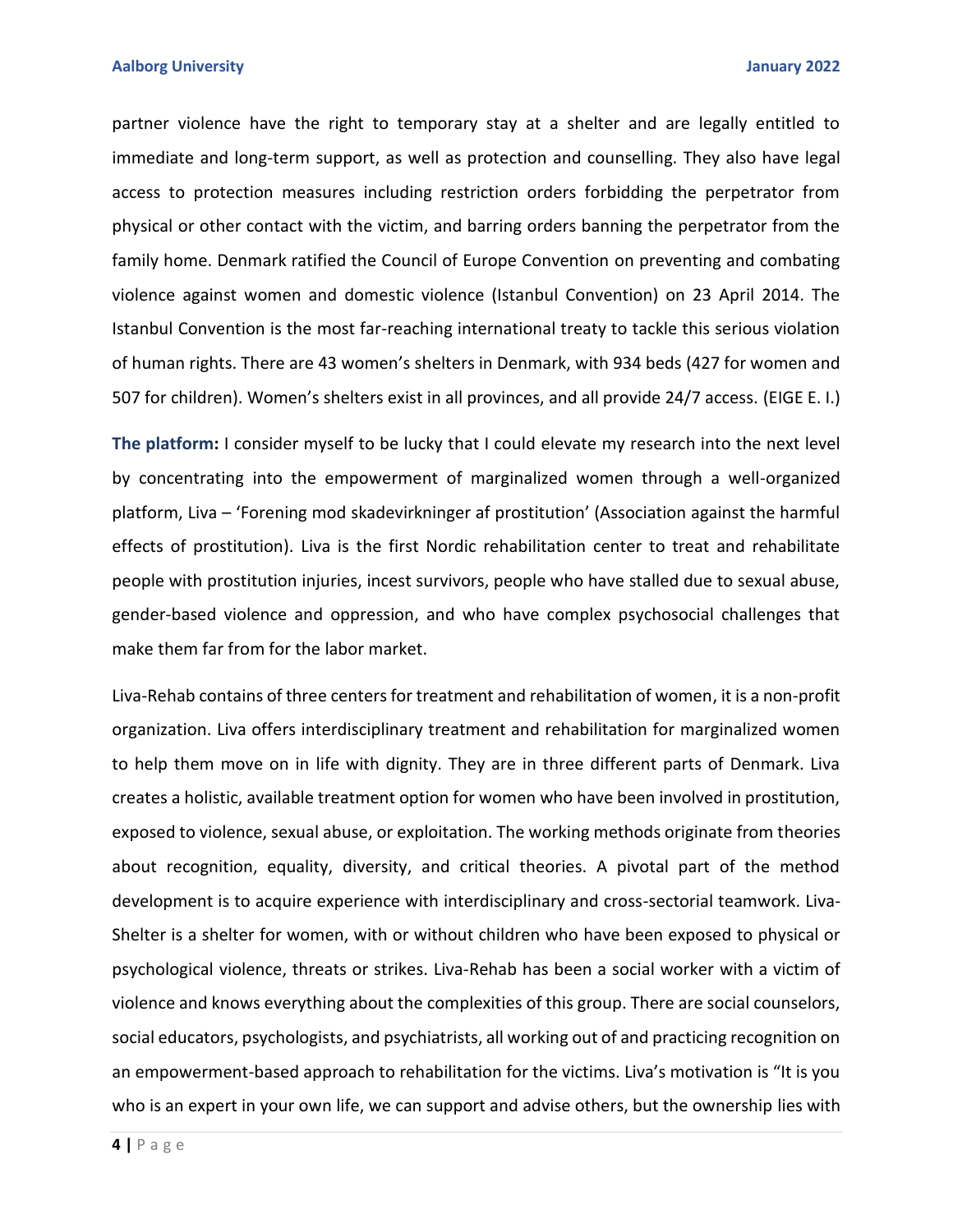you. Nobody asking for help should go in vain so anyone who feels threatened is encouraged to contact us and we'll find a solution." (Liva)

**Problem statement: How does Liva define vulnerable and marginalized women? How do the target group merge into socio-economic mainstream?**

**Problem Formulation:** The problem statement refers to the recognition towards the social phenomena of marginalized women as the left-over of the mainstream economy. The project focuses into how the lack of recognition and empowerment in the life of the target group (marginalized women) is defined and addressed by Liva.

**Contribution:** I would like to focus with intention to support the 'minimizing gender gap at work in every level', that complements Sustainable Development Goal 5<sup>th</sup> agenda-Gender Equality and UN women's activity. It will approach the methodological-knowledge and action alignment in practice. The outcome of the thesis is hoped to elevate the academic and practical sectors in minimizing the gendered gap, by seeing the 11 years old Danish organization's key roles and strategies in empowering victimized women and developing consciousness for violence against women in Denmark.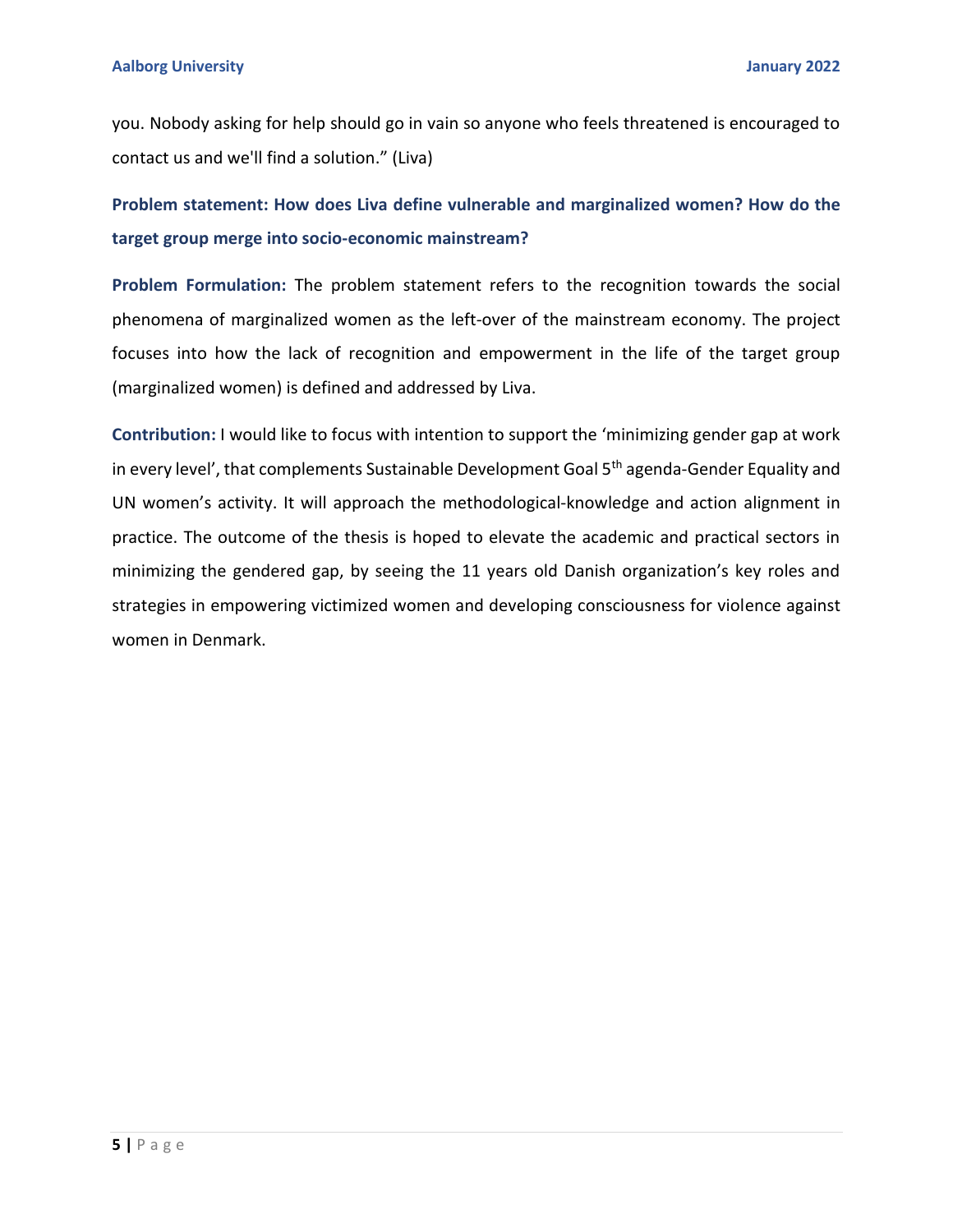## Literature Review

Research can be conducted in constructive manner with the existing academic findings and criticism, it helps understanding the status of the chosen topic in current time. Sex work and feminist ideologies, therefore, are relevant hereby. As per Bryman, 'Literature review can be biased by researcher's personal preference or interest.' (Bryman A. , 2016, p. 102) The sex worker's sufferings due to alienation from the mainstream socio-economic structure is subjected in many studies. (Reference required) The academic readings followed different relevant streams. The academic works found relevant to the current topic are sex-work (to understand the academic stances and research ethics in the field), Empowerment theory Critical theory by Axel Honneth and Nancy Fraser and Situated knowledge by Donna Haraway. The reviewed articles or books are, therefore, used to have the idea to reflect academic understanding behind the writing. The common understanding behind the marginalized women needs a review, women are marginalized from socio-economic participation for various reasons, and the context is to be understood from an intersectional perspective. The research simply tried to find the leadership model applied in the organization for the target group. There were a lot of concepts, it was alluring, thus difficult to resist from touching up. Mostly, for academic articles, I have searched into online platforms of Jstor, Sage, Springer-link and Taylor & Francis online through Aalborg university library. Additionally, some open online platforms as Stanford Encyclopedia of Philosophy, Maynooth University research proceedings were helpful, I found these through google search.

**Academic understanding of Sex as work:** Ontological and epistemological knowledge on sex for sale must be attained with intersectional prism (seller, customer, and authority's point of view). (Spanger & Skilbrei, 2017) the intersectionality will help the study to connect the ideas of the sheltered-women's and shelter-house's perspective on understanding and overcoming the challenges. Its multifaceted academic papers on understanding sex work, workers, mainstream society-sex worker relationship and presupposed ideology with the bias of male biased and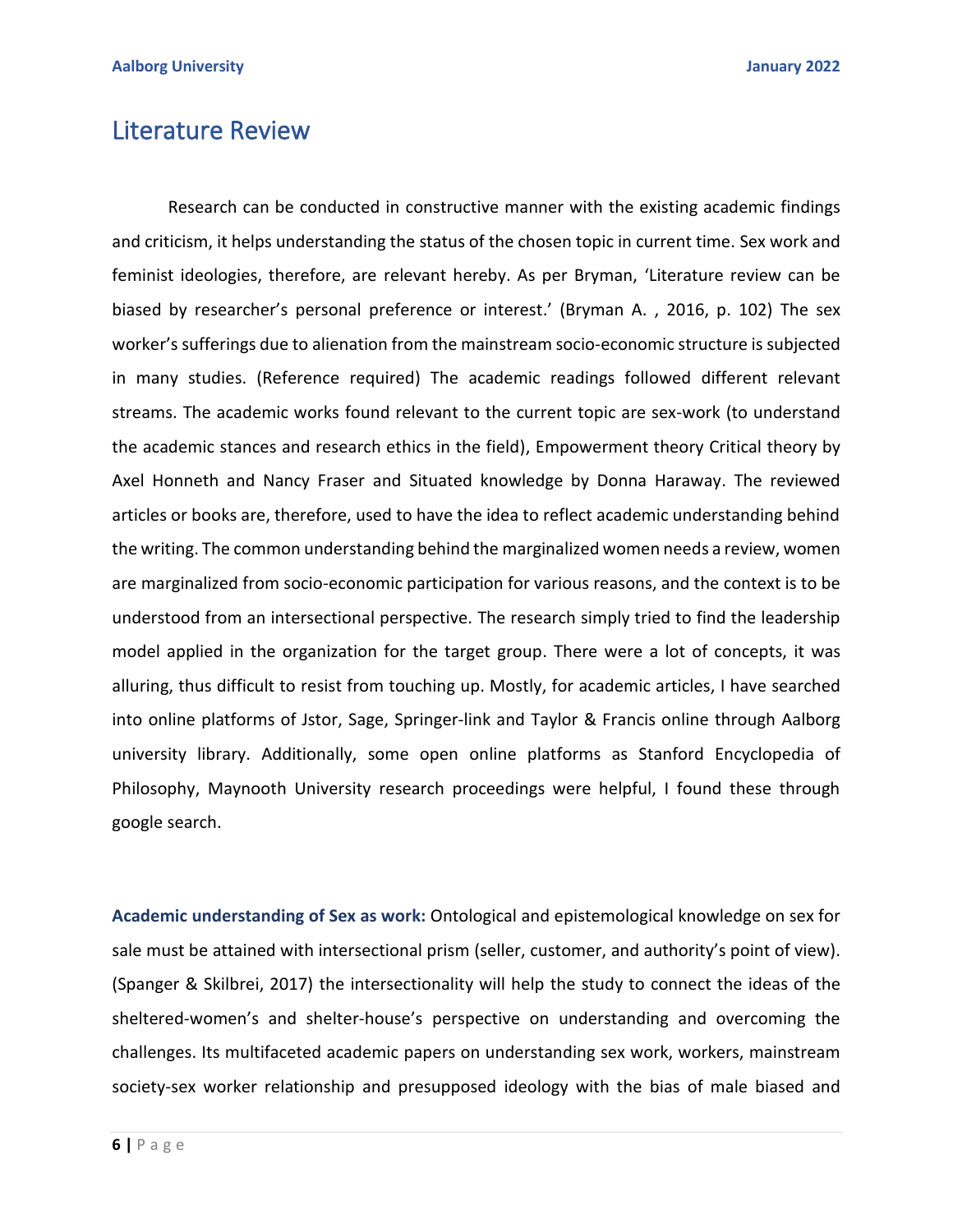dominated conceptions. The existing epistemologies are questioned with the feminist critiques hereby, Feminist Critical Discourse Analyses helped me understanding the sexist comments towards the 'Female leader' earlier. I am expecting the chapters in the book by Spanger and Skilbrei (2017) will help me having better understanding of my topic. Power relations and critical discourse analyses seems being a crucial part of relative academic papers hereby, and following mix method, the study will be benefitted with reconstructing and producing new knowledge in the focused field of Liva's shelter house.

**Constructing the knowledge:** Webber and Brunger (2018) stated that 'cultural perceptions of bodies, power, and risk necessarily shape, and are in turn reaffirmed by, relevant regulatory frameworks such as the norms and practices of research ethics review' (Webber & Brunger, 2018) Sex must be normalized as any human activity to break the taboo on the research on it. 'The criminalization of sex work is harmful for sex workers' health and well-being. A researcher can reasonably argue that conducting research around sex work in these contexts and contributing to the evidence base for the decriminalization of sex work is important, and certainly can outweigh the potential risks.' (Huysamen, 2021) Treating the topic as risky, keeps it as a untouchable field, creates taboo and fearful appearance around it. Spanger and Skiberi, in their article, have stated the importance of intersectionality in producing the knowledge to be free from the historically hegemonic idea regarding sex and the workers. (Spanger & Skilbrei, 2017)

**Ethics in sex work in academic research:** Ethical issues are very important in research. Monique Huysamen and Teela Sanders in their academic paper on the ethical issues in studying sex work. The paper outlined the challenges a researcher faces in conducting research on sex work related field. As per Huysamen and Sanders, 'We define these as institutional ethics challenges rather than ethical challenges. They are the challenges associated with applying for and obtaining ethical approval from research institutions and funders to conduct research on stigmatized and potentially criminalized topics.' (Huysamen, 2021) The ethical stance of research must have a humanitarian conception regarding the data collection and presentation of the findings, not to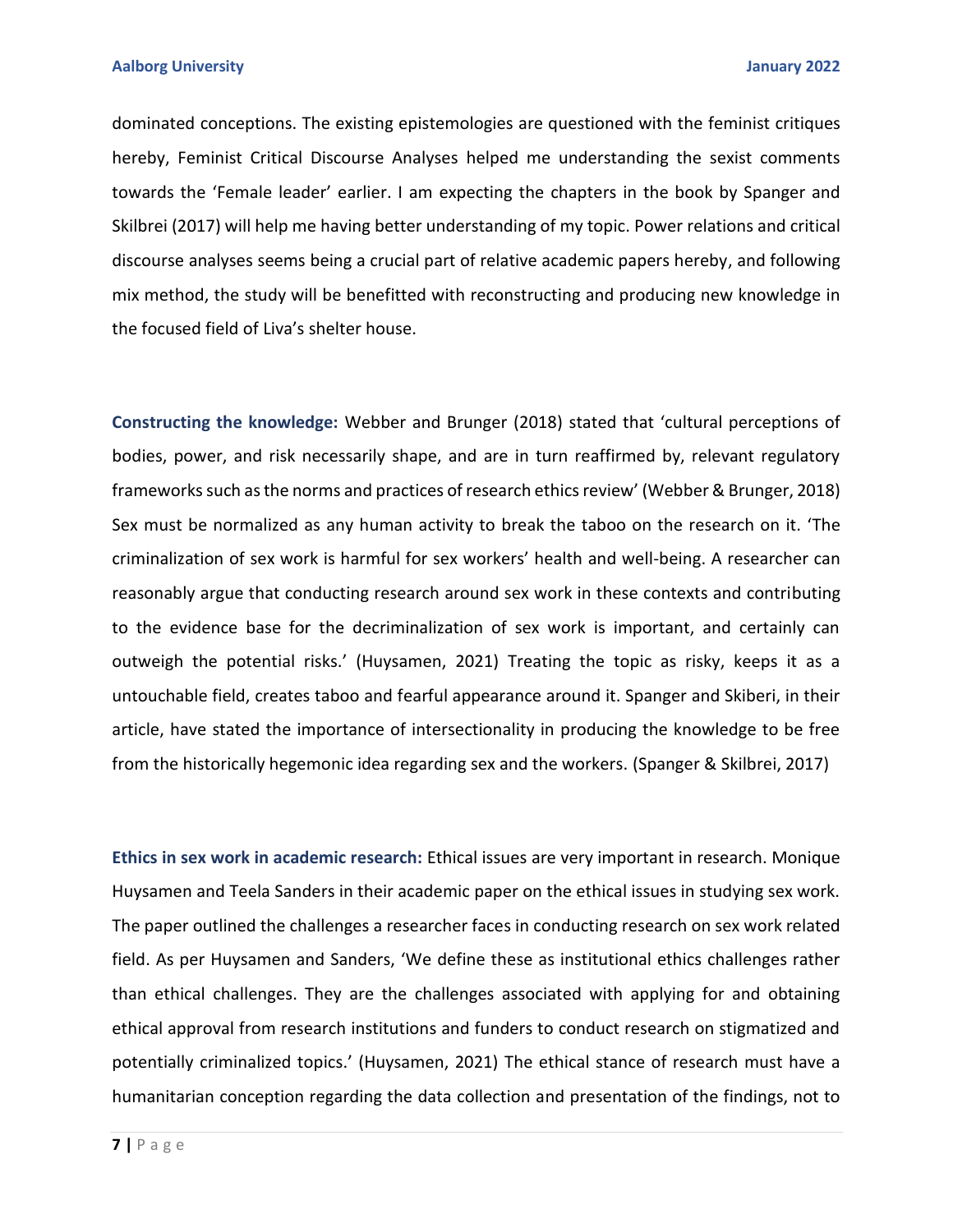reinforce stigmatized understandings of sex work. In conducting research, HOW is now equally important along with WHAT. This article draws upon guideline for the researcher to do complete research, from applying ethical clearance to constructing the case to produce the outcome for the practitioner's understanding. This Article focuses into territorial authorities' mind set in England regarding sex work but claims to be connective to the rest of the world.

**Theoretical Understanding:** As my study focused into the empowering process of the marginalized women, I have tried to read and understand the theory of empowerment (Perkins-Zimmeran), recognition and redistribution (Fraser and Honneth). Situated knowledge (Donna Haraway) is my preferred critical thinking angle of postmodern feminism, that I perceived in my previous understandings. I tried to apply situated knowledge in perceiving the autoethnographical data, and secondary data analyses of the documents available on Liva. Recognition-redistribution helped in analyzing the case studies that required Liva's ideal perspective to see from the reflexive perspective. Finally, I applied very basic of empowerment theory in addressing the solution to my problem statement. I, therefore studied relevant articles and book sections, detailed with empowerment, recognition-redistribution and situated knowledge in the section of theory.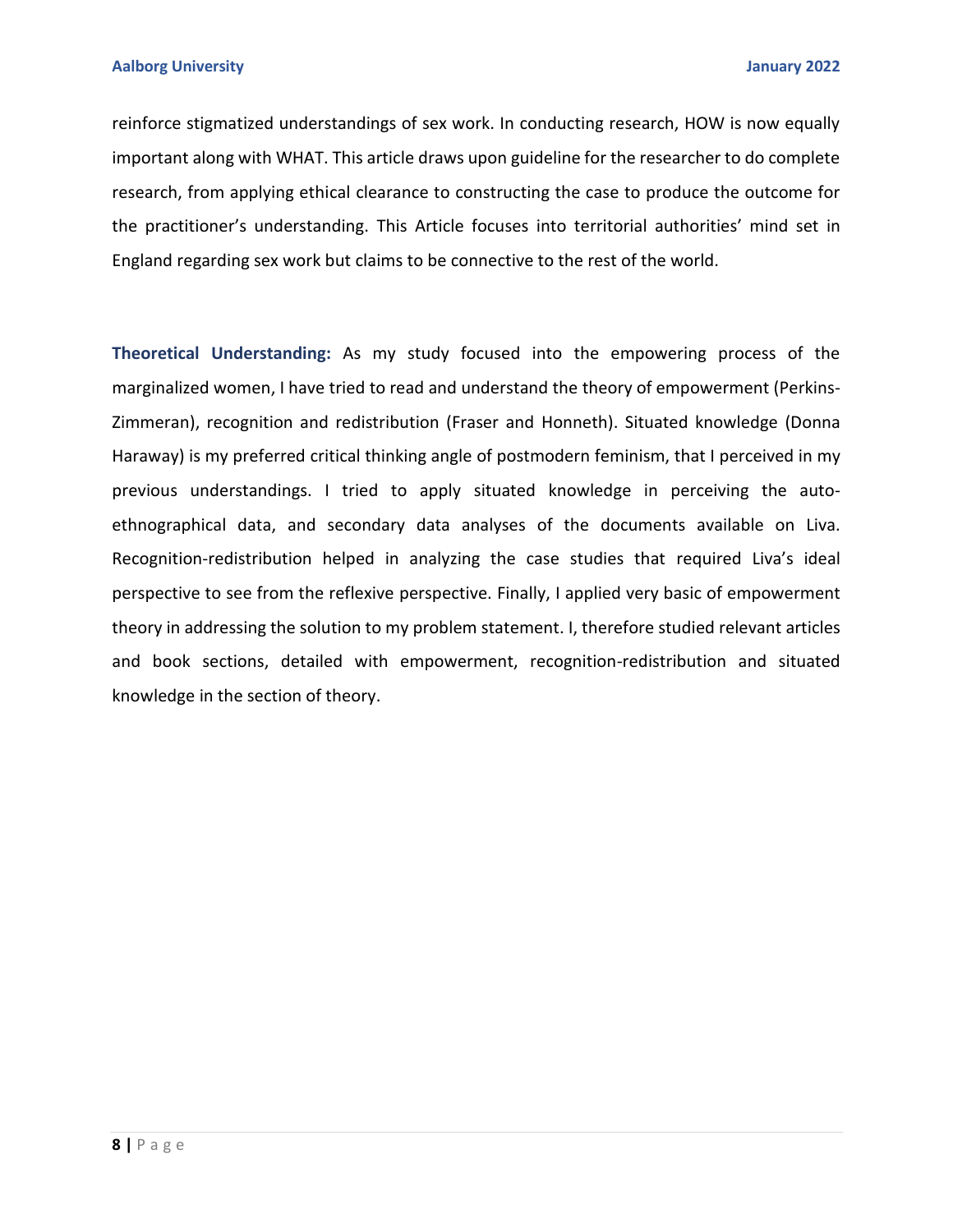# **Theory**

Theorization is key start up point for research, as it provides the academic infrastructure to define the findings in systematic manner. 'Theory is important to the social researcher because it provides a backcloth and rationale for the research that is being conducted. It also provides a framework within which social phenomena can be understood and the research findings can be interpreted.' (Bryman A. , 2016, p. 20) The method of the research conduction was deductive in nature, and it followed the stream of empirical data. The data collection was influenced by the theoretical perspective of Liva, the interview plans had to be surrendered considering the traumatic psychological condition of the residents. It changed the process of data accumulation to secondarily collected data from Liva's archive, as per process demand, and the theories were added and deducted as per research demand. Though the method has a combination of themes, in the research, critical theories lead the assessment. In matter of relevance, there comes 'Situated Knowledge' and 'Theory of Recognition' in relation to understand and explain the problem statement 'How does Liva empower vulnerable women? How do they merge into socioeconomic mainstream?'. Empowerment theory gives the visual structure that helps building the flow chart envisioning the welfare organization's work pattern.

**Situated Knowledge:** Donna Haraway's concept of situated knowledge is much abstract and holds a general yet case sensitive stance regarding feminist analyses of the paradigms of knowledge in each of the fields of scientific and artistic exploration. Which she claims as the urge of reconstructing the knowledge. '…unmasked the doctrines of objectivity because they threatened our budding sense of collective historical subjectivity...' (Harraway, 1988) Haraway showed the existence of objectivity is a myth; she questioned the validity of objectivity in every field of knowledge, from physical to humanistic science. Rather, she argued upon the partial truth seen from a chauvinist viewpoint. Her conception of 'visioning' is described to be better as viewpoint, as it does not allow the binary opposition. It also activates the true form of objectivity by applying the feminist lens in the doctrine of objectivity. Situated knowledge, thus is more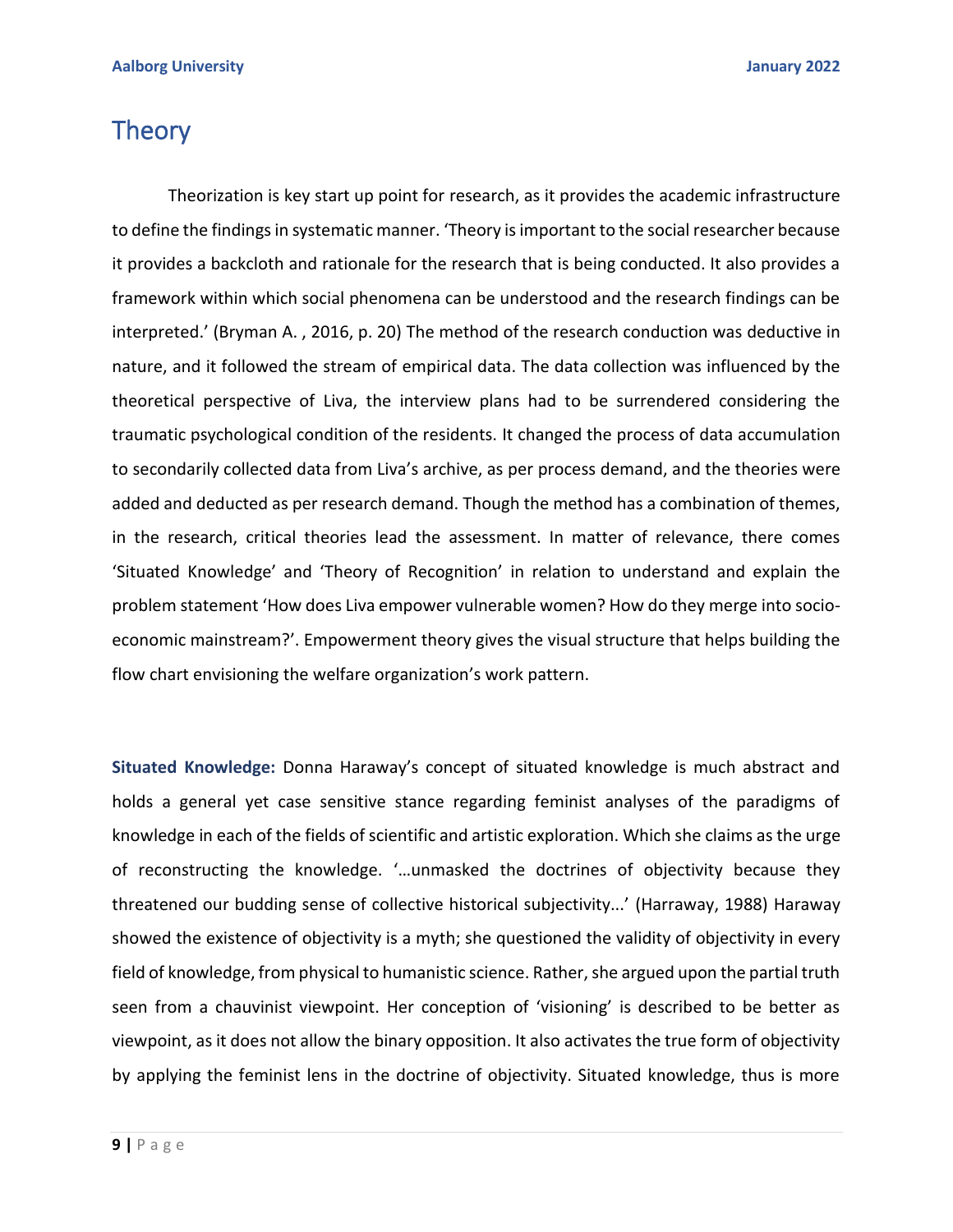about sensing the time and place, than only the actors. (Haraway, 1988, p. 581) Haraway further explains the 'objects as actors' through the explanation of biological determinism by sex 'as an object of biological knowledge appears regularly in the guise of biological determinism, threatening the fragile space for social constructionism and critical theory.' (Harraway, 1988) The influence of deconstructionism in feminist theories is almost undeniable, and so is the scenario in Haraway's conception. I see it as the combination of Top-bottom and Bottom-up combination of perspective, how she explains the conception of situated knowledge, it must be individual in case sensitivity, but there is no scope to see it as disconnected from the patriarchal pattern that conquers the social structure almost globally. She has created the dimension with feminist perspective by the conception of situated knowledge, that criticizes yet applies the established theories with the renovation. (Dey, 2021)

**Empowerment Theory:** As per Rappaport, empowerment should be primary focus of Community Psychology. He believed that empowerment is about helping those without considering their lesser share of power to understand their own situation and gain more power. To identify powerlessness, multiple levels are to be considered. At the *individual level*, awareness of one's lack of power can make one more likely to work towards increasing personal power. *Psychological empowerment* indicates the awareness regarding the wellbeing, *organizational empowerment* indicates to the common and shared belief system that enhances the group's understanding and impacts performance. At the end there are community and societal empowerment that depicts to the larger scales. Empowerment is a multilevel concept that impacts individuals, organizations, communities, and societies. (Balcazar, Keys, & Vryhof, N/D, p. 184) The concept appears in academic circles, the political arena, the community development and public health professions, the therapeutic community, and organizational management. (Perkins & Zimmerman, 1995, p. 572)

It helps us distinguishing the problems from an individual yet collective angle as comparable with binary contrast. Another interesting definition of empowerment, used by Zimmerman is, '..an intentional ongoing process centered in the local community, involving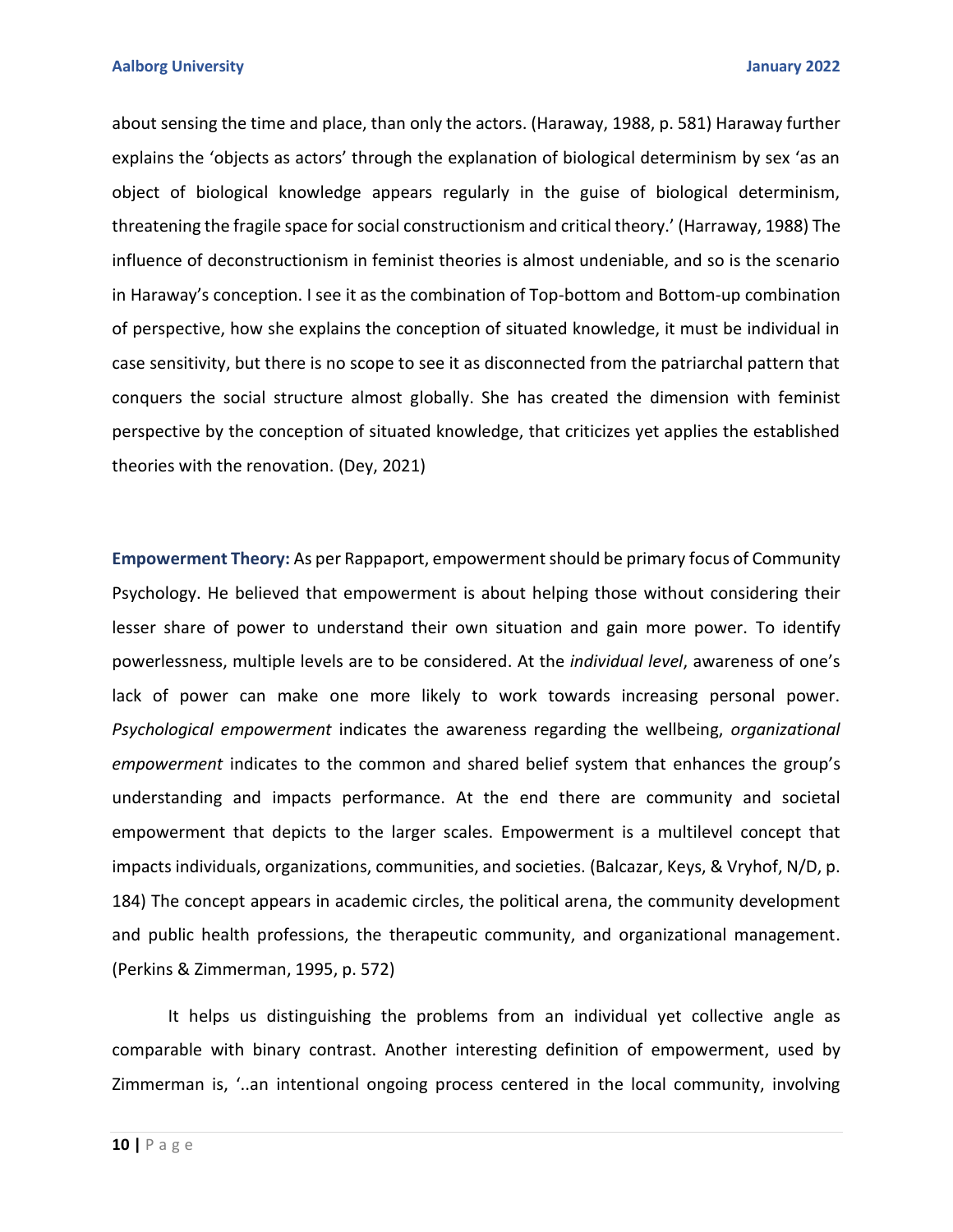mutual respect, critical reflection, caring, and group participation, through which people lacking an equal share of valued resources gain greater access to and control over those resources' (Cornell EmpowermentGroup, 1989)

**Theory of Recognition:** The director of Liva, Flora Ghosh, in a short conversation described the policies followed for the administration and development, there I found Axel Honneth's Critical theory is the theoretical structure and thus the research needs the theory and the application to understand and analyze Liva's activities. I had not studied the postmodern critical school from Frankfurt (post Marx theories) before, and it was necessary for the understanding Liva's work process, and I started to study. I discovered this as a debatable discourse that is constructed by Axel Honneth(German philosopher) and Nancy Fraser(American philosopher). Recognition is explained by many other philosophers other than Honneth. The concept of recognition is simple yet abstract to determine, embracing one for any specific characteristic or ability is defined as recognition that is 'vital human need' (Taylor, 1992) to build the identity and psychologically impactful. Lack of recognition or misrecognition can be devastating for a person in the process of socialization. The 'struggle for recognition', thus forms the specific movement for specific identity, for example, feminist movements, LGBTQ movements, ethnic minorities movements. (Stanford Encyclopedia of Philosophy, 2019) I found intersectional understanding is the core of this discourse, but not highlighted within. Honneth defined recognition in three spheres that eases the visualization of the it. He tried to minimize the theoretical gap between the concept of social interaction and empirical knowledge. He portrayed an individual's distinct achievement of self-confidence, self-respect and self-esteem in stages through love, respect and social esteem. (Honneth, 1995) The pattern he had drawn can be seen a network that is based on recognition, individual to individual and community/organization to individual. I could connect to structural theory while studying Honneth, and not surprised to see Flemming and Finnegan uttering the similar in their project report, 'His current work on developing a theory of recognition attempts to both further develop critical theory and rethink how structure and agency are related' (Fleming & Finnegan, N/D, p. 1)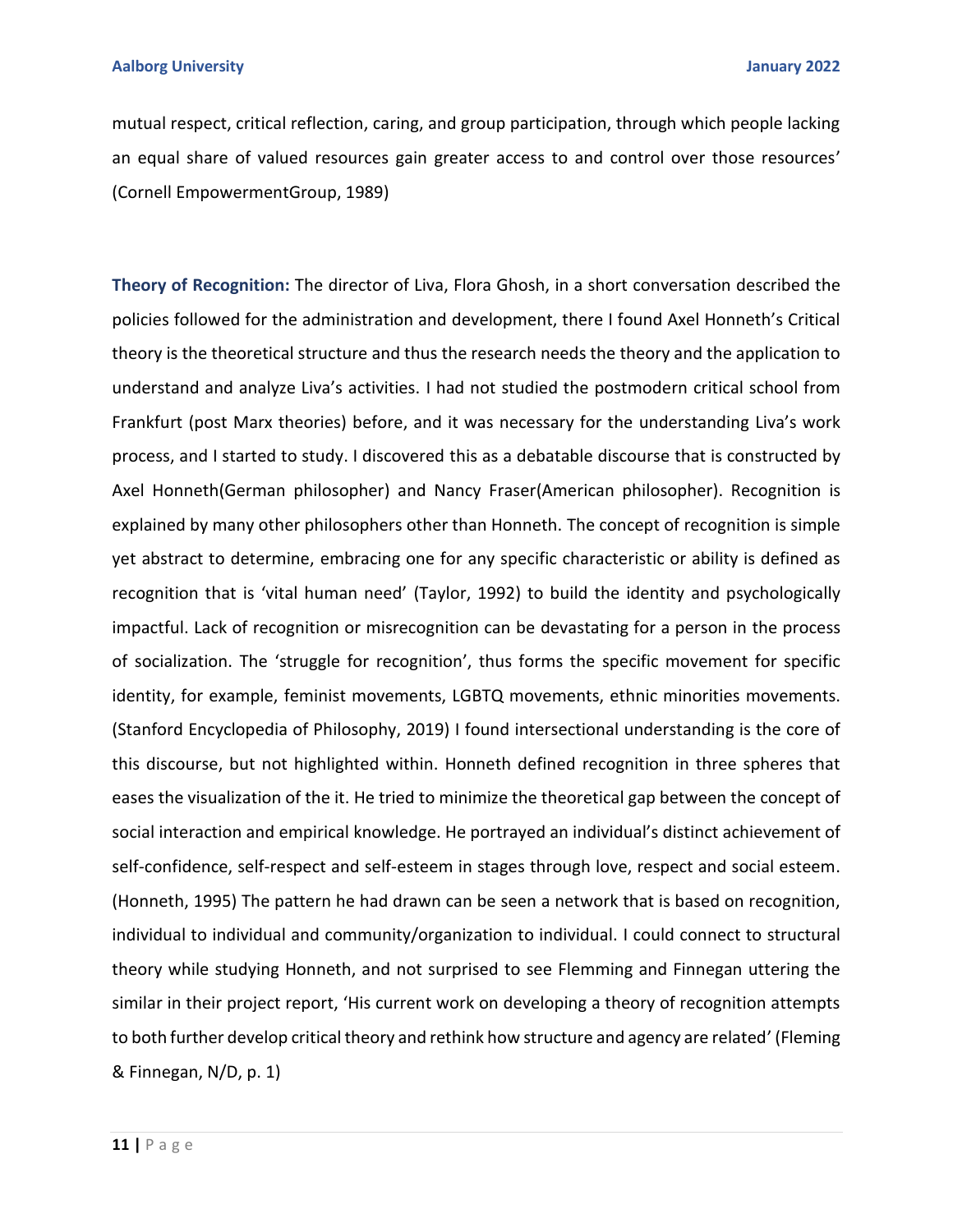As per Honneth, the first or basic struggle is for love or intimate recognition from closed ones, that builds the self-confidence to identify self and otherness. On the other hand, lack of love or abuse(misrecognition) drives towards the devastating identity confusion. The existence is in dilemma in this condition. The second struggle is for respect through civil rights, it builds the selfrespect or the sense of integrity. The opposite happens with the deprivation of the legal and civil rights of an individual. The third struggle is for esteem, the recognition of the perception from the community, in absence of this type of recognition the individual feels as left over(nonincluded) among the community.



## **Figure: Honneth's Theory, tripartite structure of the individual identity formation vs. deformation**

Honneth's critical perspective emphasized more on the empathy than economy. 'Marxist theory is criticized by Honneth for having little grasp of the role of values and ethics in political and everyday life and of succumbing to a version of economic utilitarianism.' (Fleming & Finnegan, N/D) In criticism of Habermas' theory of communicative action, Honneth defined reciprocal identity as 'the reproduction of social life is governed by the imperative of mutual recognition, because one can develop a practical relation-to-self only when one has learned to view oneself,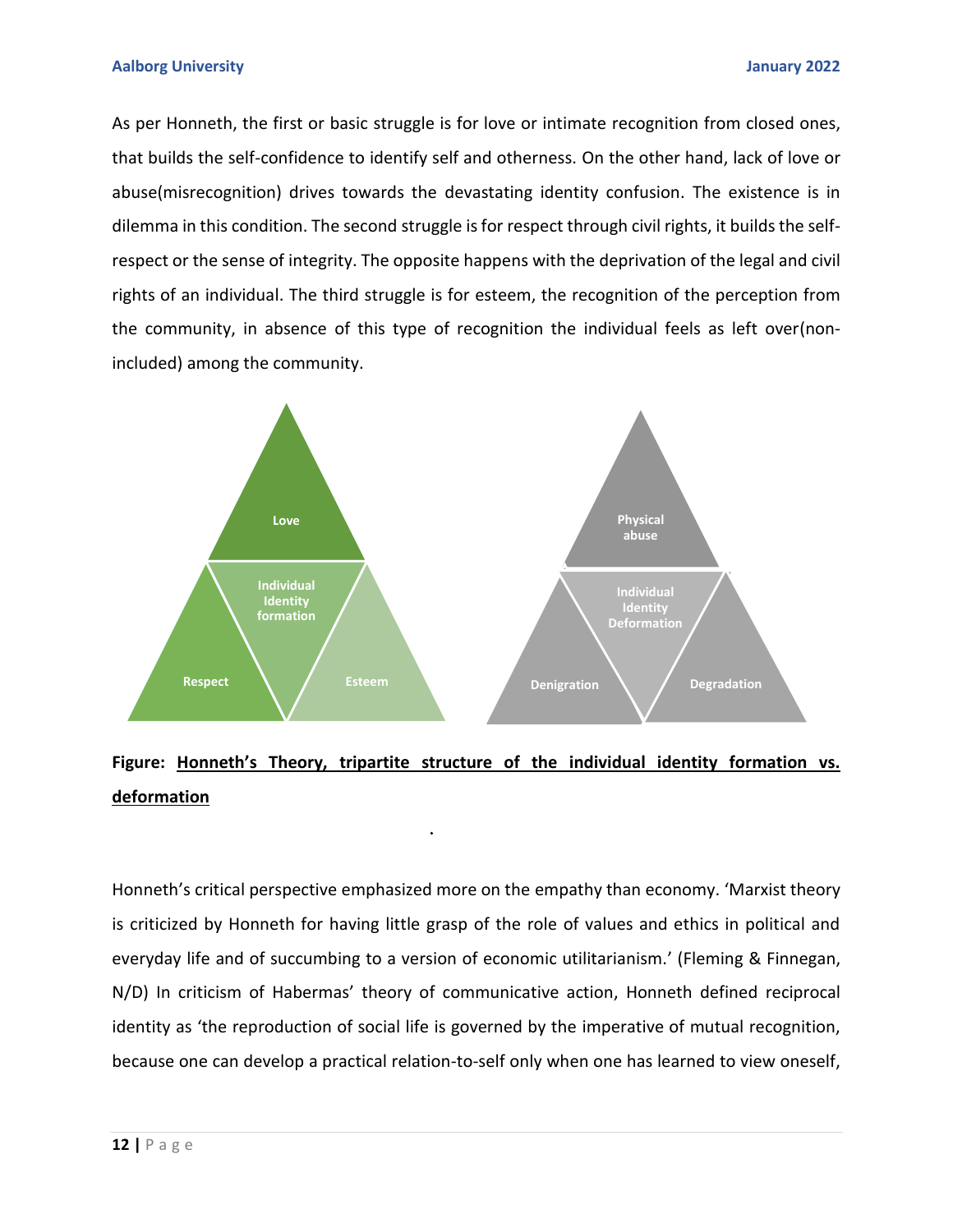from the normative perspective of one's partners in interaction, as their social addressee.' (Honneth, 1995)

**Recognition and Redistribution:** Nancy Fraser, in criticism of Honneth, said that the theory of struggle for recognition (behind any social conflict) is too monistic, she rather proposes the dual perspective model, that includes both recognition and distributive elements for social justice. (Fleming & Finnegan, N/D, p. 6) In an interview transcription, later published by sage in 2004, to Stoltz, Willig and Dahl, Fraser shared the conception of the famous debate of redistribution and recognition. Fraser's stance is explained as in the' intersection between feminist theory, critical theory and post-structuralism'. (Fraser, 2004, p. 374) As per Fraser, by emphasizing only in recognition behind the struggle, Honneth is ignoring the unequal distribution among the nonmale social beings. Which weakens the struggle of feminist movements in the second wave. In simple words, there is no need to replace redistribution with recognition, rather both the perspectives must be applied to have an intersectional perspective in analyzing the struggle behind any phenomenon. (Fraser, 2004)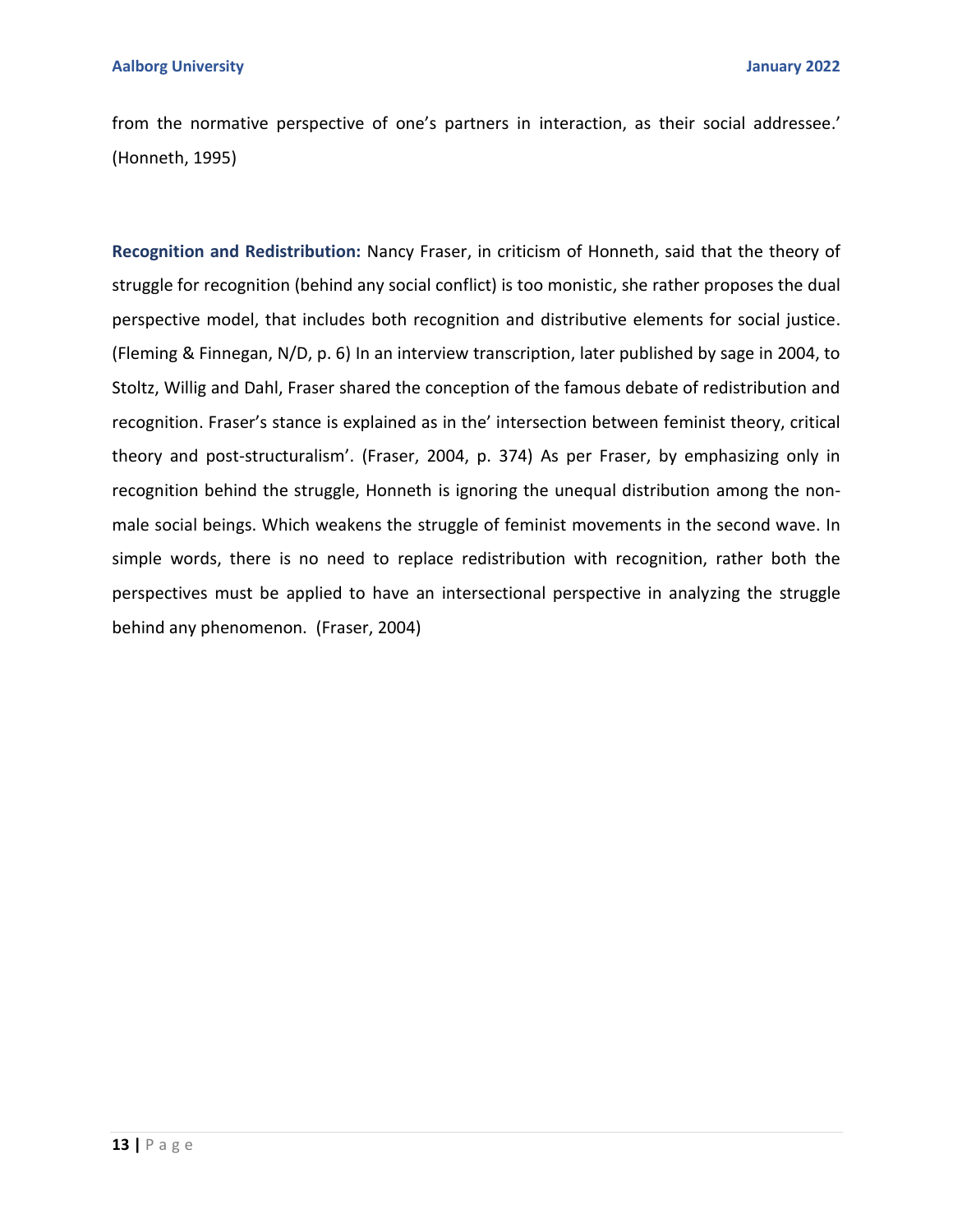# Methodology:

To conduct the research in search of the core topic – *'How does Liva define vulnerable and marginalized women? How do the target group merge into socio-economic mainstream?'* I have chosen a few topics - Gendered violence and impact of patriarchy, sex-trade and interdisciplinary studies and women empowerment. The theories I consider relevant here are situated knowledge by Donna Haraway, empowerment theory in social work, and critical theory by Axel Honneth. 'Often different methods can be applied to the same problem. You might use all of the possible methods, but that would be unusual.' (Byrne, 2017, p. 3) However, the method of study will follow thematic analyses to combine the different but relevant themes to weave the structure. Also, the data collection is done by mixed methods as auto-ethnography and content analyses (only from published resources verified by Liva) and archived cases from the psychologist of Liva.

## **Thematic Analyses:**

Having constructive approach to study Liva, I had to keep an open perspective and followed thematic analyses to combine the relevant, yet different themes. (Braun & Clarke, 2006) The method well defined by Braun and Clarke as the umbrella term to combine multiple themes produced with qualitative data with a notion to analyze any discourse. This method allows multifaceted thoughts to come upon a platform for a new path to open. This method, as explained by Braun and Clarke, has six significant steps, that helps addressing the problem in focused steps. I found the method helpful enough and keeping the track of studies from the pile of messy data and infrastructure.



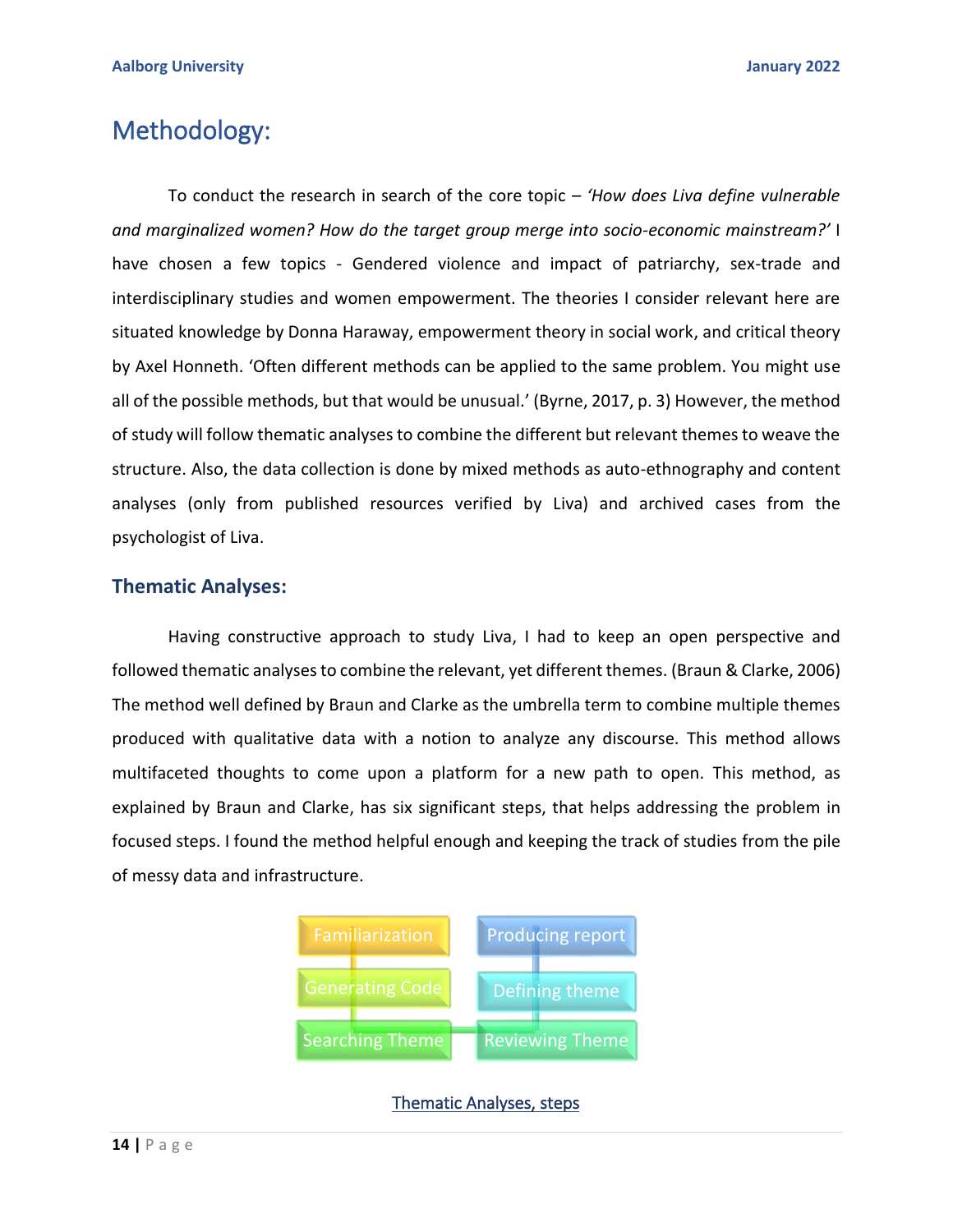**Familiarizing data**: This preparatory step is the proactive measure for the data and theme collection. My data collection plan was varied, there was plan for in person interviews, but in case of failure it turned to the archived case histories and published conversations on social media, moreover the autoethnographic data was used as resources. The whole process of planning and collecting data was familiarizing the themes. It was not only collecting random data, rather dividing those into categories by reviewing time to time. Because reviewing always help you exploring the overlooked piece of information. Following table is the outcome of my familiarization of qualitative data on case studies. By tallying the data from cases' narratives, I have precise view of the individuals with their problems behind trauma conditions.

| Name               | Sex         | Age   | Problem                                             |
|--------------------|-------------|-------|-----------------------------------------------------|
| Marie              | Female      | $30+$ | Sex trade                                           |
| Anne               | Female      | 19    | Domestic violence                                   |
| Pia                | Female      | 40    | Drug abuse, sex trade for drug, weak health         |
| Jacob              | Male        | 37    | Sex trade, drug abuse, suicidal                     |
| <b>Trine</b>       | Female      | 19    | Sex trade, rape by close relatives in adolescence   |
| Annika             | Female      | 23    | Domestic abuse, childhood abuse by seeing father    |
|                    |             |       | beating mother, harsh behavior issue                |
| Fatima             | Female      | 27    | Domestic abuse, childhood abuse and rape, assaulted |
| Miss Faith         | Trans-woman | 32    | Domestic abuse, drug abuse, sex trade               |
| Katrine            | Female      | $25+$ | Sex trade, drug abuse, gang relation                |
| Tahla: Casas tally |             |       |                                                     |

## **Table: Cases tally**

**Generating Code:** Considering the initially focused themes, I had picked a few theories and concepts relevant to my study. In this stage, following the theoretical relevance for the study, the assertions from the case studies and relevant documents are taken to analyze the coded meaning. The contents taken from qualitative data (case studies and relevant documents and autoethnographic notes) are coherently presented in this stage. The coding is theory driven here, not data driven, as in understanding Liva's stance in the whole process the preferred theories were to be given preference. This stage plays crucial role, as the themes are to be connected to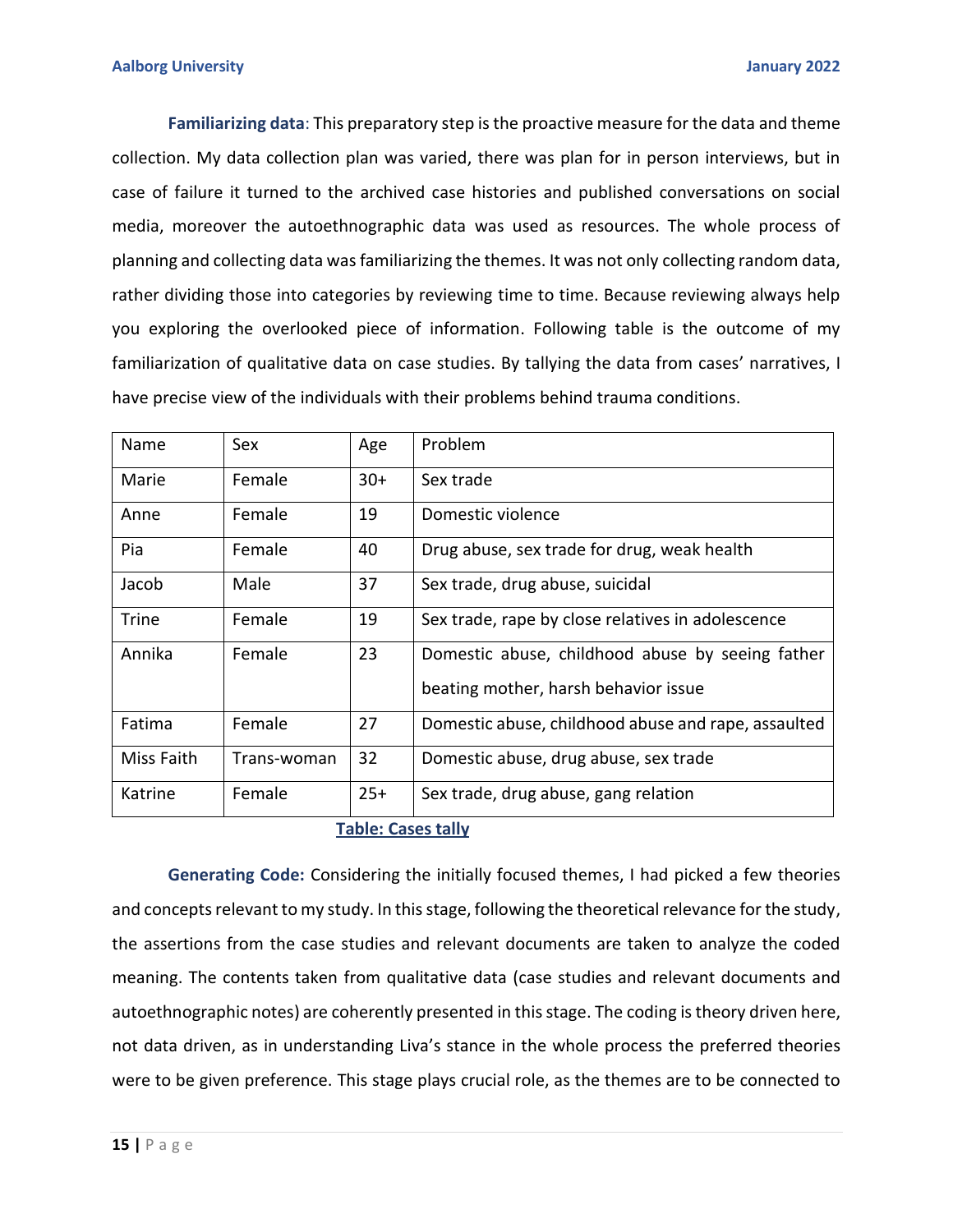the data in the next stage and the coding organizes the data in categories to form the themes. 'It is very important to meet good people in life.' said a resident to me while leaving Liva-shelter for independent living. The confidence in her explains the empowered self in her after 1.5 years of living and training in Liva.

**Searching Theme:** At this stage, the coded transcripts are organized in categories to be involved in relevant themes. It is the transformation of the codes into the themes. Not all codes are even used, as some of these might not fit in for the focused study. Here the themes wereknowledge on target group, Liva and it's organizational workflow, Liva's individual case analyses.

**Reviewing Theme:** The next is to review the themes, once its organized. By reviewing, the themes and data are seen through again, in search of any missing data or potential addition required. It could also be change for aesthetic reason. Before reaching to the final themes, various other themes came up but in consideration to research question, only the remaining three were selected.

**Defining Theme:** The finalized themes are defined according to core understanding of each theme; this also includes the suitability along with the core meaning. Selection of names are crucial as they work as the pearls to be strung in string of theory. The names to the finalized themes are connected to the core understanding and the theoretical connections to the core topic.

**Producing report:** Writing up report involves combining the themes with theories and produce the solution to the problem stated. The whole process of research is transformed into the project report. The report is written in an academic manner, following the researcher's study pattern, more the less the basic structure is same, but there could be variation in presentation. (Braun & Clarke, 2006) The collective meaning of the themes produces an understandable story line for the reader.

#### **Research Design:**

Research design is the mapping of the research process. The research design hereby is the brief process description. In relevance of the pattern of the study, hereby, the design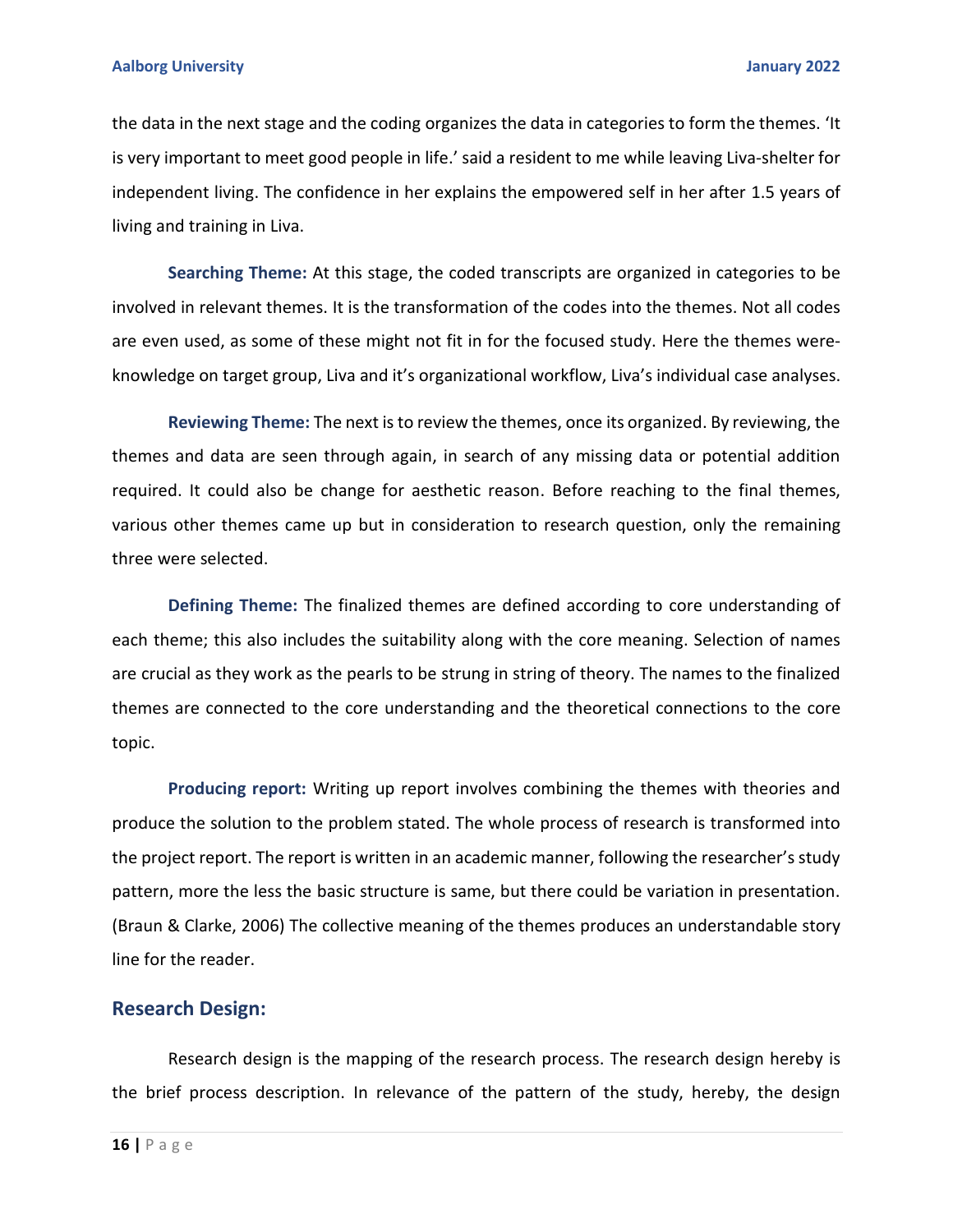followed is exploratory in nature. (Byrne, 2017, p. 2) The research topic involves the descriptive method with ethnographic data and case details of Liva, the theoretical framework is shaped as per data and research demand. Sage research methods availed through Aalborg University Library student account improved the understanding on research design and data collection method, it is a helpful resource.

**Ontological consideration:** Ontology refers to the knowledge on any specific phenomenon. (Bryman A. , 2016, p. 6) This refers to the perspective of seeing the reality. (Bryman D. , 2017) The reality can be seen as being thereby or constructed by the social actors, the tendency to see any phenomenon as enacted by the social elements is constructivist approach. (Bryman A. , 2016, p. 33) The knowledge explored hereby was to know the crisis behind the women of Liva-rehab, seeing their traumatic conditions based on their experiences, analyzing the pieces of experiences and constructing the current situation and taking the required measurement in developing their condition.

**Epistemological consideration:** Epistemology refers to the process of analyzing the knowledge on any specific phenomenon. (Bryman A. , 2016, p. 6) Epistemology, in simple terms, is studying any phenomenon from a distinguished philosophical perspective. As per Byrne, epistemology is the process of knowing the reality. (Bryman D. , 2017) Interpretivism, for example, explains the phenomena with the relation to the historical evidence of social interaction. Analyzing qualitative data in the form of text (also images and audio) needs to be analyzed from an interpretative perception. (Byrne, Research Design: Which Methods Should I Use?, 2017) The data set collected on Liva (organizational documents, case studies on residents/help seekers) needed a detailed interpretation to be analyzed in the selected themes.

### **Data collection:**

Data is a set of information, that is selected to be used in the research. Secondary data in qualitative study requires to be permitted by the primary source for ethical consideration. (Byrne, 2017) The annual report and case studies used in the research here are the used with authorities' permission.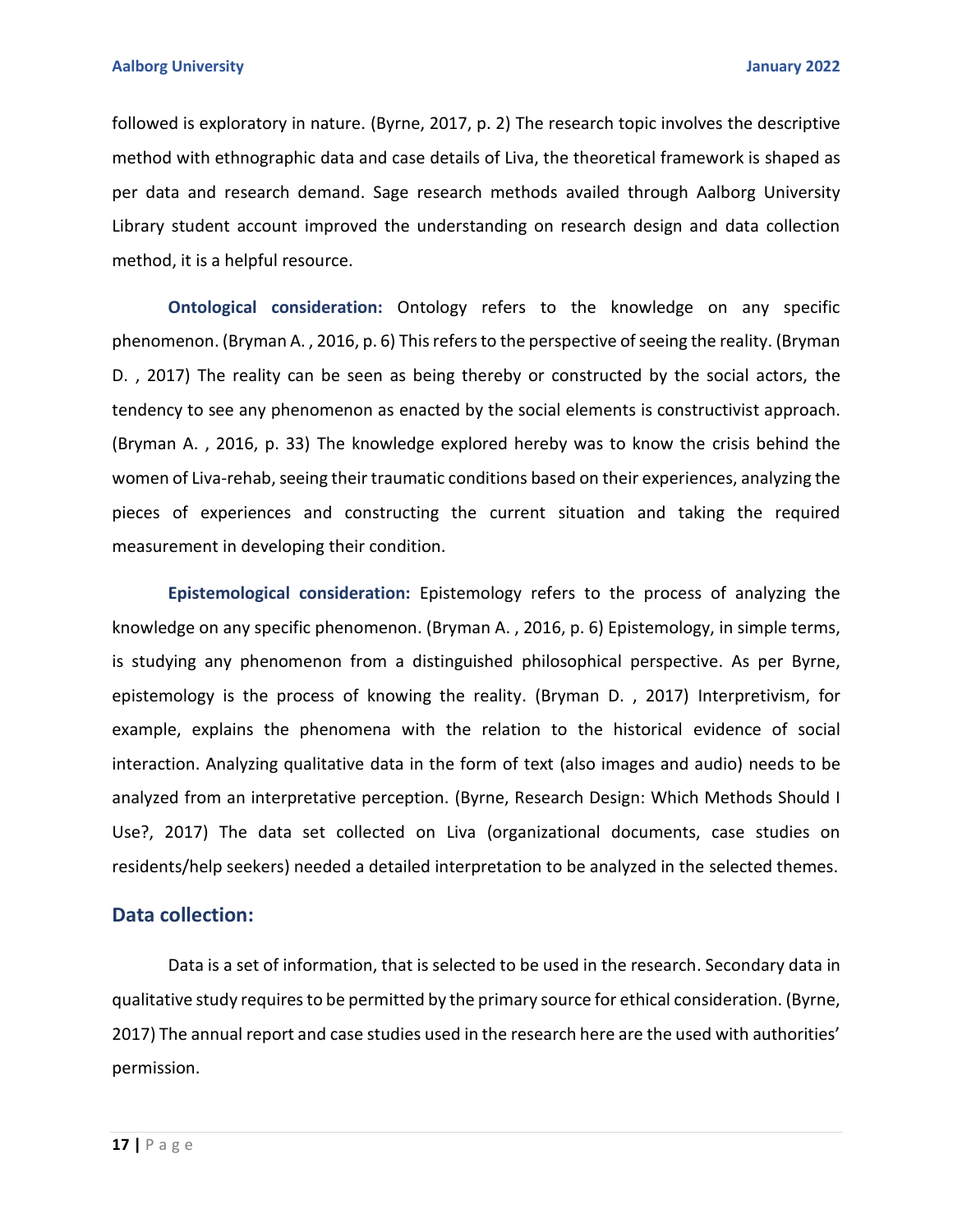**Planning:** Data collection needs to be planned beforehand. In this project, data mapping or planning was done along with the literature review and theoretical understanding (as the theories were added later as per research progression). Primarily the planning was to collect data through personal interviews with the residents in Liva, but understanding ethical considerations and sensing the lack of trust in the residents, I never approached them. I also had a discussion with the social workers and psychologists in Liva about it, and we agreed on the fact. So, I had to give up the concept of primary data collection through interviewing the residents, rather I chose the published document of Liva found on webpages and the case studies. The planning helped with the idea of required information, so, even though the elementary plan of data collection changed, the available resources worked fine with the analyses.

**Methods of data collection:** In terms of collection method, it depends on the type of information required for any specific theoretical framework. As the framework is about understanding the management of the organization towards the help seeking group of people, the lack of primary data did not impact the output a lot. The qualitative data was collected through *autoethnography* (researcher working as the assistant to the meal management team as part-timer), that gave the opportunity to explore the behavior and lifestyle of the residents and talking with them I could know the deep thoughts and their experiences with life and in Liva. The annual reports and social network publications were collected as documents to analyze their functional activities. Empirical data, such as *case studies*from psychologist collected through mail communication from student ID at AAU (as it's acclaimed as the safest sharing medium by the AAU IT team) and *oral conversations* provided the opportunity to find the detailed knowledge that helped connecting to the theoretical framework. (Bryman A. , 2016, p. 23)

**Tools of data collection:** For autoethnographic data collection and oral conversations I have followed the one notes as my regular diary to preserve any piece of data I found on daily basis. I observed and had casual conversations with the residents and employees of Liva. Wherever I quoted any statement from the employees of Liva, the consent was taken beforehand. Social media posts and annual reports are used as source of published resources of information that is easily usable. The tools were rather simple in this research. Case studies were chosen with various participant's experience, Microsoft outlook was the medium of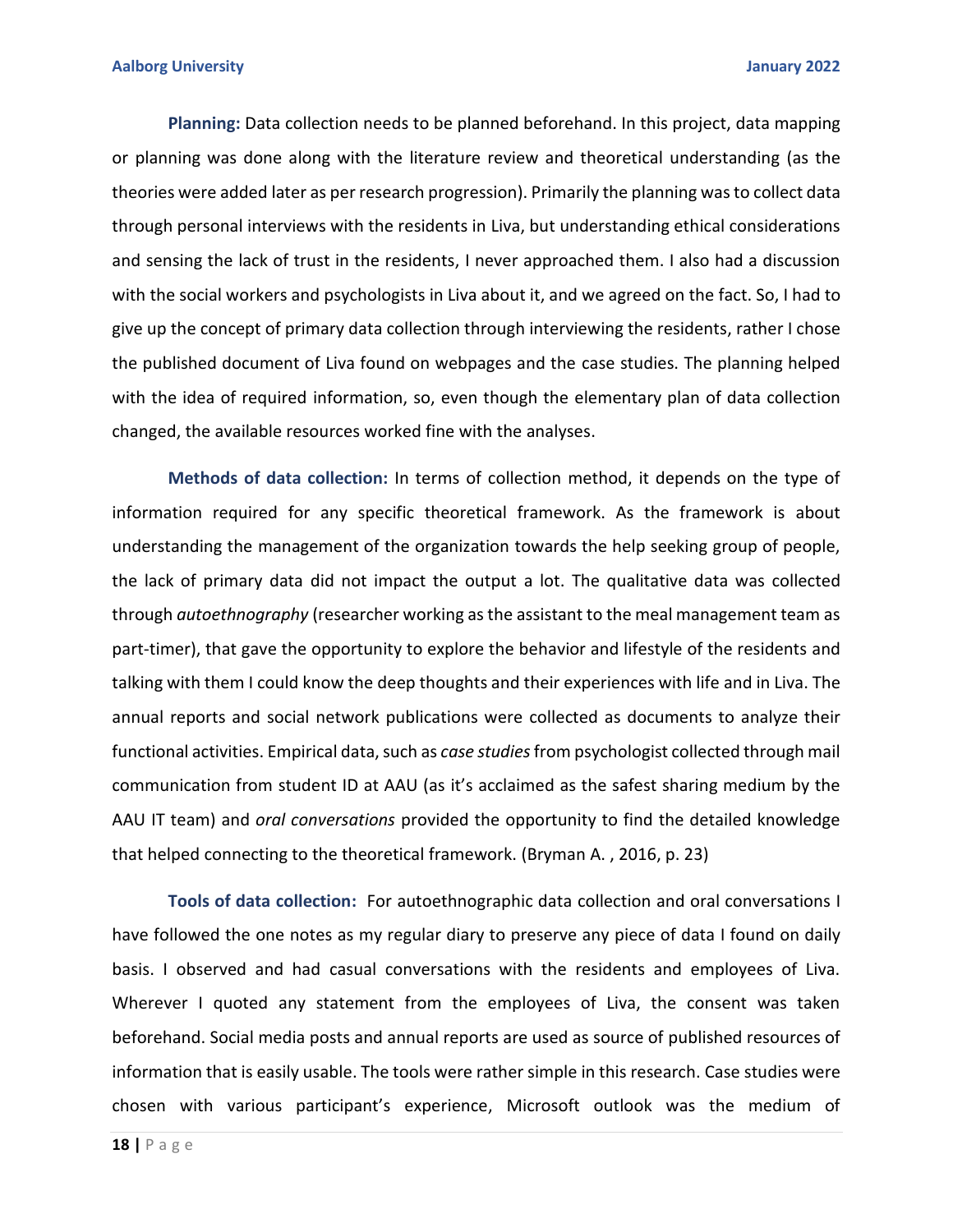communication here. Document analyses through the narratives in annual report or Liva's website was also helpful. Pictures and communicative posters are also used as data here.

### **Validity and Reliability:**

Validity refers to how accurately a method measures that it is needed to be measured. Reliability, on the other hand, refers to how consistently a method measures something. If the same result can be consistently achieved by using the same methods under the same circumstances, the measurement is considered reliable. High reliability is one indicator of validity as well. If a method is not reliable, it might have a lower validity potential. (Middleton., 2021)

The method used in the research on Liva's role in empowerment of the target group is thematic analyses, that combines the relevant themes gathered. One of the theories (recognition) is embedded in Liva's theoretical framework (basis for academic and applicable understanding), another (situated knowledge) is used in my previous researches as a ground for critical analyses, that helps here to decode the both the qualitative data secondarily availed information and the autoethnographic notes. Empowerment theory is explained and applied from a layman's level, as the focus was to analyze the problem identification of the cases from Liva's perspective and assess the reliability. The data are strong and valid, the theoretical framework and research method is reliable, thus the research in my understanding qualifies in the terms.

## **Ethical considerations:**

Ethics in research is not a separately considerable part, it is embedded in every step of research, especially in matter of data gathering and publishing. 'Research ethics is a codification of scientific morality in practice.' (Torp, 2019) It refers to multifaceted values, regulations, institutional instruction to conduct the research proceedings. The relevant ethical considerations worth mentioning here are as following: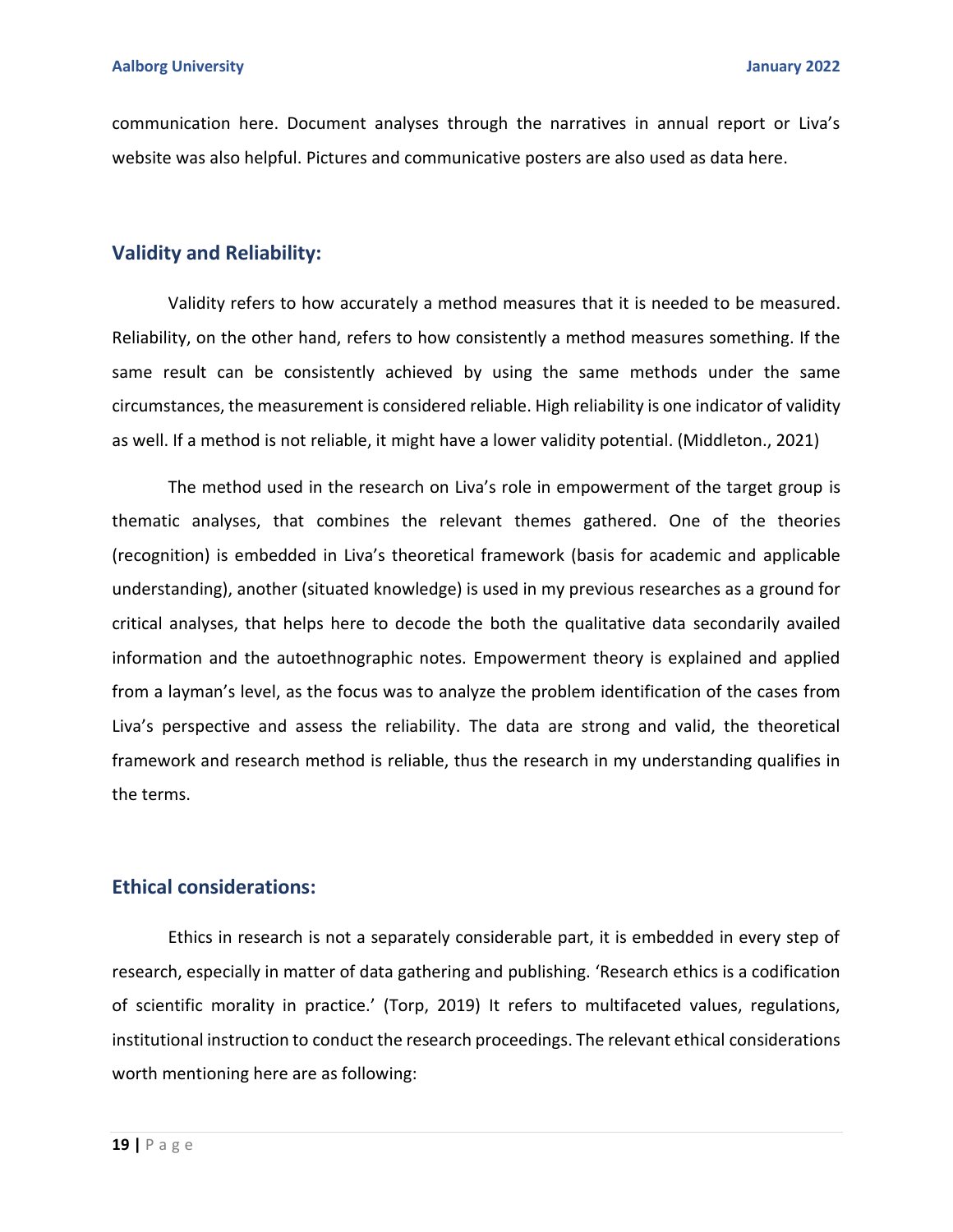**Openness:** It indicates to proper citation, crediting the data resources; also, the acceptance of change in the process. The research must have open access to all, and for that proper information on data resourcing and academic referencing is a must.

**Freedom:** This research has been conducted based on Liva's secondary data, but the proceedings (data selection and analyses) were free of conscious bias. The output was not provoked or imposed by the researcher, or the institutions involved. The research found the way on its own. The findings in every step added new dimension or enriched the existing one.

**Privacy and consent:** Containing privacy is a basic human right. Self-respect, social dignity, freedom of choice are some elements of privacy. The interviews are avoided, and case studies are presented considering privacy.

**Integrity:** Doing the right thing is a basic requirement of the researcher. There must be proper referencing and limited use of personal data with confidentiality. This is all to cause no harm to any relative personnel or institution. Using the student ID for case study and pictures collection is one example of such behavior. Respecting the feelings and choices of the target group was also part of research integrity here.

**Child protection:** As the crisis center had children along with their mothers, it was very sensitive to collect and use any piece of information. Also, any disclosure to the children was not made considering the potential of harm. No data was taken from the children as it might give them the feeling to be objectified.

### **Limitation:**

Research reports are prone to limitations, academic criticism often comes out with new discussion. Thus, it is an important section as well.

**Data**: In the study the one of the limitations is primary source's interview, that was aborted due to ethical consideration. However, that was recovered by the autoethnographic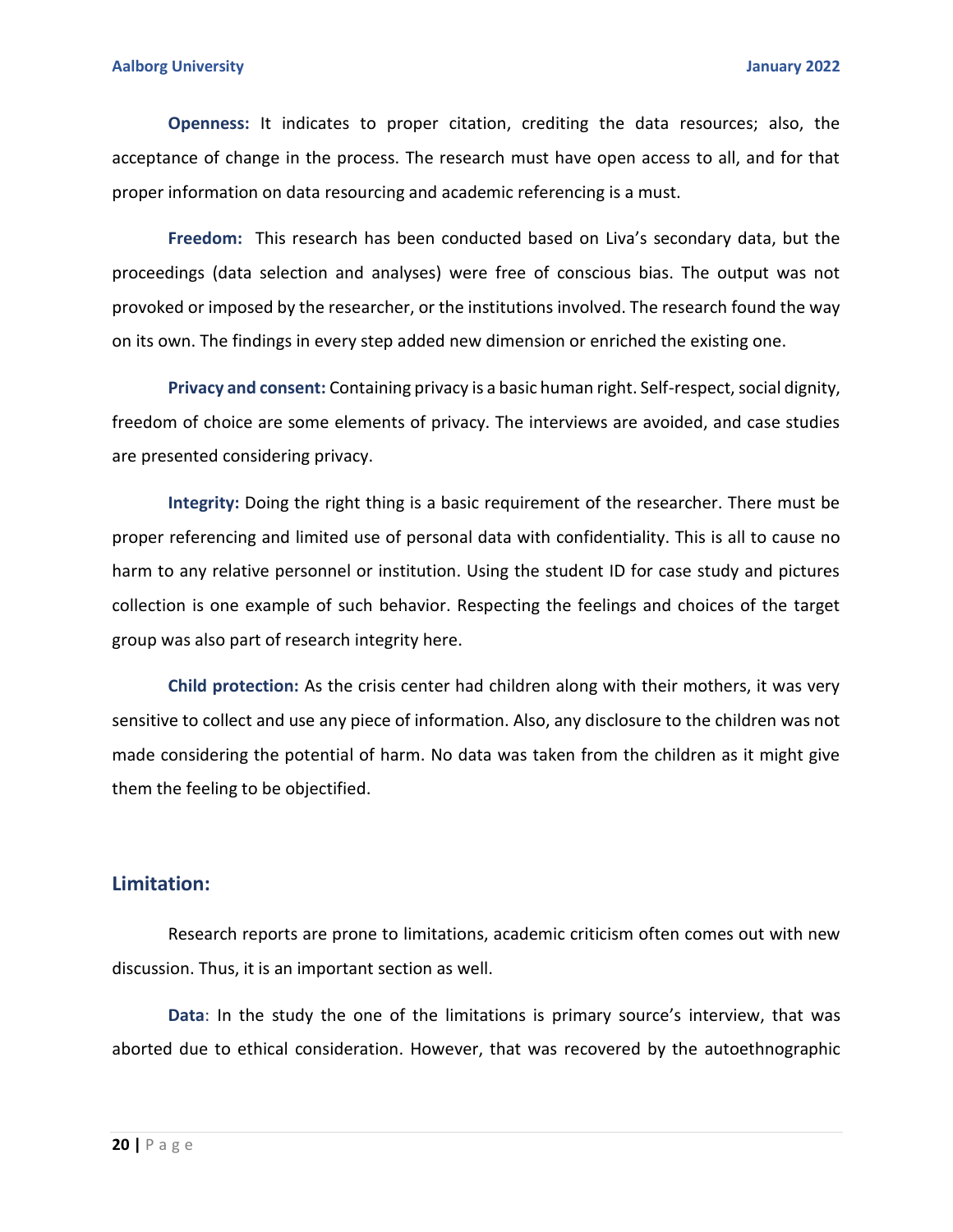#### **Aalborg University January 2022**

observations and case studies from the archive. Ethical consideration has limited the usage of data available to me as well.

**Biasness:** Biasness is a very sensitive factor in terms of limitation, that might impose the research motivation and findings. Subjectivity in social research is unavoidable, but constructive research gives the opportunity of seeing the existing data with a scientific perspective through decoding and analyzing the data. Also, not all subjectivity is bad for the research, specifically as feminist epistemology embedded hereby (situated knowledge) explains the unavoidable bias (Anderson, 1995). Indeed, bias can work as resource to new knowledge, as per Haraway in explanation of situated knowledge (Anderson, 2020). Feminist perspective in examining the existing data, helped seeking new theories as method of understanding the topic.

**Language barrier:** Having the research on a Danish organization that works on grassroots level, the strategic communications are all in Danish, translating to English and understanding the basic was a challenge. Moreover, English is a medium of study but not the first language to me.

**Time Limitation:** Limited time frame may impact the research pace, and data collection process. In the relevant research, the data collection was delayed due to covid situation and needed extended time. However, it was recovered with the help of digital communication system.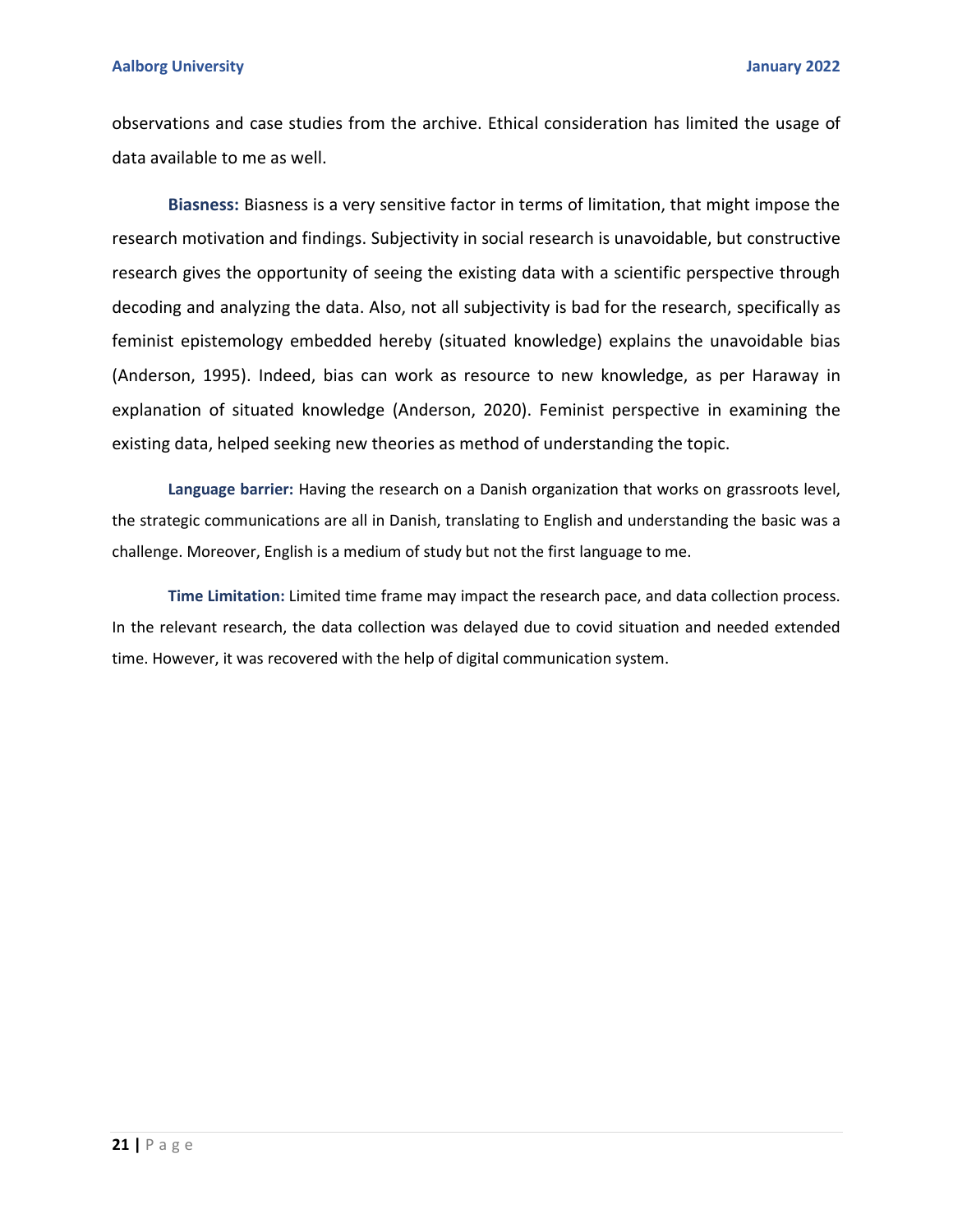## Case studies:

Case study can be key method of data collection in qualitative study, it can be sourced secondarily as well as primarily. The detail or brief descriptions help decoding the embedded meaning and to analyze through the theoretical framework.

**Resources:** Thea Iven Ulstrup, the psychiatrist from Liva, who works at rehab and shelter both sections, has played a vital role in case study collection from the archive. These are availed through student ID of Aalborg university and translated from Danish and reconfirmed through oral discussion with Thea. For oral conversation and activities pictures, Jesper Hjelm K. (Shelter) and Mette Tougaard Bierre(child anthropologist) helped by sharing their views and activities. Some of the case studies are given below for understanding, these are analyzed and explained in the analyses section.

# **Case 1. Laura. Female. 26 years old.**

Laura is a woman, who has been a participant at Liva the last year and a half. Her upbringing has been difficult with complicated family dynamics and violence. At an early age, she faced different harsh environments, where there have been several traumatic experiences which continues to return in the form of flashbacks. Since she was quite young, Laura has sold herself via clinic, escort, street prostitution and the social media. Laura has an addiction to drugs and alcohol to soothe her lifestyle and the accompanying difficult problems and late effects from selling sex. She has been diagnosed with different psychiatric diagnoses. Laura has not been able to maintain a job or education due to the difficult living conditions.

Due to Laura's many years of sex sales, she has been a participant at Liva-Rehab, where she has received support to get out of sex sales at her own request in 2020. Liva-Rehab worked in collaboration with the place Laura lived. She managed to get out of both clinic, escort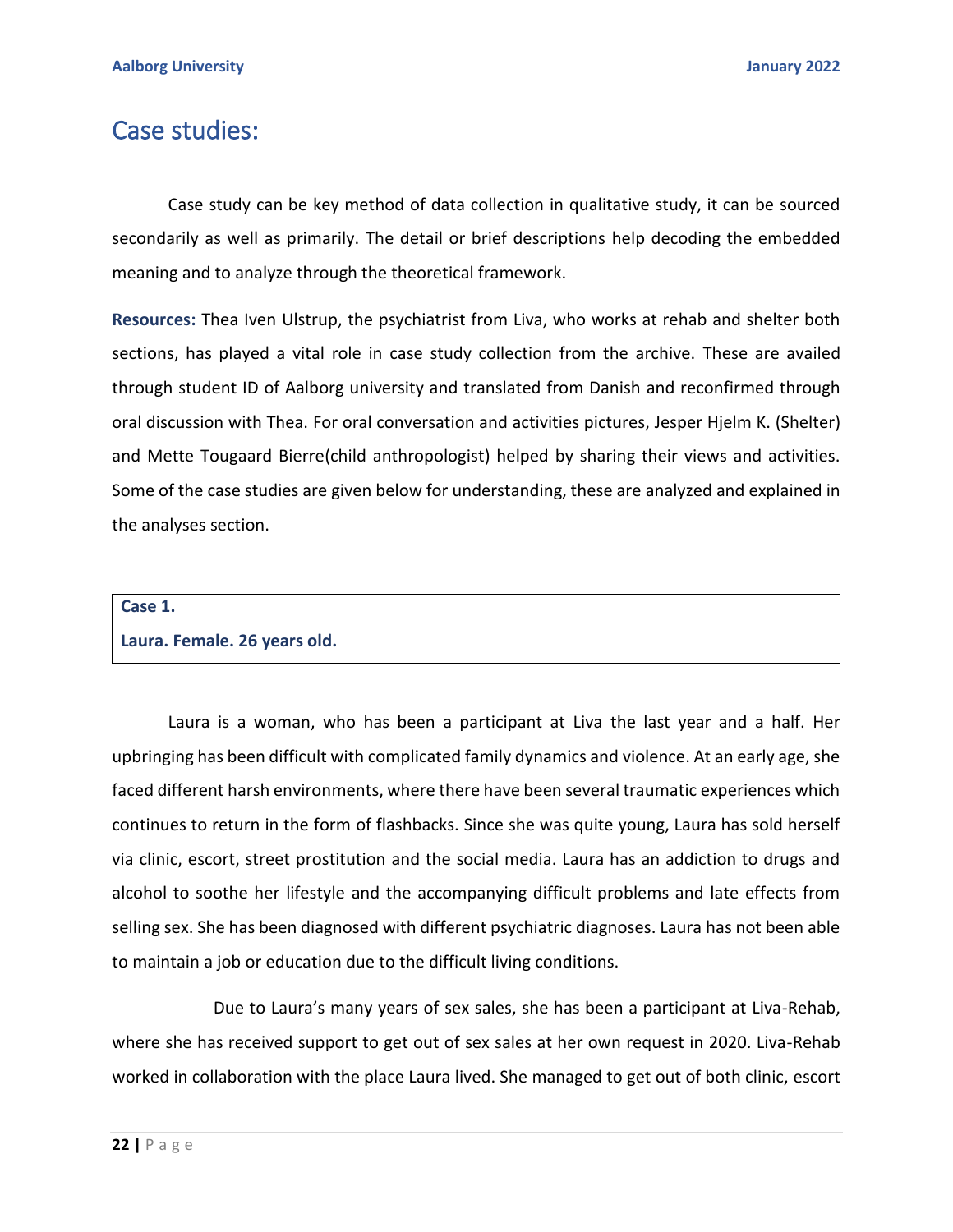prostitution and street prostitution. The social worker talked with Laura about what she wants in her life, her interest, and other possibilities, so that Laura experienced different opportunities, which she could approach. Laura has shown great motivation to change her life. After contacting Liva-Rehab, she has left sex sales, started to finish 10th grade through the Job center and more. But when she was raped in 2021, her life took a negative turn, which has significantly affected her lifestyle. The late effects from selling sex and other traumas in her life are often exacerbated by increased pressure, which was, among other things, experienced in connection with the rape. After the rape, there were significantly more cancellations with Liva-Rehab and many agreements had to be rescheduled. After the rape, Laura haven't been able to maintain her everyday life as well as her school. She also returned to some forms of selling sex.

Laura has recently started substance abuse treatment and moved into a new place with 24-hour staffing and close help in the everyday life. Liva still maintains contact with Laura and is available, whenever Laura reaches out. She still has contact with a psychologist and a social worker at Liva Rehab. She comes for conversations about whatever is troubling, and she joins different meals, eg. lunch and dinner-arrangements.

#### **Case 2.**

#### **Katrine. Female. Age mid-twenties.**

When Liva met her for the first time, she was a drug user, selling sex and in contact with people from different gangs in DK. Katrine had several conversations with a social worker and left sex sales. She reduced her drug use massively. After a period of these conversations, she started in group therapy at her own request. Here she came 1-2 times a week. She experienced seeing a connection between difficult conditions of growing up and subsequent living. She has recently started studying and wants to stay out of sex sales. She continues to visit Liva and experiences support in relation to study, relationships and family, where particularly relational difficulties seem to be in focus. Katrine is involved in planning the conversations, deciding on what is relevant and the frequency of conversations.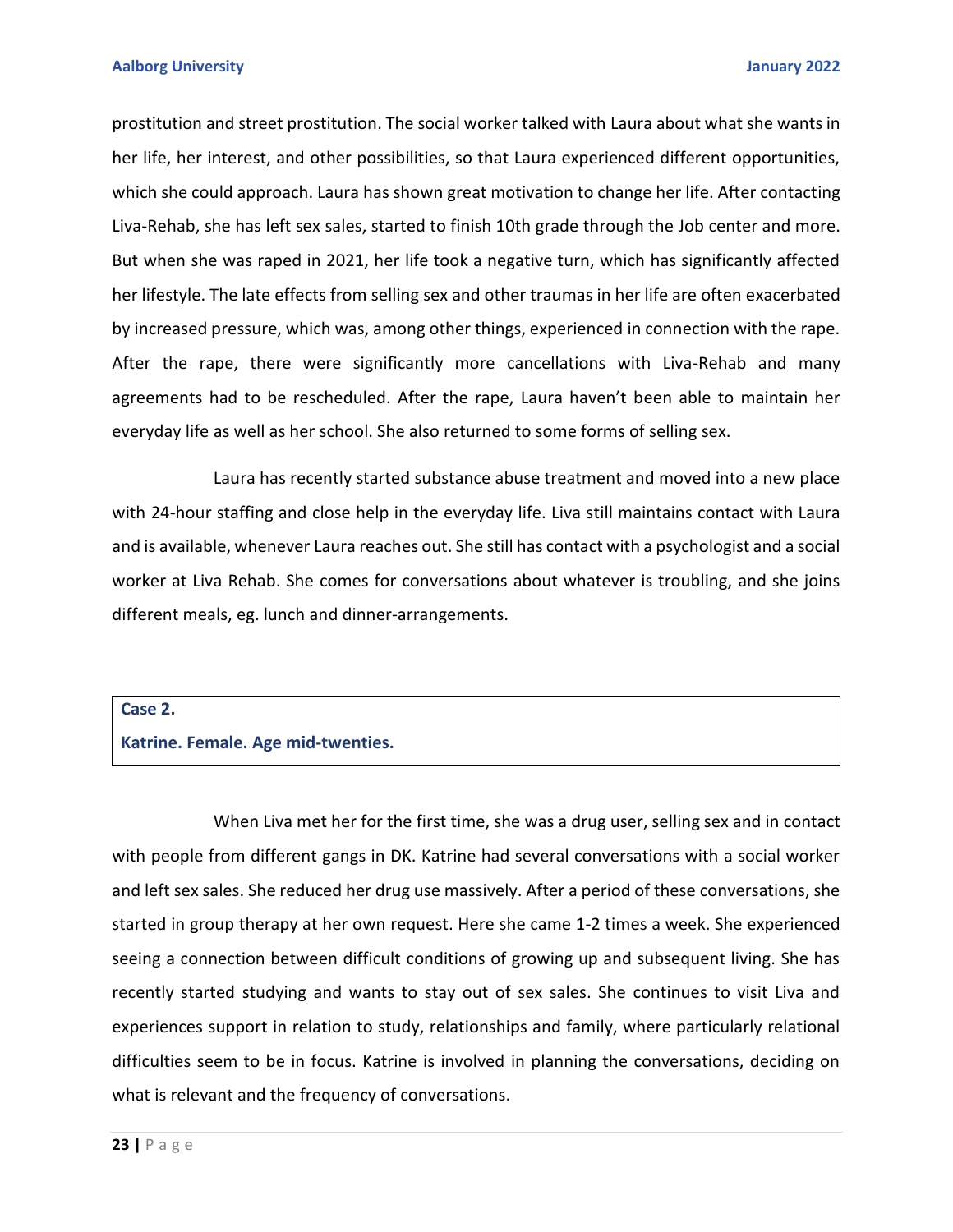#### **Case 3.**

#### **Marie, Female, Age 30+.**

Marie was with Liva for over a year. She had conversations with a social worker and a psychologist and participated in group therapy (schema therapy). Marie has worked as a sex worker (not anymore but suffers from late effects) but also in the creative business, where she worked in different countries. Despite various courses and offers, Marie did not experience a good enough effect of the rehabilitation, and she therefore wanted to leave Liva. Marie has been told that she can always contact Liva if she needs or needs a chat.

#### **Case 4.**

#### **Anne, Female. Age 19**

Anne has been in contact with Liva several times over phone before we meet her for the first time in the summer 2021. Anne has been in contact with many different counseling phones. Anne joined in the year 2021 and had conversations with a social worker at Liva. Here, living conditions, former trauma and study were discussed. Anne was subsequently offered to join Liva's group therapy (schema therapy), which Anne would like. However, the group had to be postponed as the participants have different lifestyles; some study, some work, some have children, etc., and it wasn't possible to gather participants at the same time. Instead, Anne started having individual therapy. In therapy, Anne notices several forms of violence that have been a part of her life as well as the connection between past events, violence and abuse and current coping strategies. Anne is about to drop out of the study several times, but always mentions these considerations with the psychologist, where she i.e., finds out that this is a strategy that has filled much of her life (escape). This helps to give Anne new opportunities for action. She chooses to stay in school despite challenges relationally. Anne is also busy being able to start new healthy relationships, as she wants both friendships and a relationship. This is also a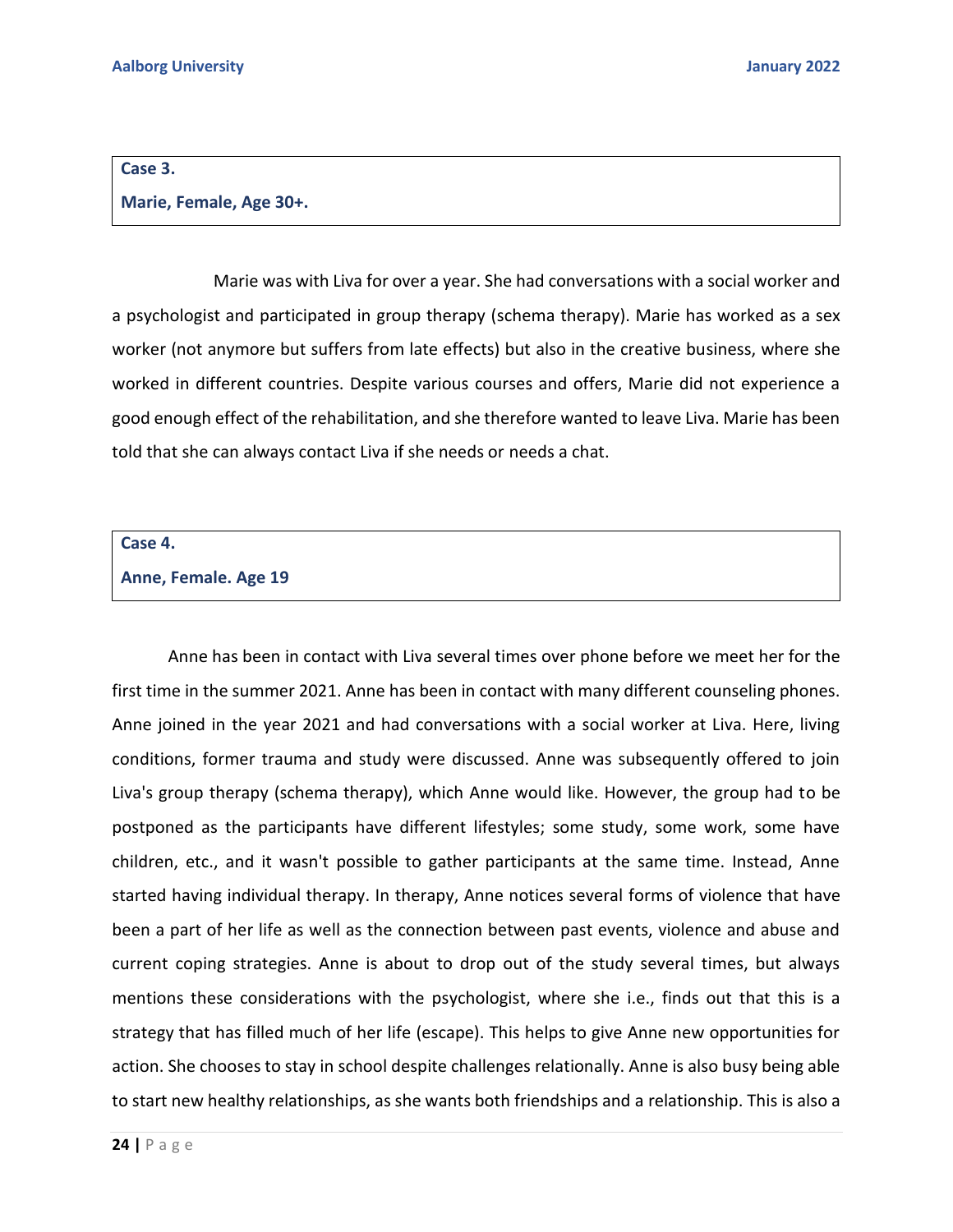big topic in the conversations, where Anne processes previous violent relationships in order to avoid this in the future. Anne continues to visit Liva once a week and further participated in Liva's open group, where she has met and reflected with other people with similar challenges and life circumstances. Anne continues to study and notices an improvement in relation to therapeutic goals.

#### **Case 5.**

**Pia, Female. Age 40.** 

When approached Liva, Pia was underweighted, smoking weed and having a cocaine addiction. Her lifestyle was complex. She was in a 'Friendly/Ex' relationship with her dealer, who was an ex-boyfriend who still lived in her apartment. She had enemies with drug dealer and heroin consumption. Once contacting the abuse Centre, the ex-boyfriend moves out. Pia has not been present at the brothel she has been attached to since starting up in Liva-Rehab, 'the good life' is being worked on and Pia is very motivated to change her strategies. She started for methodical Job search, completed CV and application, worked as intern in an agency for 5 months. However, Pia continues to experience being ambivalent about sex sales, and supportive conversations are still needed.

#### **Case 6.**

#### **Jacob, Male. Age 37.**

Jacob comes from a so-called 'nuclear family', he is artistic. He went to prison and after release, he became homeless. He then started to trade sex, to both male and female customers. He dislikes the life in prison or the shelter, he doesn't want to go back. He was detected with the overuse of alcohol and marijuana. He was suicidal too. He wants a life without the chaos and wants to move on for better life. He continues the consultation.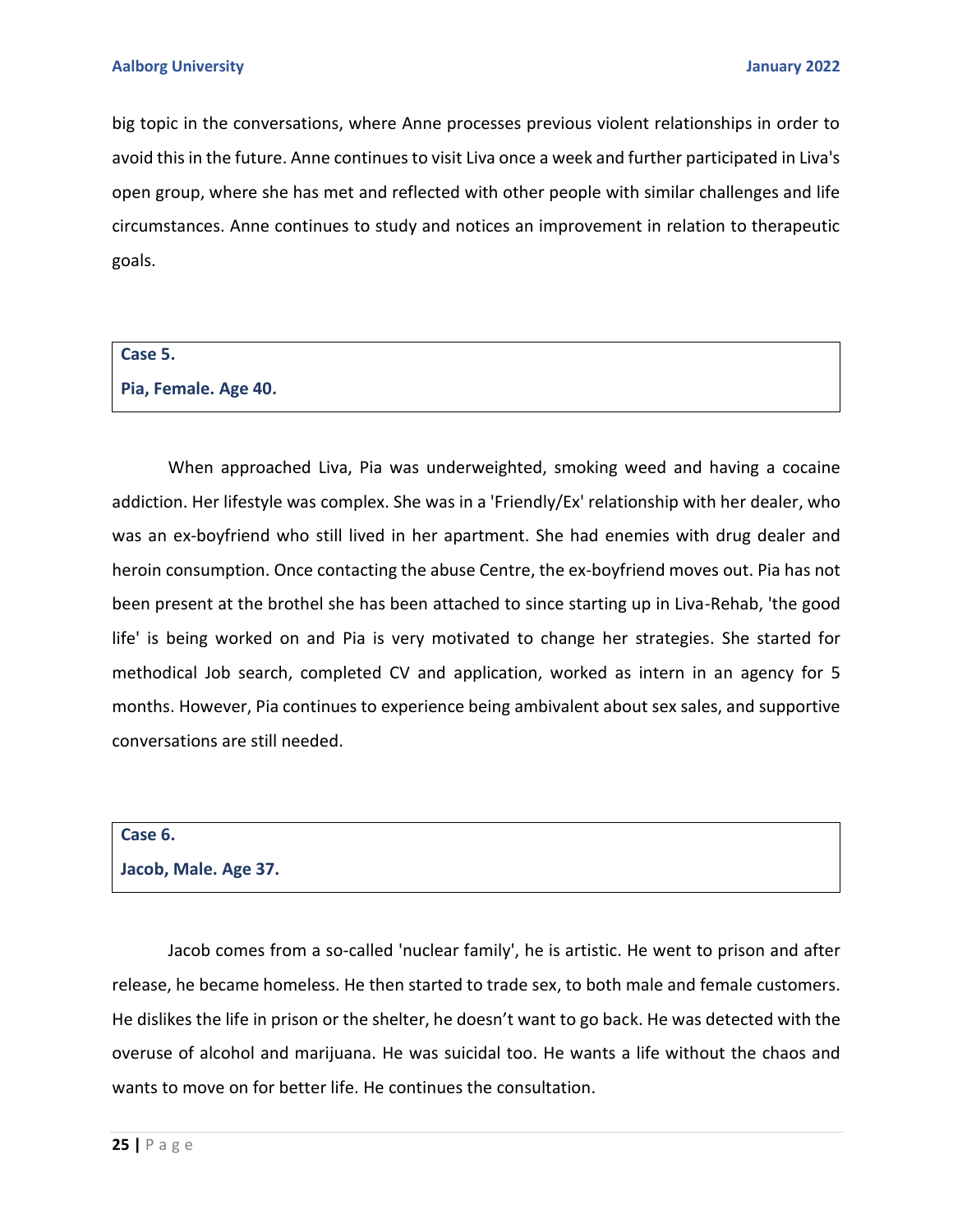#### **Case 7.**

#### **Trine, Female. Age 19.**

Trine is in here for past 6 years. After-protection with contact person, she is now selfsupporting. She is not motivated to take an education. Her means of living is earned as an escort. Trine laughs when she talks about the men she visits, and the contact can see the funny thing in Trine being paid to socialize a little about the older men. The contact person is well aware that Trine has been assaulted both by a stepfather and by a peer boy in a residence when she was 13 years old. Trine seems serene and happy to earn her own money.

#### **Case 8.**

#### **Annika, Female. Age 23.**

Annika has been raised in a home with a mother with recurrent depression. Her father is an alcoholic. She has been assigned to relief family support teacher in school and a home counsellor. At 12 years age, she was placed in a place of residence, where at the age of 16 she was raped by the fellow resident. She uses violent language.

## **Case 9.**

### **Fatima, Female. Age 27.**

Fatima was the victim of domestic violence. Her father used to beat her mother even during pregnancy. She experienced violence from her father and older brother. Sexually assaulted by a 2-year-older playmate when she was a child. Also, she had been through violent Relationship from 2018-2020. She has a history of relationships where she is subjected to violence and abuse. She used to sell pictures of herself, and she finds herself having been in the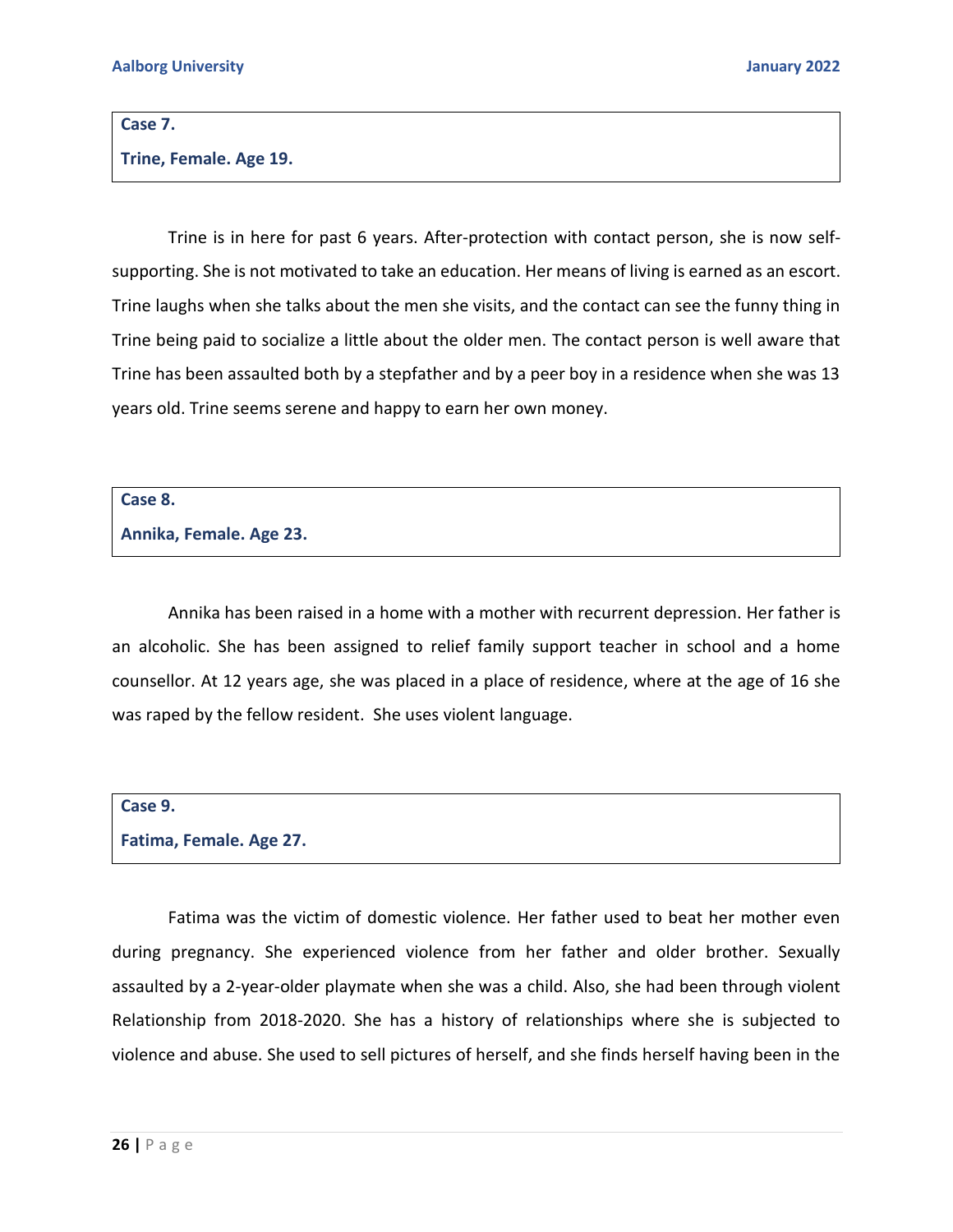border area for sex sales. She was assaulted last time in 2019. Her father died in 2020. Fatima still needs support and contact with Liva to manage her life and complete education.

#### **Case 10.**

**Miss Faith, Female. Age 32.** 

Faith was raised on the outskirts of Denmark. She had experienced violent episodes from the father. Then she moved in harsh environment. She had been selling sex via clinic, escort, street prostitution and social media since teenage. She is detected with massive consumption of alcohol and drugs. She also has conflicts with the family. Her problems defined as emotional difficulties, social problems, mental health difficulties several diagnoses. She had lived in a shelter for most of his youth. She is transgender, is periodically in contact with sex trading clinic. She initiated completion of 9th grade, but after a rape it is interrupted. She resumes in prostitution and her drug consumption increases. She can get a housing offer if tried during the day hours, but it is difficult for her to break with the sale of sex, drugs and alcohol.

## **Liva-unges:**

Liva-unges is a project, that is under Liva-shelter, encouraging young people in sharing their trauma stories. It is promoting awareness among the youth regarding the personal safety and sexuality. 15-29 years old are considered as the young. One can approach and chat with anonymity with Liva here. **Source:** Liva Facebook page. Direct link **[https://xn--grnselst-k0a8p.dk/stories/din-fucking-trans-en](https://grænseløst.dk/stories/din-fucking-trans-en-snak-om-kon/)[snak-om-kon/](https://grænseløst.dk/stories/din-fucking-trans-en-snak-om-kon/)**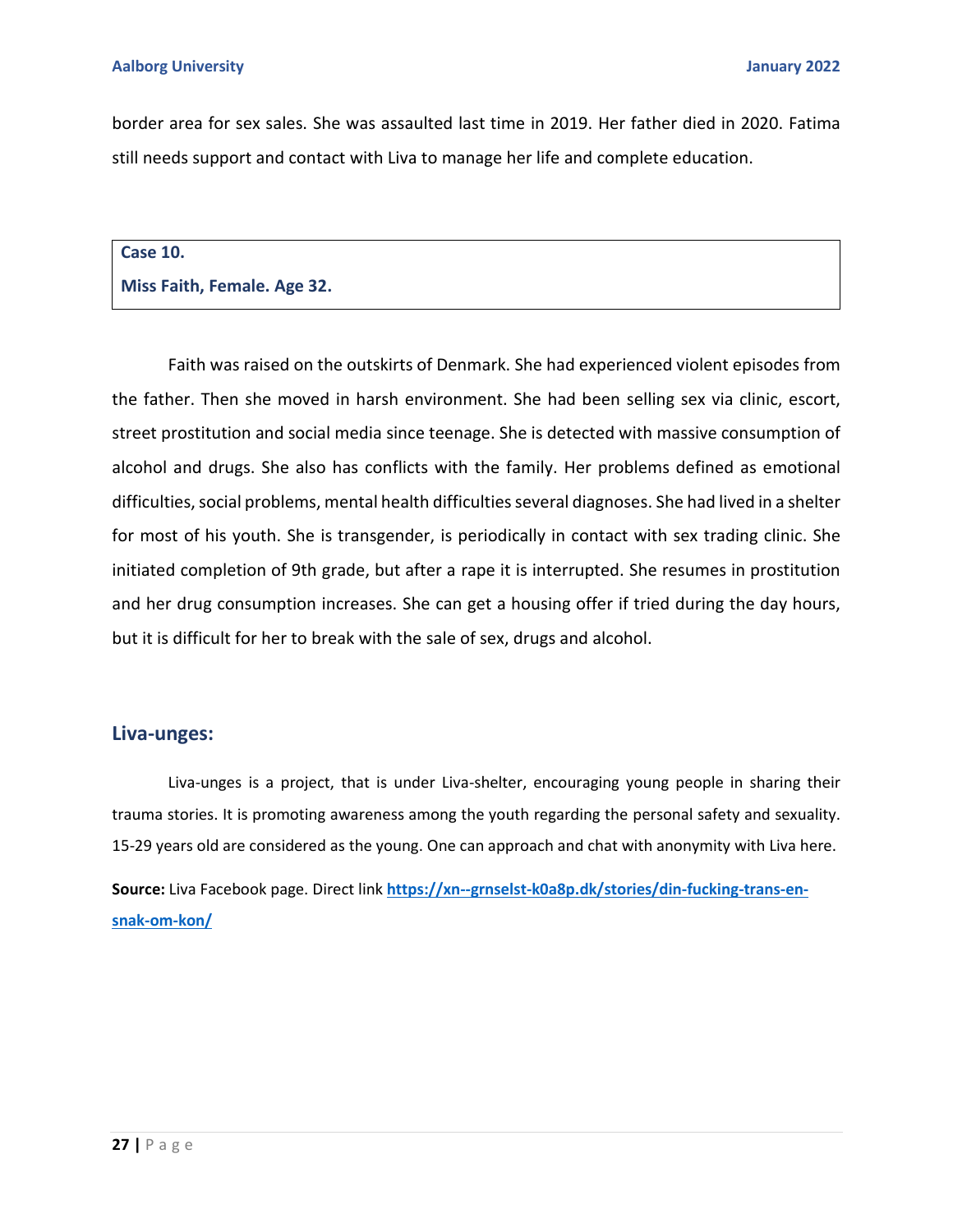#### **Case 1.**

**Nicolaj, Trans-woman**

Nicolaj shares the story of transforming himself and a shocking experience of the intolerance towards a trans by an unknown person. One day Nicolaj had been out in the city with nice makeover, enjoying the day. The guy came towards Nicolaj only to break his self-respect. He made rude comments as 'fucking creepy trans' and Nicolaj had no right to live, he also spitted. There were other passengers, none asking Nicolaj to ask if it was ok. The incidence left him heartbroken, and it was impactful for long time. Nicolaj expects yet the normalization and social acceptance as a trans person.

#### **Case 2.**

**Avo, Female**

She shared the experiences of the scary sides of her life. She was raped by a playmate in childhood, then the other in her teenage when she was stepping into the world of modeling. She was so fascinated about modeling, when the first opportunity came to her in 13 years old, she was excited. On the very day she was out with the boss in a branded car and roaming around the city, having lunch with wine at fancy place, where she blacked out. She was raped by the 52 years man in the age of 13. It was traumatic. The first assignment in his life turned into something very intolerable for her. She ended up blaming herself and tried committing suicide along with drug abuse to self, she did not realize that was an assault and not her fault. The moment she realized it was not her to be blamed, her feelings about life changed. She felt that self-destructive behavior is not helpful to recover, rather she concentrated to work and taking care of herself. She feels uplifted and conscious about her personal territory.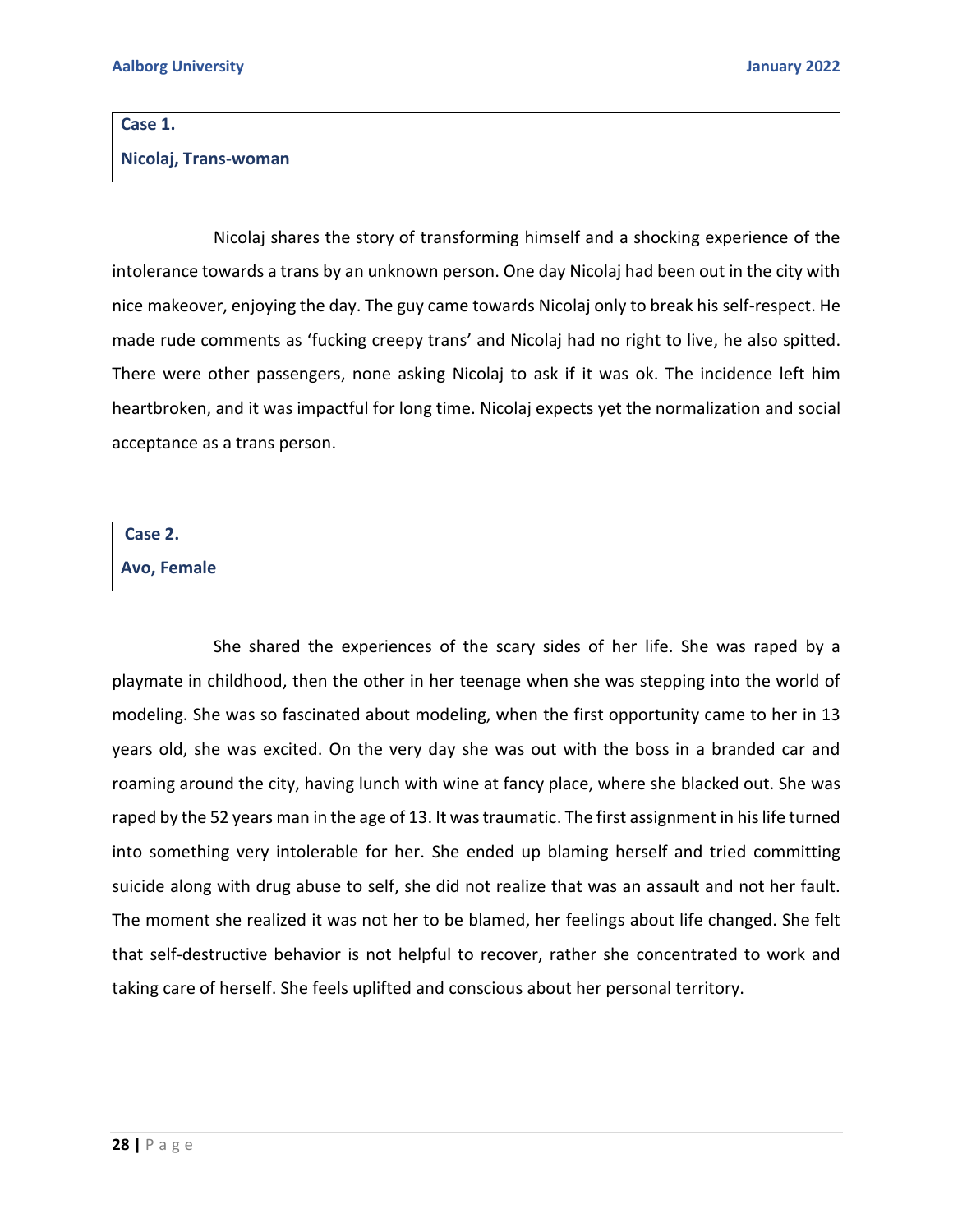# Analysis:

The themes are threads, that weave the whole concept. The focus of the project is to identify Liva's strategy on addressing and finding solution for the marginalized and traumatized target group. In the process of developing knowledge on the problem question, a few themes were constructed. Firstly, developing the knowledge on the target group in Denmark (primarily sexually or domestically violated women) applying Haraway's situated knowledge; secondly, understanding Liva's organizational diagram applying empowerment theory; finally, finding the theoretical connection to problem identification of Liva's trauma cases and case specific solution policies applying theory of recognition. Thematic analysis is applied in combining the themes to develop the core focus that concentrated in the final analyzed point regarding the solution.

## **Theme 1. Target group and gendered identity:**

**Vulnerability towards gendered Identity and intersectional understanding:** Women are vulnerable worldwide; the scenario is not too different in Denmark. In EIGE's Gender Equality Index 2015, it was found that where people tend to have more trust in justice institutions, levels of disclosed violence are higher. It is estimated that in Denmark, 52 % of women have experienced violence, which is 19 % higher than in the EU overall. Denmark's legal policies have low tolerance for violence, and people tend to trust police here, the reporting is also higher compared to other EU countries. All women victims of family or partner violence have the right to temporary stay at a shelter and are legally entitled to immediate and long-term support, as well as protection and counselling. They also have legal access to protection measures including restriction orders forbidding the perpetrator from physical or other contact with the victim, and barring orders banning the perpetrator from the family home. Denmark ratified the Council of Europe Convention on preventing and combating violence against women and domestic violence (Istanbul Convention) on 23 April 2014. The Istanbul Convention is the most far-reaching international treaty to tackle this serious violation of human rights. There are 43 women's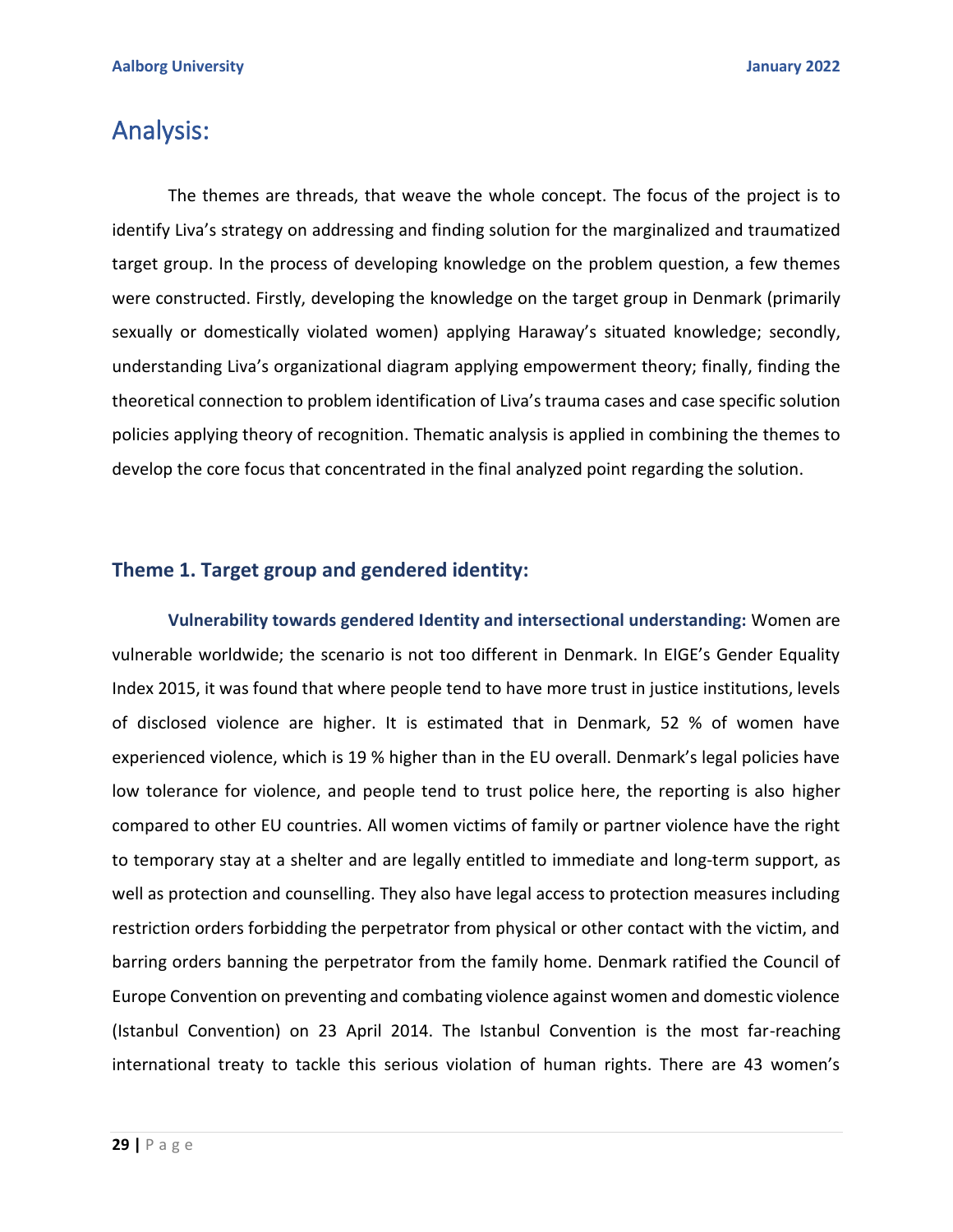shelters in Denmark, with 934 beds (427 for women and 507 for children). Women's shelters exist in all provinces, and all provide 24/7 access. (EIGE, N/D)

There is oppression considering the gendered identity, I have applied Haraway's situated knowledge (intersectional lens) to unveil the subjective notion of patriarchal structure that determines the non-male identity and continue the systematic oppression, that has, covertly, subdued non-male existence in the social circumstances. It is so abstract and legitimized that it was not identifiable for centuries in human civilization. Historical evidences are analyzed by the feminists and the traditionally maintained structure is questioned. Patriarchy (the social structure that considers male-gendered identity as superior over non-male identity) has compelled nonmale identity to be recognized as the weaker and non-compatible existence. In power structure, male identity always had the privilege to rule over and the privilege was covered within constructed knowledge of male bias.

## **Theme 2. About Liva and the workflow:**

Founded in 2009, Liva started its journey with rehab only, that accommodated the violated people according to individual need, supported by interdisciplinary approach to ensure highest level of counselling. Gradually it extended operations to Liva-Creations, that encourages the participants to engage in various activities. And the Liva-Shelter for the helpless and homeless women. The violence taken in account of human rights are to be assessed on the ground of constructed identity, as the ratio of victims analyzed is specific in gendered identity, situated knowledge helps exploring the elements of the construction of power structure here. The target group in the research, the violated women are found often in so severely traumatized condition that they are unable to define their individual existence, shared by Jesper from Liva-Shelter. The number of shelters and violent activities verify Denmark's gendered violence. These are analyzed by applying the theory of recognition, to decide the help seeking person's need and treatment and which wing to be entitled with.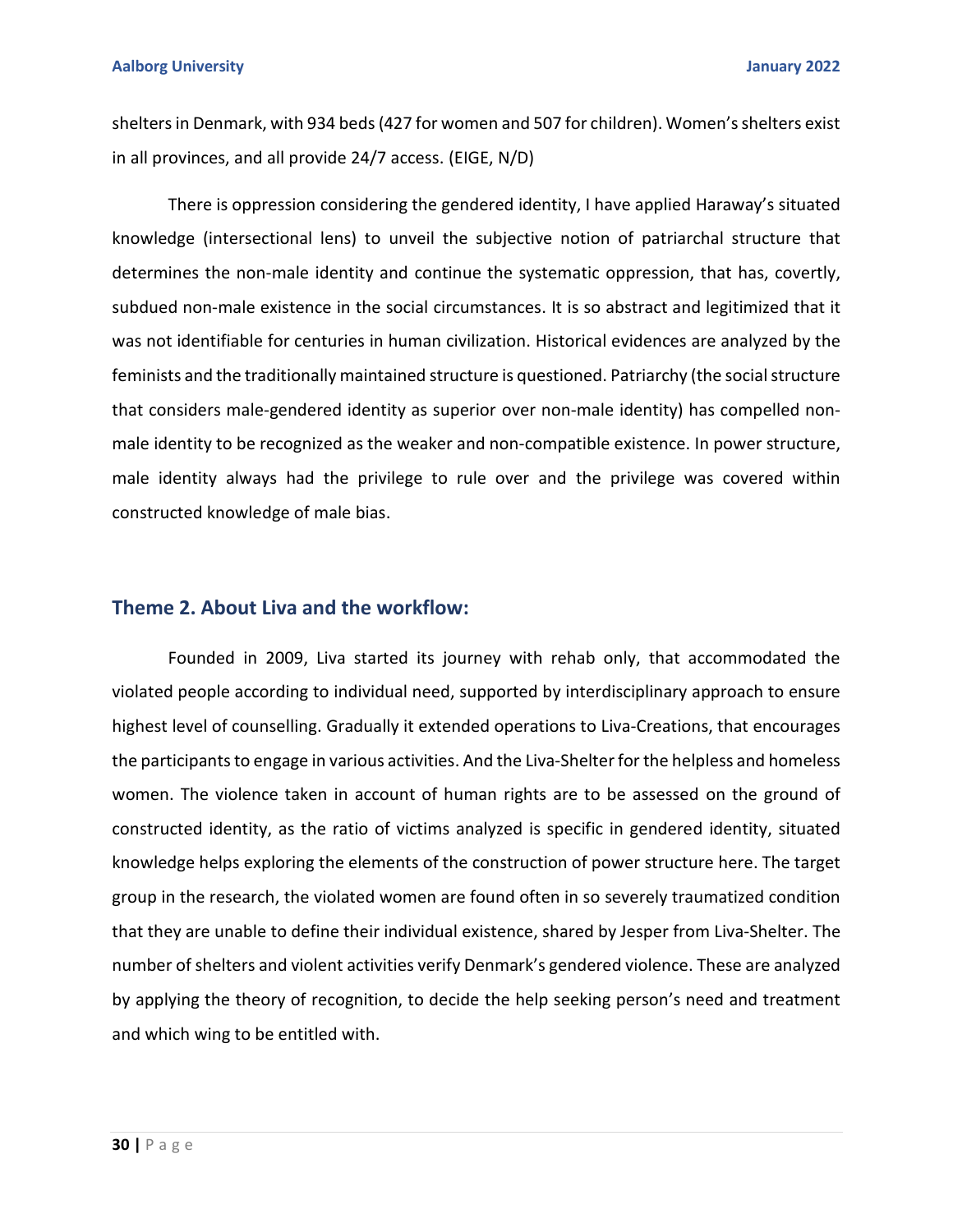**Organizational diagram and workflow:** Liva's organizational diagram can be categorized into three wings- Rehab, Shelter and Creations. It's three rehabilitation centers are in Copenhagen, Vordingborg and Aarhus. Creations follow the same locations, only shelter is in Copenhagen.



### **Picture: Liva's organizational diagram**

**Liva-Rehab:** This is the first Nordic rehabilitation center to treat and rehabilitate people with prostitution injuries, incest survivors, people who have stalled due to sexual abuse, genderbased violence and oppression, and who have complex psychosocial challenges that make them far from for the labor market. (Liva, n.d.)

**Liva-Creations:** Helpless people with no clue to economic activities to build skills get the support in Liva-creations. Then, in demand of shelter seeking people, Liva opened the crisiscenter, where there is barely an empty room per month (as per my observation since August 2021). produces handmade and sustainable design products. Liva-Creation driven by users and designers, and the production is carried out by Liva-Rehab's participants as part of upskilling, internship and job testing. Liva-Creation works with Design, Sewing, Production, Accounting, Warehouse Work, and Marketing. Also, the wing cares a lot about recycling.

**Liva-Shelter:** Charlotte Lund, the political consultant for Liva said, 1 in 10 of the participants is homeless and need shelter. There are room for 20 women and a maximum of eight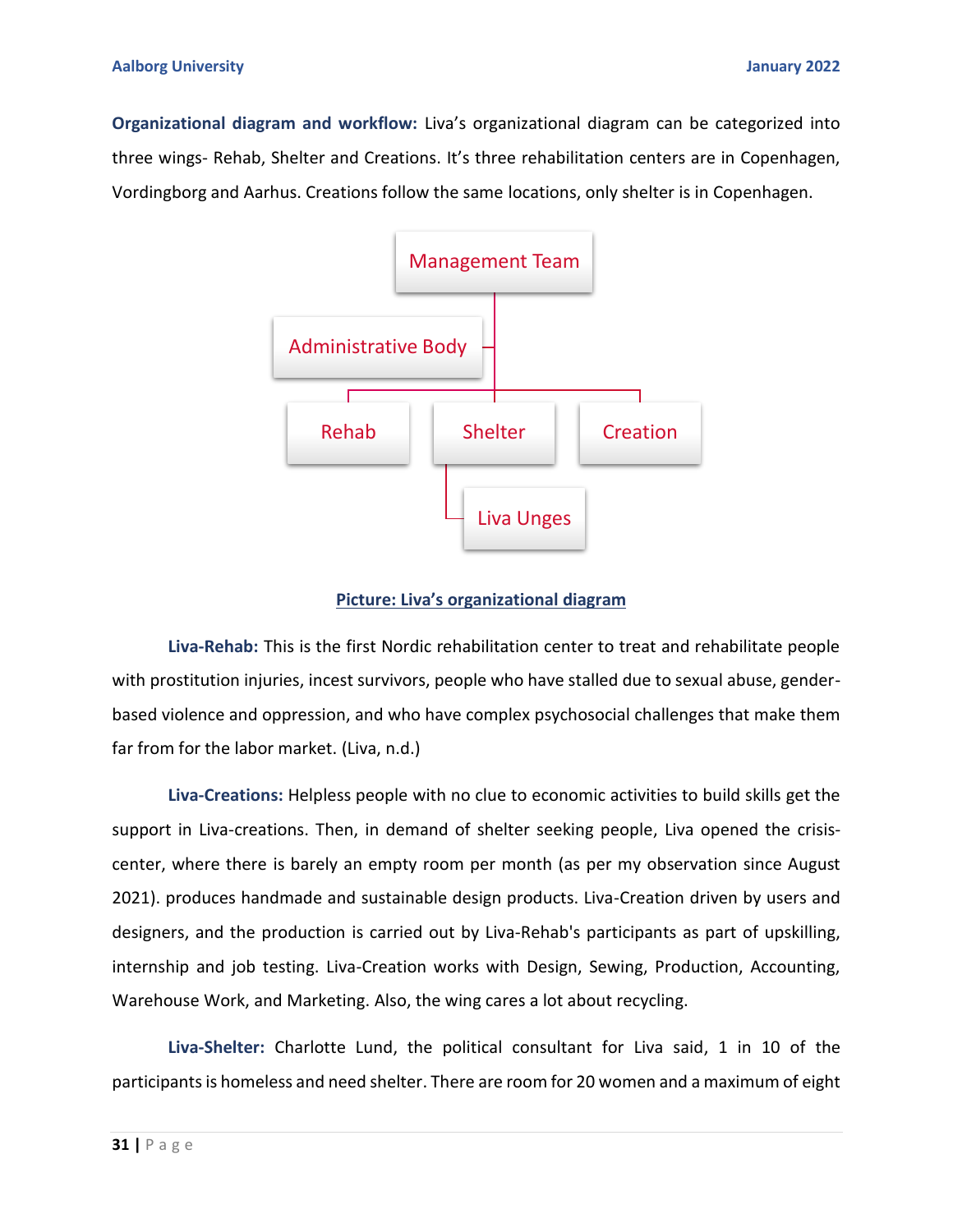accompanying children. The shelter opened in 2019 and has been approved as a shelter under section 109 of the Danish Service Act, and during your stay, support and care shall be provided for: women and children. Covid situation increased the busyness of Liva, as there were more incidences with violence. The shutdown situation is significantly more difficult for socially disadvantaged people than for most of us. This applies to the mentally vulnerable, vulnerable young people who have been alone – often with dark thoughts and trauma as the only company. Isolation and fear of illness can intensify an already vulnerable situation. This applies to victims of partner violence who had to be with the violent partner, without many witnesses, 24 hours a day. Together with the country's other shelters, Liva was concerned that violence could escalate behind the closed doors. And that applies to the people who live most of their lives on the street, how safe distance and quarantine option are almost non-existent. (Liva-Rehab, 2020) Liva-Unges (project working for consciousness among 15-29 years people, that educates about personal safety and sexuality) is also under shelter, that involves live chat between young people and Liva regarding the trauma experiences.

Sexual assault, violence and harm associated with the sale of sexual services can traumatize and can draw deep scars many years into the future, as many of Liva's participants and shelter residents have unfortunately experienced it throughout their lives, this trauma will worsen with time if not taken preventive measures. That is why it is important to have both information and a massive social and interdisciplinary effort on the participant's own terms. Liva offers, both professionals and voluntary, multidisciplinary support for women, men and trans people with harmful effects from prostitution, violence and sexual assault. The aim of the activities is for the target group to socially vulnerable with prostitution following incest, violence and sexual assault can be supported and counseled to recover their stuck situation. (Liva-Rehab, 2020)

The Shelter and Rehab gives the participants a sigh of relief, with enlightenment towards socio-economic development through various activities. Creations adds another dimension of relaxation and resources by enacting the creative learning at the workshop and by making a way to earn some economic dependency too. 'It was a huge overcoming to put it by the sewing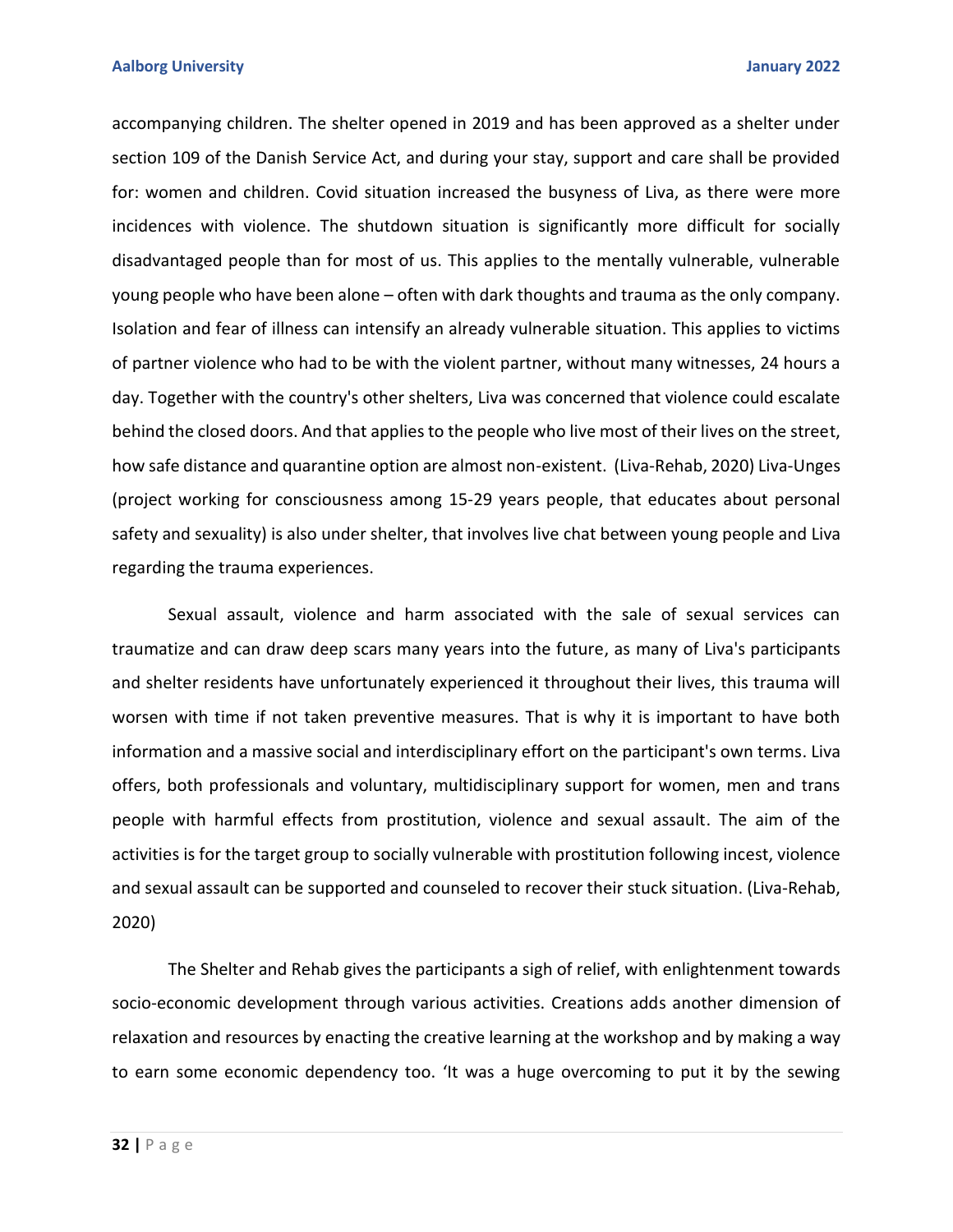machine the first time, but now I dare. And it becomes pleasing when it is finished" said a participant at Liva-Creation. (Liva-Rehab, 2020)



**Picture: Liva's Work pattern** 

**Workflow:** People in need may contact Liva 24/7 on the contact number, it is also possible to chat with them through *[https://livarehab.dk.](https://livarehab.dk/)* Social media platforms are also reachable for knowledge, activity and help. The entrance to Liva-Rehab is the anonymous, voluntary advice. By phone, chat or e-mail one can get in touch with a volunteer or employed social worker. The first question is: "It's Liva-Rehab/Liva-Shelter, what can we do for you?" There are cases referred by different Kommunes and police also. The volunteers and employees with patience, finds all references to either Liva-Rehab or Liva-Shelter or to other organizations. Social workers are rope holders on the simple and responsible for conversations and ensure that the individual participants receive the relevant offers, both from Liva-Rehab and from the external partners, within interdisciplinary team. The social worker, being the key person to the participant, helps to search participants finding the suitable activity. It can be anything from short courses in relation to contact with job center or long-term social treatment. The aim is to guide one in mastering professional challenges and support to become socially, physically and psychologically equipped to start or maintain employment or training. In assessing Liva's empowerment activities organizational and individual empowerment is significantly visible. At organizational level the employees are accountable for the assigned personal assistance to participants/residents, that enables the individual level of empowerment through the activities. This is the resources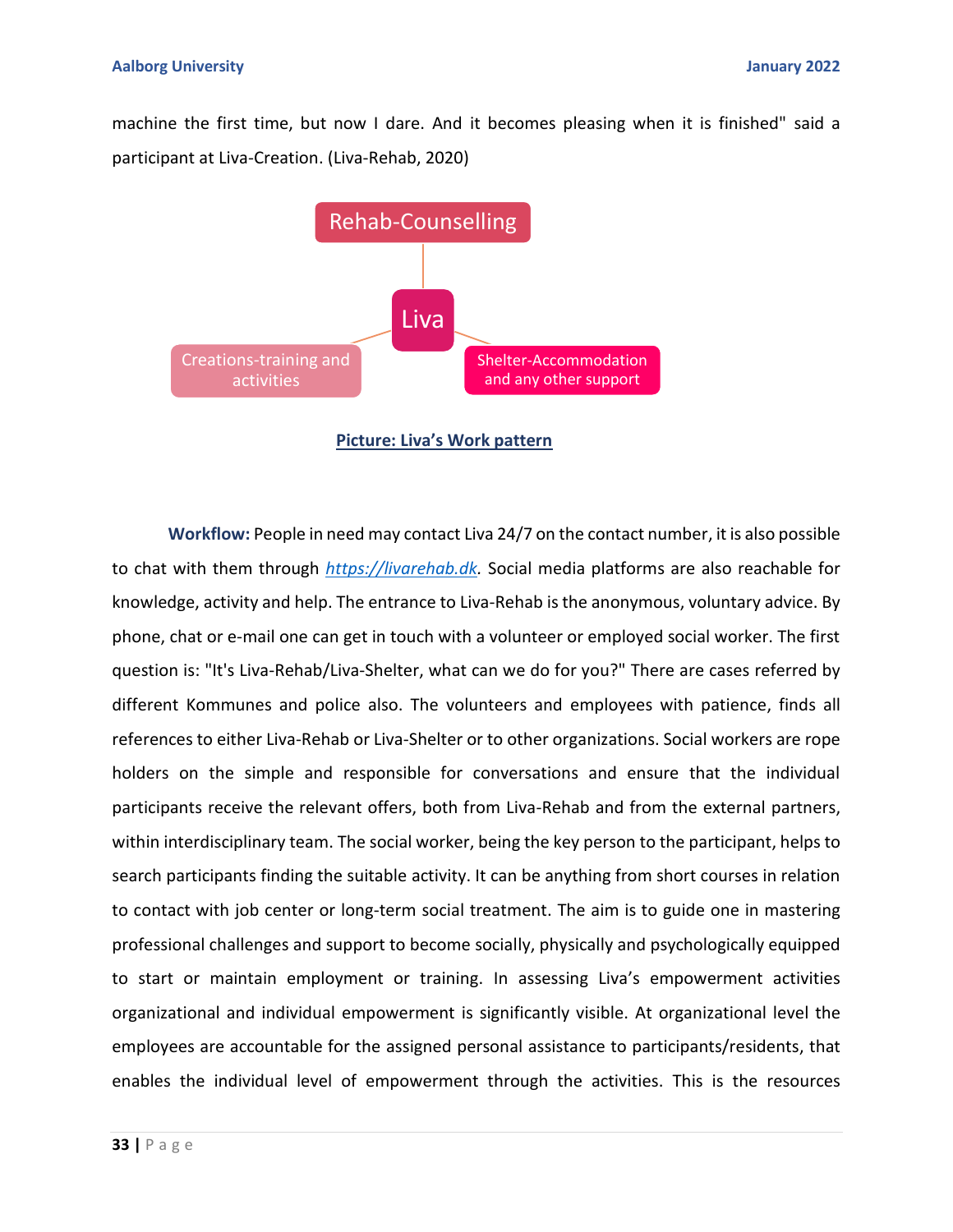distribution, as per Balcazar, among the individual level in order to redistribute power. (Balcazar, Keys, & Vryhof, N/D)



## **Picture: Workflow of Liva explained in flowchart**

Visitation to Shelter Liva-Shelter takes place in thorough interviews with one to two social workers with subsequent approval of a crisis center manager. Liva-Shelter is open to nationwide support for the women subjected to the acute violence.



## Picture: Liva's promotional poster for target group

**Source: <https://www.facebook.com/233112826704476/posts/4367465683269149/?sfnsn=mo>**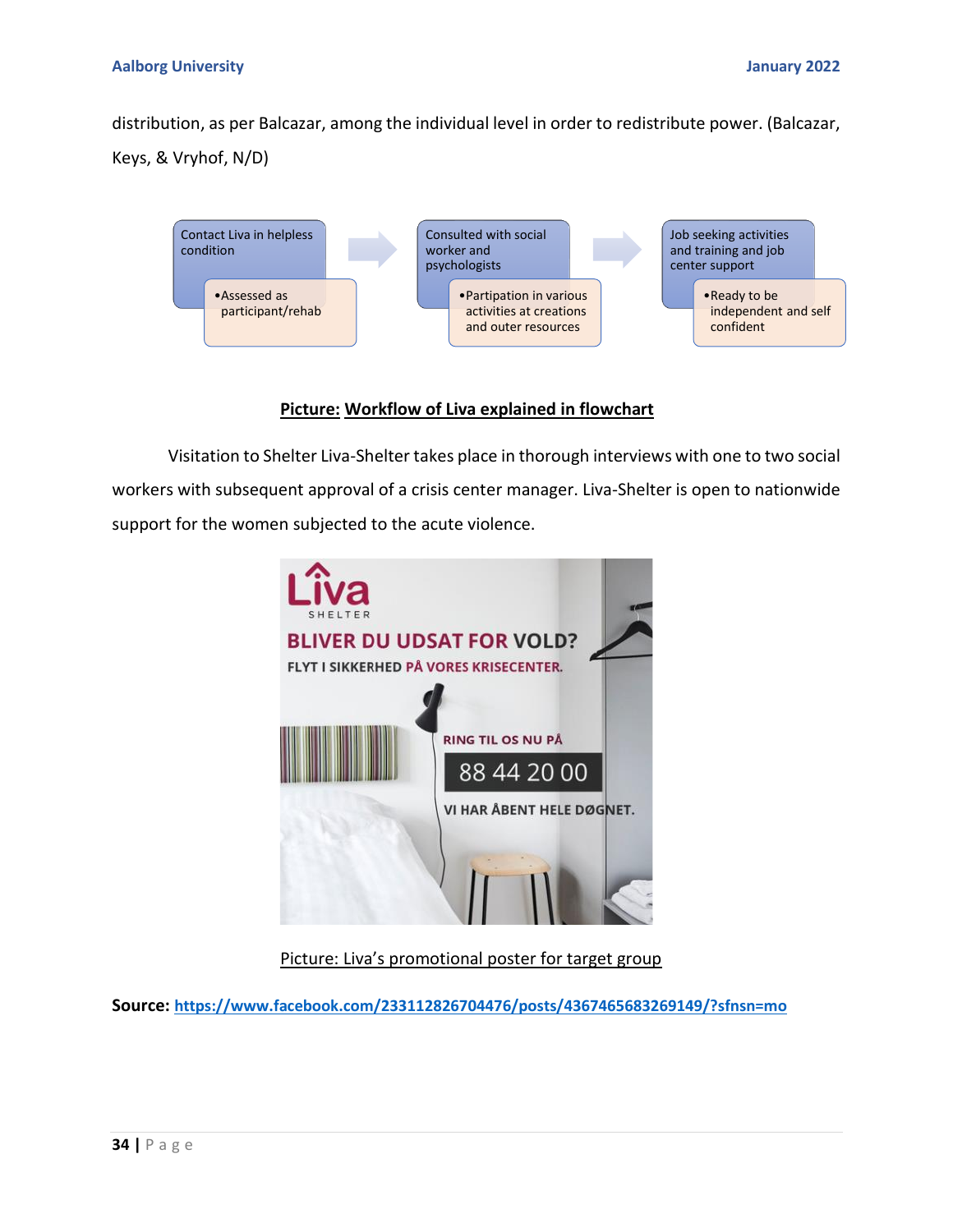## **Theme 3. Individual identification:**

Once contacted Liva, an individual is tried to be understood applying the tripartite model of Honneth's recognition theory, once identified the problem factor and trauma impact, the treatment starts. In between it is also defined whether the participant needs to be resident as well.

**Diverse problems:** The target group for Liva is a socially disadvantaged target group, who have a lot of problems, which are most often a combination of the following:

- Damage from violence and sexual assault.
- Mental health problems, e.g. trauma or psychiatric diagnoses
- Physical problems, such as a critical health status, which is typically worse than the population average
- Economic problems including debt problems
- Problems with alcohol, marijuana, substance abuse or self-medication
- Loneliness, lack of networking and social Isolation
- Homelessness (Liva-Rehab, 2020)

The problem criteria are defined through the tripartite model of recognition and worked upon the significant area, such as psychological consultancy for trauma recovery, job training or job center communication for economic recovery, group therapy with activities to improve the self-worth of the individuals. All three levels of personal development are assessed as per individual need.

**Assault:** Physical or mental assault can leave a person with no self-respect, as violence impacts the victim's confidence for any social activity. Abuse and assault intrude into the personal space and harms civil rights. It later can direct to severe aftereffects as trauma, lack of confidence, limitation to social interaction. Out of 10 cases presented, 20% are rape victims, 60% is or was involved to prostitution, 40% are childhood or adulthood domestic violence victims and some are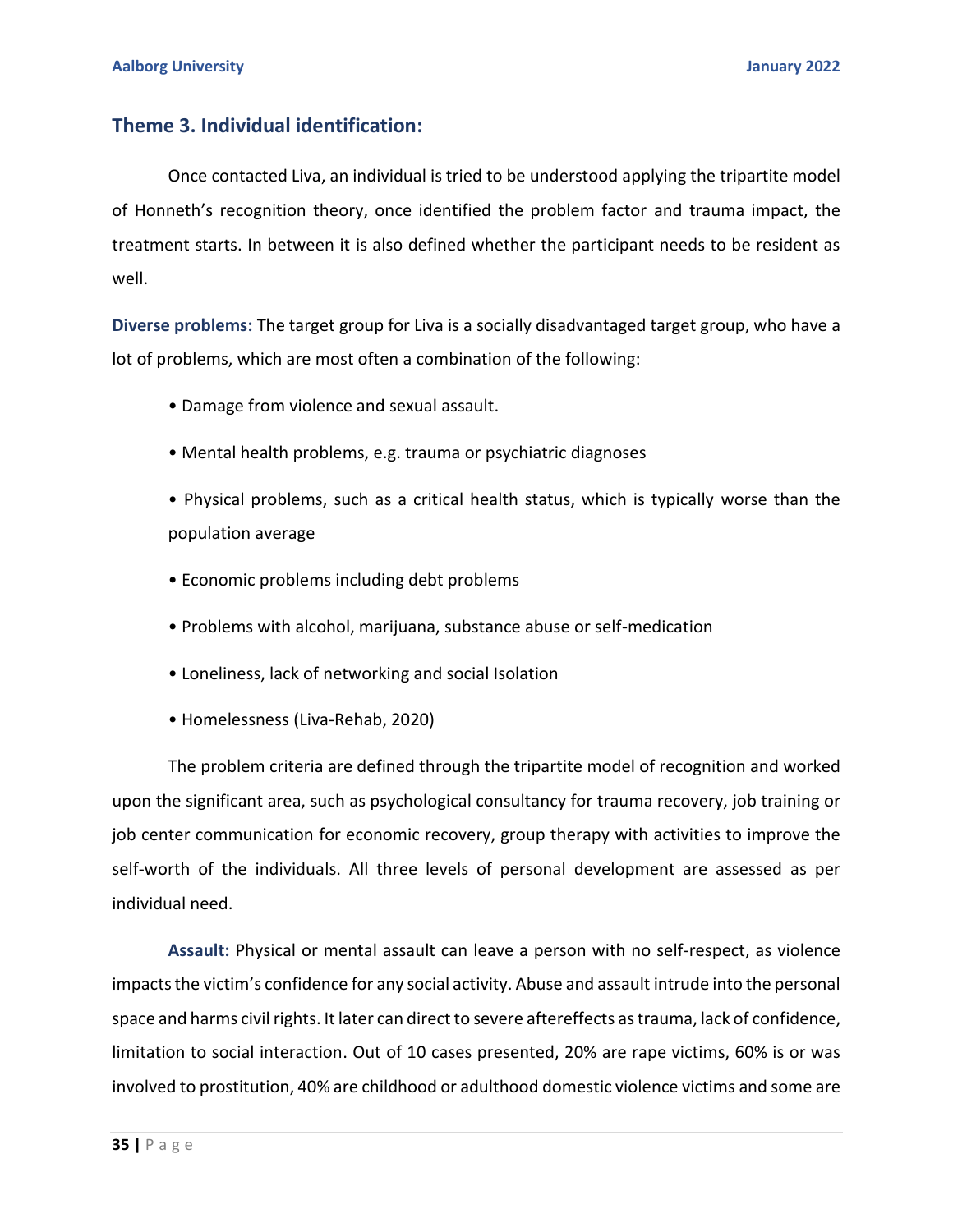#### **Aalborg University January 2022**

victims of both, victimized all through the life until the moment the person came out of the territory. Misrecognition in these cases turns to be mistreatments. These incidents affect both the levels of love and respect.

**Loneliness:** Due to many reasons a person can be left alone, imprisonment in Jacob's case, left him lonely as the closer ones denied him. He lacks self-worth and feels suicidal, the scenario worsens when he in search of economic solvency trades himself to others and again to give up over the pain he submerges in drug and alcohol. It's a dark cycle. Lack of recognition here leaves the person in struggle of love.

**Drug abuse:** Drugs are taken both out of anger and frustration for the mistreatments and lack of recognition. Sex trading perceives it as a complementary habit and vicious cycle keeps going on. The physical problems are addition to it. This problem directs towards struggle for love and respect.

**Economic problem and homelessness:** Having abused or economically dependent on the counterparts or depending on vulnerable profession as prostitution leaves the individual often in poor economic condition and homeless. The condition worsens if no resourceful knowledge is present in the individual. The basic right to earn the civil rights is harmed and the individual faces the struggle for respect.

**Dignity:** In case of miss Faith or Nicolaj from Liva-unges chat, the struggle indicates also towards the dignity, lack of identity and acceptance from society. Faith doesn't feel any urge for development and wants to continue the unhealthy lifestyle. The ideological denial brings the degradation and frustration.

**Intersectional understanding:** Intersectionality in the cases is an important finding, Though the organization says it stands for vulnerable women, it also has stand for trans person and a man as per case studies. And in my observation also I can see a trans person coming for consultation and participation at Creations at times. The acceptance and identification of vulnerability beyond sexual identity defines Liva as bearer of the intersectional insight. The measures taken also in different dimensions as seeing the multiple problems to be solved by the attainable target timeframe.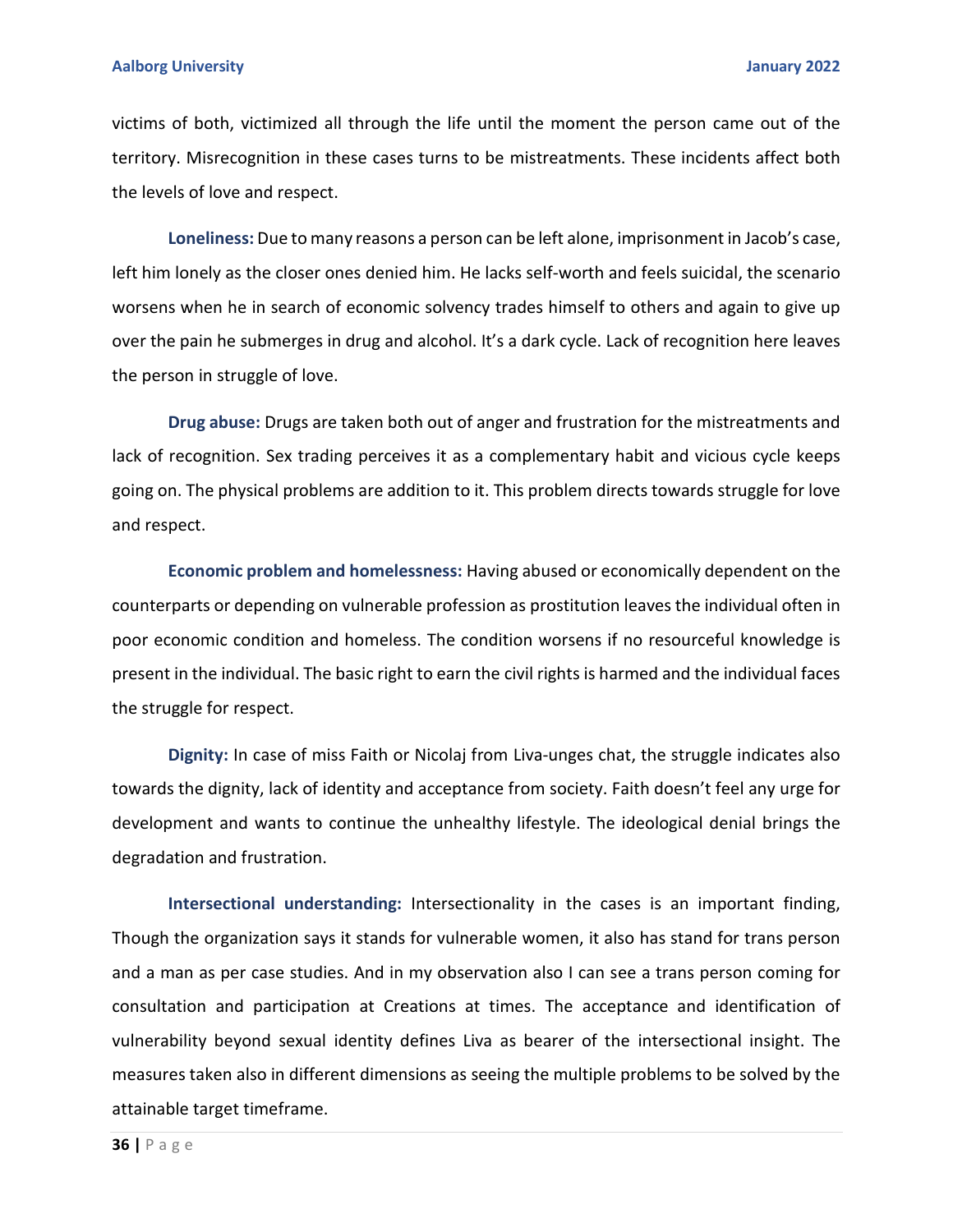## **Themes combined:**

 All three themes are finding the answer to the problem question by defining the target group, Liva's organizational diagram and work process, and the induvial identification process. After generating a few codes, also by reviewing, there left only three of these that absorbed the necessary concepts and produced meaningful themes. Then the defining or naming was done as per the core understanding of each theme, every theme answers a bit of the core topic 'Liva's role in empowering the target group of vulnerable women in Denmark'. Vulnerability of women in patriarchal societies has been explained in light of Situated knowledge (post-modern feminist theory) Liva's workflow has been explained with Empowerment theory (as a social work and welfare organization Liva's model is based on empowerment mostly), the individual identification process is explained through the theory of recognition. Finally, the measures Liva take for the individual by defining multiple problems of an individual gives the final output of the thematic analyses. The themes are equally important to produce the ultimate meaning. The tripartite model can be seen in prism view as the picture.



Picture: Tripartite model as a prism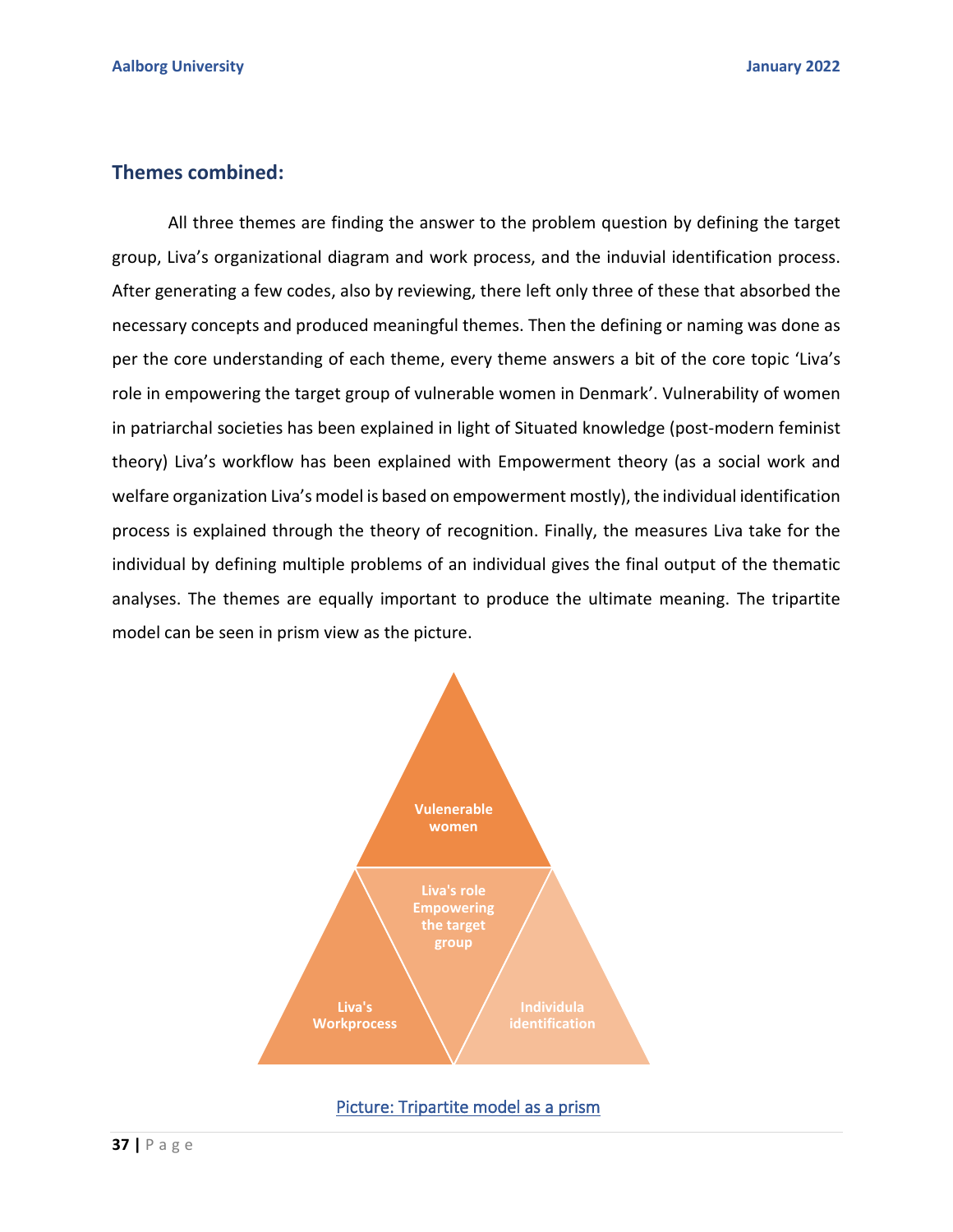# Conclusive discussion:

The focus of the study was to figure out the role of Liva, as a social welfare organization, in empowering the vulnerable and marginalized women to merge them into socio economic mainstream. Problem statement was founded as following:

## **How does Liva define vulnerable and marginalized women? How do the target group merge into socio-economic mainstream?**

The whole process of finding the answer was segmentized into themes that support the core question. Firstly, who are the target group 'vulnerable women'? The term itself reveals towards abuse and torture that left the target group as dependent and weak. The entity is so weak because of the continuous mistreatment. The target group is a by-product of the patriarchal system that identifies a male as the superior in the society, any other non-male existence must be inferior. Denmark has a strong data of vulnerable women nationwide.

Secondly, the organization's detailing and work process explained to understand what and how Liva does? The answer was given by explaining the organizational diagram and work process. Multiple activities are used for the development of the participants/residents. Three wings (Rehab-Shelter-Creations) work collaboratively with a bunch of social workers, psychologists, child anthropologist and political consultant. The wings are independent and collaborated mutually. The help seekers first come to Liva with identification of participants, then based on their situation they are either kept as participants (having consultancy only with Rehab) or residents (accommodated in the Shelter). Both the participant and the resident can learn with Creations that trains with creative learning (making crafts), which is not only an earning resource for future (if job center and other trainings do not work out, at least craft knowledge may help), rather a therapeutic session in impulsive condition. Two way empowerment is active hereby, organizational empowerment by empowering employees and individual empowerment through the employees.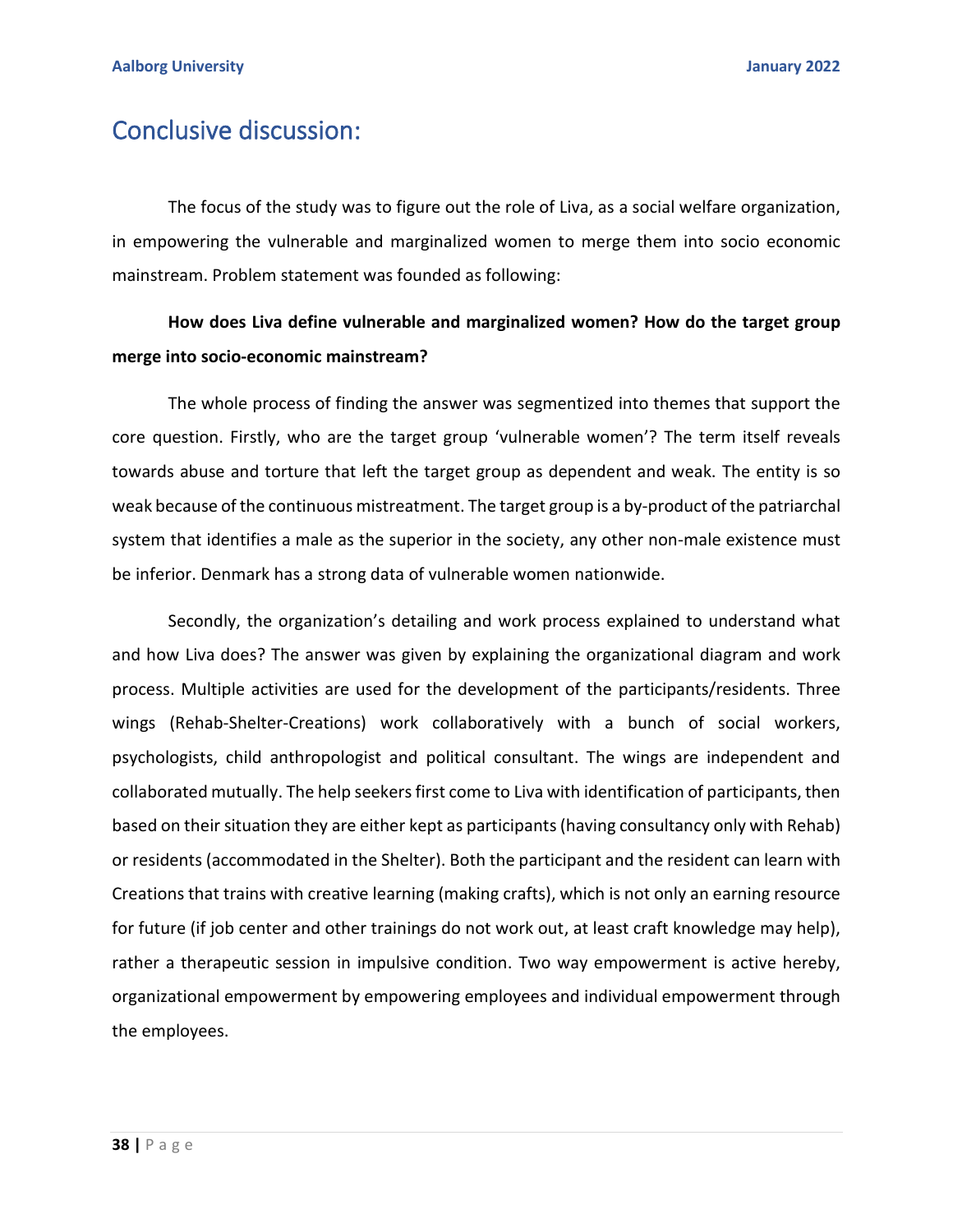Finally, the recognition is very important to Liva, as it observes the struggle as originated from the lack of recognition and mistreatment. Also, the recognition needs to be case sensitive. The social workers handle multiple cases each and there is always matter of choice and regular evaluation based on the participants'/residents' improvement. The psychologists are shared among the Rehab and Shelter. Based on problem recognition multiple treatments are given for the individuals. Considering the adults and the children accompanying, amusement activities are also arranged.

- Anonymous, open and voluntary advice
- Social counselling
- Supportive conversations with psychologist and psychiatrist
- Psychologically managed group courses
- Nada treatment
- Yoga and relaxation
- Social and network
- -forming Events
- Communal dining
- Voluntary job coaching and student promotion Training
- Voluntary debt and financial advice
- Aid scheme
- Coordination of efforts with the municipality
- After-protection
- Courses at the design workshop LivaCreation
- Stay at the Women's Crisis Centre LivaShelter
- Children's activities
- Youth counselling
- Teaching and knowledge sharing to settlements, residences, etc. (Liva-Rehab, 2020)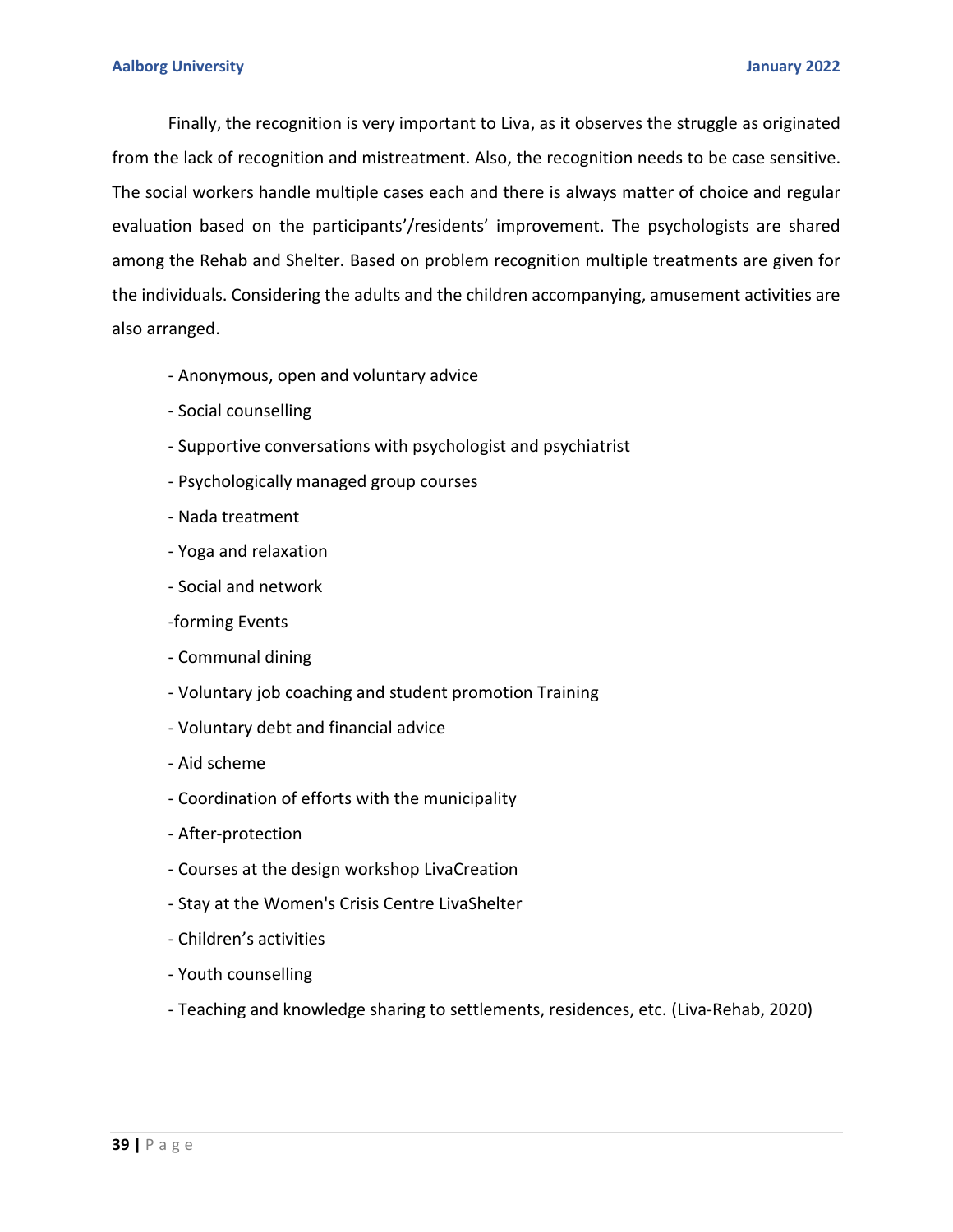Working for Liva as the service assistant, I have had the opportunity to work there as parttime employee. The environment in my observation is well organized and adored with care. The Safety is managed highly by the key card system and the shelter location is hidden to general people. The residents can move freely by maintaining the regulations of the house, it is most important to acknowledge the house correspondent in the office about going outside for any reason. Thus, in case of any emergency, the authority can take timely action to rescue the resident. I have noticed them as very happy within the living period, some stayed there for almost 2 years and at the time of leaving they were sad to miss the extended family herein. Then also there is notifiable new comers with gloomy face, who within the first month become lively and joyful with the empowering activities. There must be exceptions, those are

Liva identifies itself as a helping organization for the women in trouble, but it has worked beyond the definition with the intersectionality by supporting men and trans people in distress too. Liva also doesn't criticize the people who returns to prostitution again but maintains regular contact in necessity. In my views Liva has a scope to expand it's arms to cover up for more and more people nationwide. It has already some settlement with Vordingborg, Aarhus, Kobenhavn and Frederiksberg kommunes regarding the job placement and rescue issue. People with kommunes' recommendation come to Liva for help, Liva recommends them to Kommune after proper training and treatment with their confidence build up.

At the end, it must be said that the organizational model Liva follows in developing the target group is very effective and helpful. The society and the state are benefitted by the work of Liva as well as the individual in distress, as Liva supports in empowering and returning the individual to the socio-economic mainstream in the society.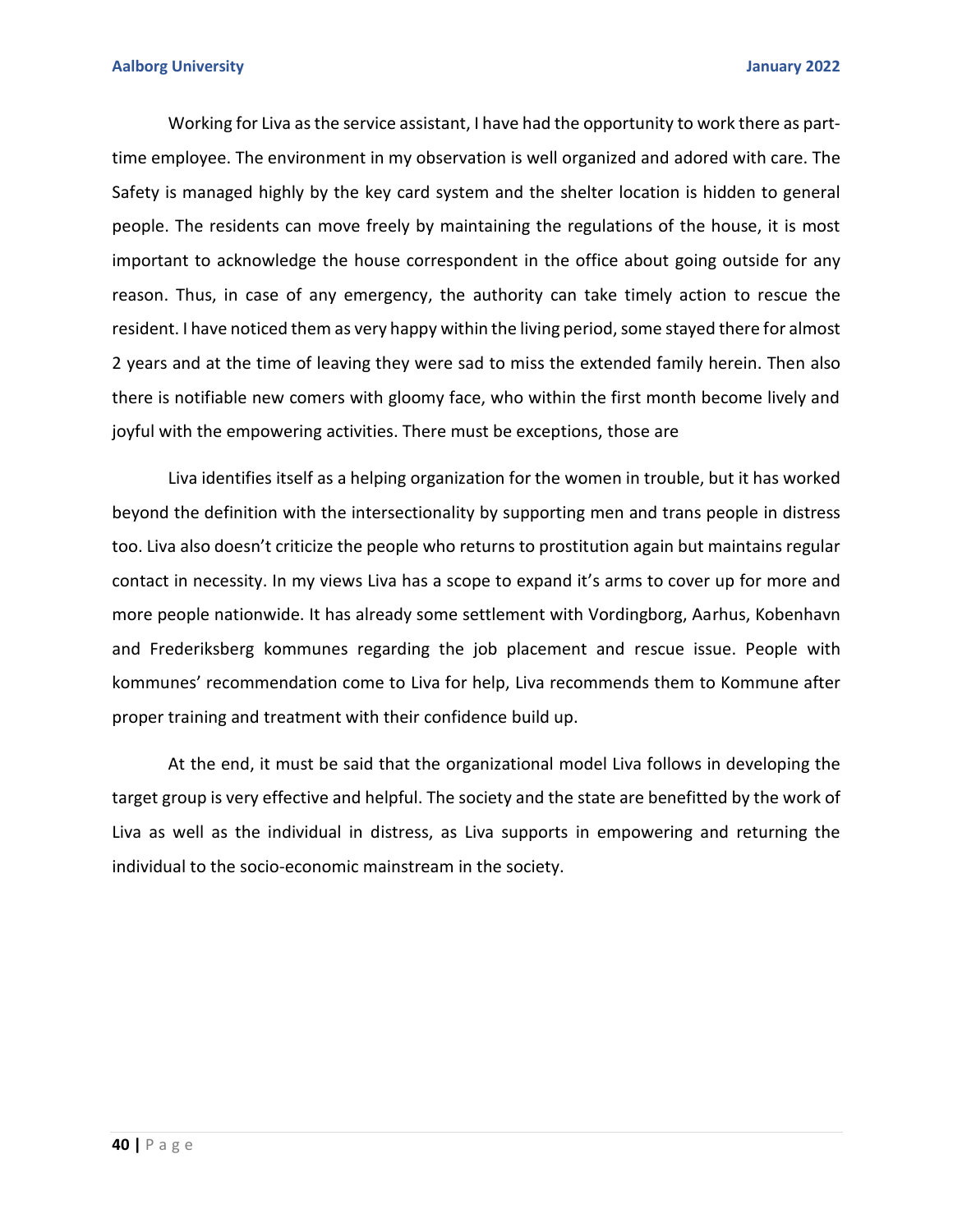# References

- Anderson, E. (1995). Knowledge, Human Interests, and Objectivity in Feminist Epistemology. *Philosophical Topics,, 23*, 27–58.
- Anderson, E. (2020, Febrruary 13). *Stanford Encyclopedia of Philosophy*. Retrieved from https://plato.stanford.edu: https://plato.stanford.edu/entries/feminismepistemology/#pagetopright
- Balcazar, F. E., Keys, C. B., & Vryhof, a. J. (N/D). EMPOWERMENT. In L. A. Jason, O. Glantsman, J. F. O'Brien, & a. K. (Editors), *Introduction to Community Psychology.* Retrieved from https://press.rebus.community/introductiontocommunitypsychology/
- Braun, V., & Clarke, V. (2006, January). Using thematic analysis in psychology:. *3*(1), 77-101. doi:http://dx.doi.org/10.1191/1478088706qp063oa
- Bryman, A. (2016). *Social Research Method.* N.Y.: Oxford University Press Inc.
- Bryman, D. (2017). Philosophy of Research: What Are Ontology and Epistemology? London, UK. doi:https://dx.doi.org/10/4135/9781526408495
- Byrne, D. (2017). Data Collection: What Are Qualitative Methods? London, UK. doi:https://dx.doi.org/10.4135/9781526408532.n4
- Byrne, D. (2017). Research Design: What Is Research Design? London, UK. doi:https://dx.doi.org/10.4135/9781526408532
- Byrne, D. (2017). *Sage Research Methods*. Retrieved from https://methods-sagepubcom.zorac.aub.aau.dk: https://methods-sagepub-com.zorac.aub.aau.dk/project-planner/datacollection

Cornell EmpowermentGroup. (1989). Empowerment and family support. *Networking Bulletin, 1*(2), 1-23.

- Dey, P. P. (2021, June ). Jewelery as a tool of patriarchy: seen from an intersectional perspective. *7th semester project report*. Aalborg university project library.
- EIGE. (N/D). *Combating violence against women, Denmark.* Vilnius, Lithuania: European Institute for Gender Equality. Retrieved from eige.europa.eu: https://eige.europa.eu/sites/default/files/documents/2016.5471\_mh0416657enn\_pdfweb\_201 70215100607.pdf
- EIGE, E. I. (n.d.). *Combating violence against women.* Vilnius: EIGE. Retrieved from https://eige.europa.eu/sites/default/files/documents/2016.5471\_mh0416657enn\_pdfweb\_201 70215100607.pdf
- Fleming, T., & Finnegan, F. (N/D). *Access and Retention: Experiences of Non-traditional Learners.* MURAL - Maynooth University Research Archive Library. Retrieved from https://mural.maynoothuniversity.ie/2451/1/Fleming\_Finnegan\_on\_Honneth\_Jan\_13\_2010.pdf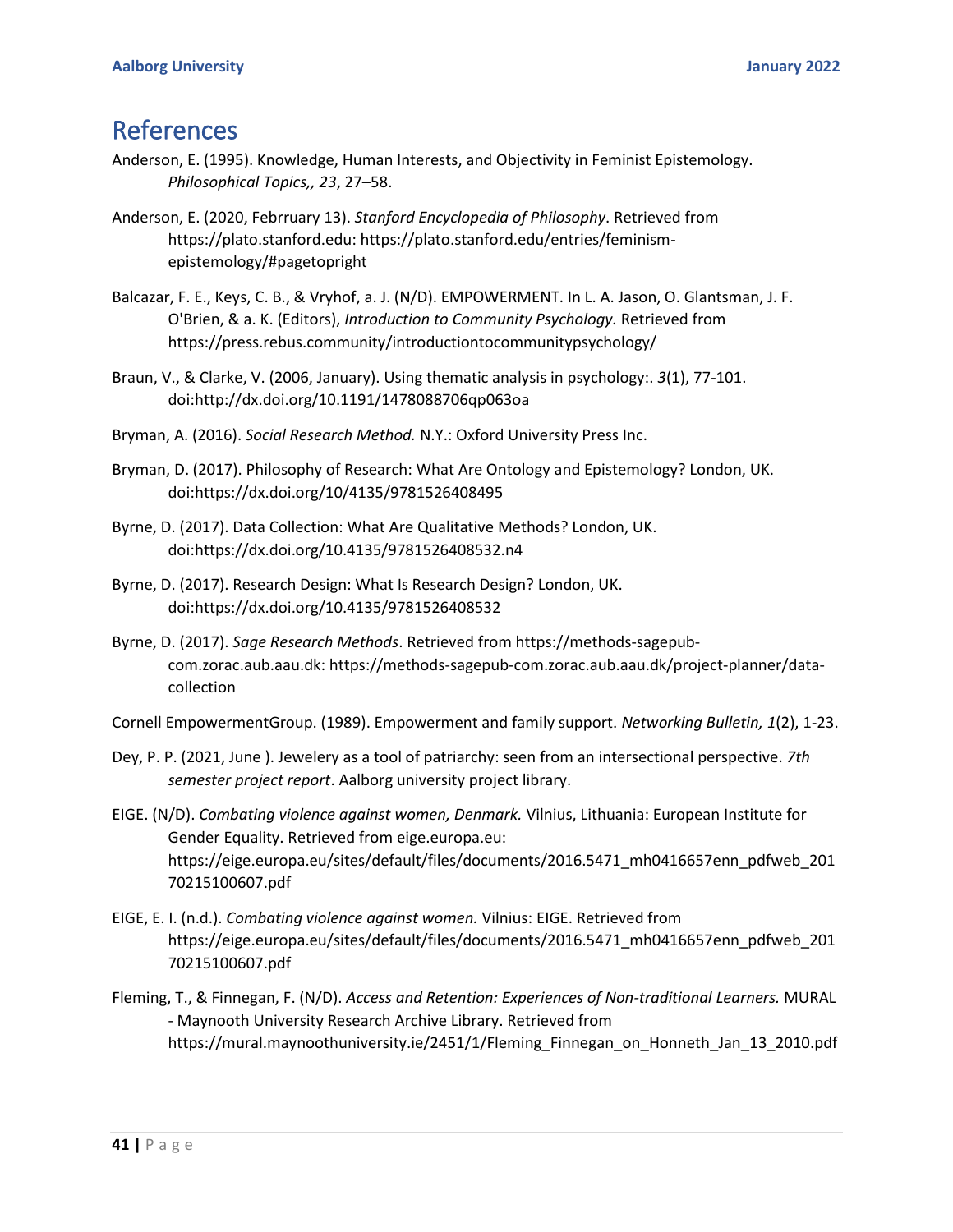- Fraser, N. (2004). Recognition, Redistribution and Representation in Capitalist Global Society: An Interview with Nancy Fraser. (H. M. Dahl, P. Stoltz, & R. Willig, Interviewers) Denmark: http://www.sagepublications.com. doi:10.1177/0001699304048671
- Harraway, D. (1988). Situated Knowledges: The Science Question in Feminism and the Privilege of Partial Perspective. *Feminist Studies*, 575-599.
- Honneth, A. (1995). *The Struggle for Recognition.* Cambridge: MIT Press.
- Honneth, A. (1995). *The Struggle for Recognition: The Moral Grammar of Social Conflicts.* Cambridge : Polity Press.
- Huysamen, M. &. (2021, March). Institutional Ethics Challenges to Sex Work Researchers: Committees, Communities, and Collaboration. *Sociological Research Online*, 1-17. doi:https://doi.org/10.1177%2F13607804211002847
- Liva. (n.d.). *Liva-Rehab*. Retrieved from https://livarehab.dk/om-os/
- Liva-Rehab. (2020). *ÅRSBERETNING 2020.* Copenhagen: Liva-Rehab. Retrieved from https://livarehab.dk/wp-content/uploads/2021/04/Liva-A%CC%8Arsrapport-for-2020.Web\_.NY\_.pdf
- Middleton., F. (2021, July 16). *Scribber*. Retrieved from Scribbr.com: https://www.scribbr.com/methodology/reliability-vsvalidity/#:~:text=Reliability%20and%20validity%20are%20concepts,the%20accuracy%20of%20a %20measure.
- Perkins, D. D., & Zimmerman, M. A. (1995). Empowerment TheoIT, Research, and Application. *American Journal of Community Psychology, 23*(5), 569-579.
- Spanger, M., & Skilbrei, M.-L. (2017). Exploring sex for sale, methodological concerns. In M. S.-L. Skilbrei, *Prostitution research in context: Methodology, representation and power* (pp. 1-16). New York: Routledge.
- Stanford Encyclopedia of Philosophy. (2019, April 25). *Stanford Encyclopedia of Philosophy*. Retrieved from Stanford Encyclopedia of Philosophy: https://plato.stanford.edu/entries/recognition/
- Taylor, C. (1992). The Politics of Recognition. In A. Gutmann, *Multiculturalism: Examining the Politics of Recognition* (pp. 25-73). Princeton: Princeton University Press.
- Torp, I. S. (2019, June 8). *The Norwegian National Research Ethics Committees*. Retrieved from https://www.forskningsetikk.no: https://www.forskningsetikk.no/en/guidelines/social-scienceshumanities-law-and-theology/guidelines-for-research-ethics-in-the-social-sciences-humanitieslaw-and-theology/
- Webber, V., & Brunger, F. (2018). Assessing risk to researchers: Using the case of sexuality research to inform research ethics board guidelines. *Qualitative Social Research, 19*(3).
- *WHO*. (n.d.). Retrieved from https://www.who.int/news-room/fact-sheets/detail/violence-againstwomen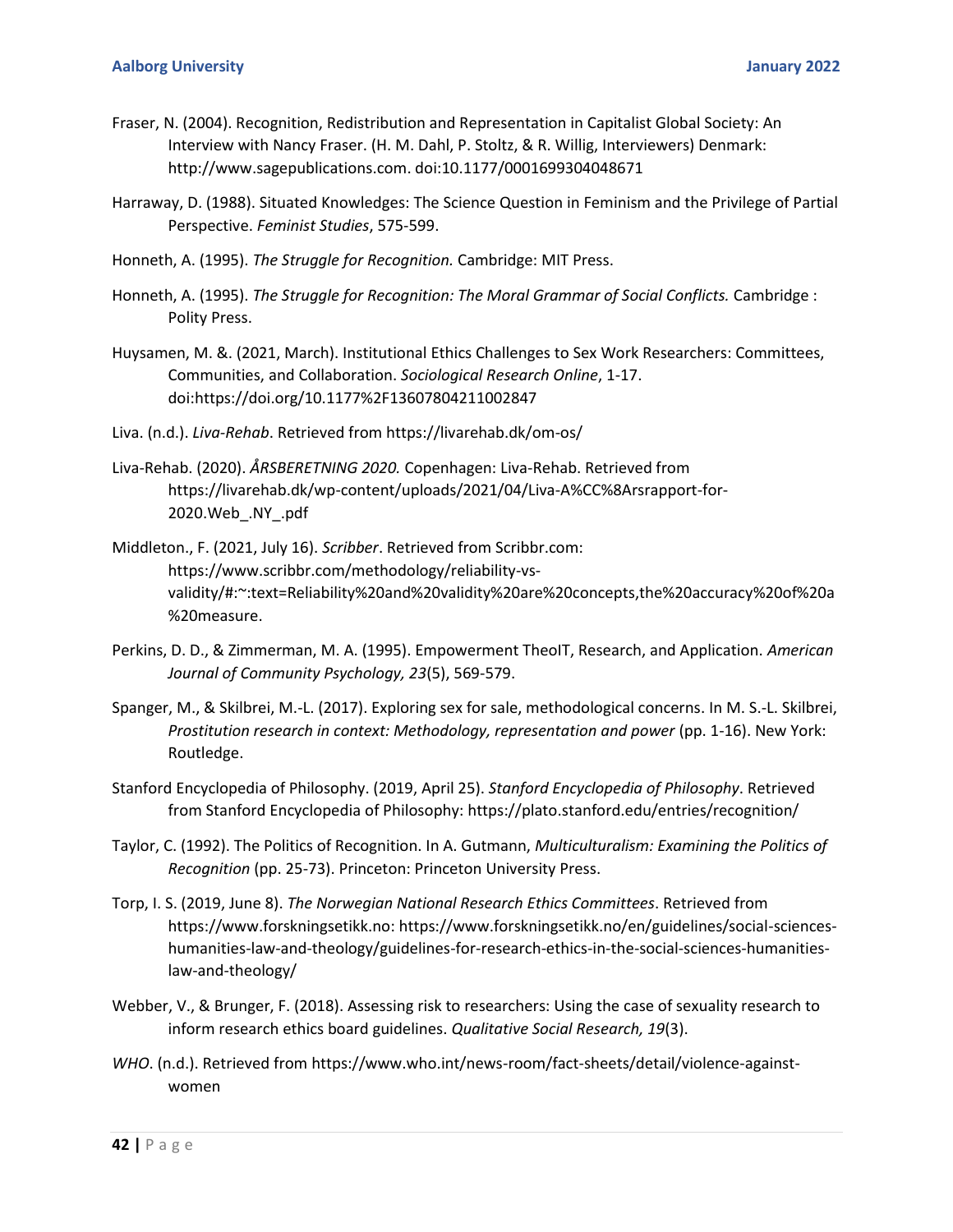# Apendix:

Detailed case studies collected from Liva-unges live chat publication.

| Case 1. |  |
|---------|--|
| Nicolaj |  |

A man gets up, looks at me angrily and says I'm a fucking creepy trans and I just had to die and spit on me. I look down and sincerely hope he just leaves me alone. The man gets off the train, I'm sitting back, shaken and upset.

I've played with the feminine expression all my life, but I've never had a desire to be anything but a man. A lot of people on my way have had a hard time accepting that. Because you can't be a man with lipstick and high heels. or can one?

I have often moved around the streets of Copenhagen with a delicious full makeup, and rarely have I come home without nasty derogatory words and threats along the way. One episode is particularly clear to me. It was spring, I had a glamorous makeup, nice long nails and the perfect outfit that I had found the day before. I was razor sharp and I probably never felt so beautiful before. I was going to a preview of Divas in the Jungle. I'm going to hop on a full S train and find a seat. A man stands up, looks at me angrily and says I'm a fucking creepy trans and that I should just die and spit on me. I look down and sincerely hope he just leaves me alone.

The man gets off the train, I'm left shaken and upset. None of the other passengers intervene or ask if I'm okay. They gave a quiet acceptance of this situation. Let me be clear, being transgender is not polemic. But as a society, we need to expand the boxes we have for gender. You can easily be a man and play with makeup and skirts without wanting to be a woman. "You're way too much" and "you're not yourself at all" are phrases I've heard a lot from close relationships.

I see this as a reaction to the fact that it is difficult for anyone to step out of the boxes and norms that have been set. I believe that we humans should be allowed to explore different sides of ourselves. We have to practice giving each other room for that. It's naïve to think you're in a certain way because of your genitals. Let's expand the framework and keep the doors open.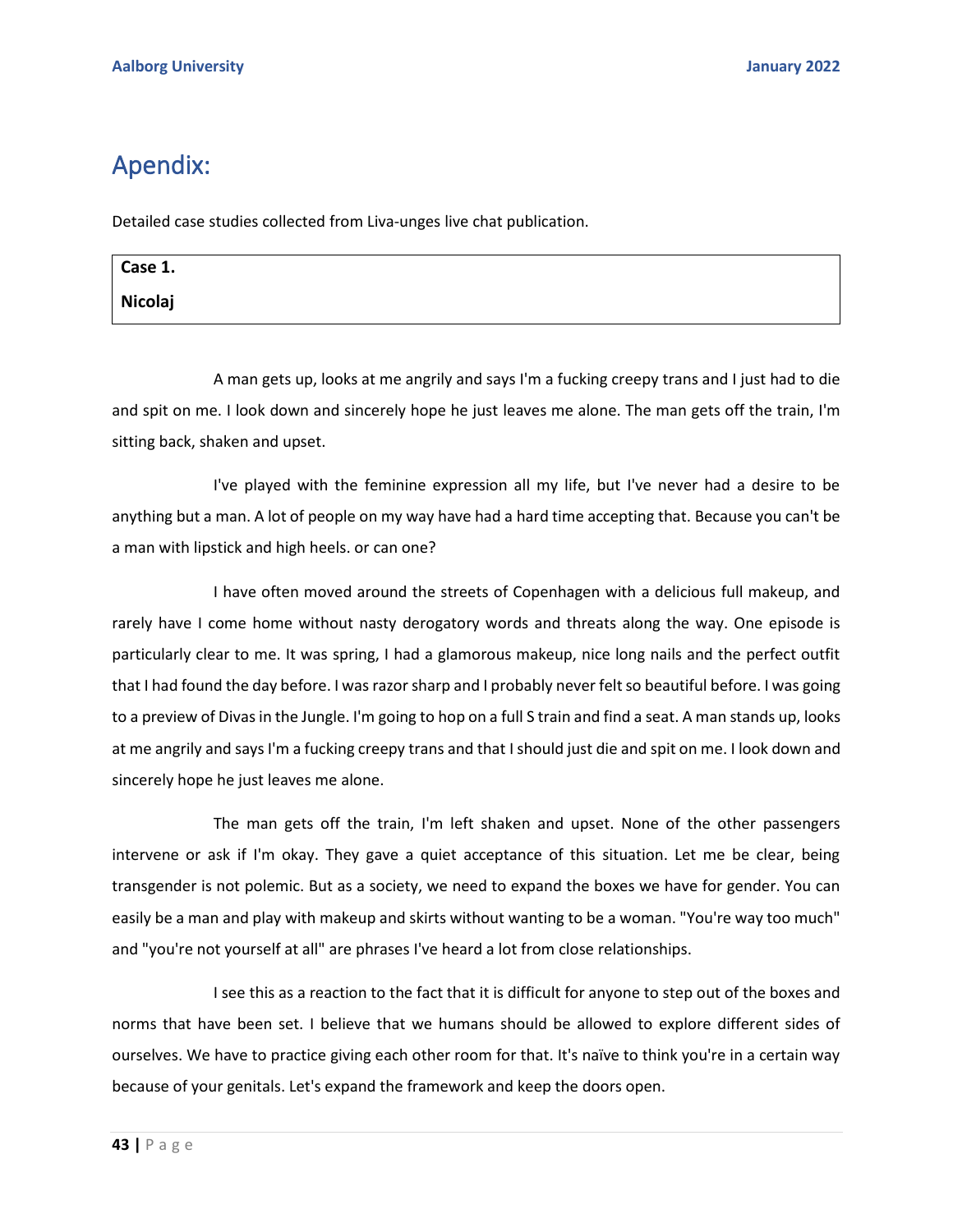| Case 2. |  |  |
|---------|--|--|
| Avo     |  |  |

I did not dare do anything. I was dog scared and disappeared away in a blackout. I was happy when I walked in the door of my friend who was 3 years older than me. I proudly exclaimed that I was going to be a model for a hair salon and that pictures were to be taken for an exhibition in the shop windows.

It was one of those good days when something good happened to me. At the time, I lived with my girlfriends, and tried my best to be an adult at the age of 13. I was rooted in the relationship with my mother and having a hard time going to school. In our girlfriend world, a modeling job was the ultimate. We cut all the famous models out of the fashion magazines and made collages out of them. So, it meant a lot to me that I had been selected for the task. It meant I could get a little finger into another world, and that was the biggest recognition I had felt in a long time.

The day came where I was to meet the boss. We got into his sports car and left for City with us. We had to borrow clothes inside the city, and it was an adventure for a girl of 13 who did not know about self-esteem, but only about survival in the world. That day I got a bite of a world I could only dream of, but also a brand of life that has taken time of heal.

One bag after another was filled up in Magasin on the street, and they were ready when we entered the store. They knew who he was. We were in all my favorite stores, and it was a whole new experience for me. I went from being taken by the shopkeeper for petty rape to the staff opening the door for me / us. I went from having a cold "goodbye" to a warm "have a good day".

The day ended with a lunch at Gråbrødretorv. A glass of white wine was replaced with another, and then I remember no more clearly, for I began to disappear away in a blackout.

On the way down to the car, I hear him say: "we have to pass me and put the clothes". A remark I wish today I had answered no to. But the reality was that I had been drunk full by a man of 52 and I was 13. The next thing he asked was if I wanted to come in. I had no defense and was rod stiff, so I went along.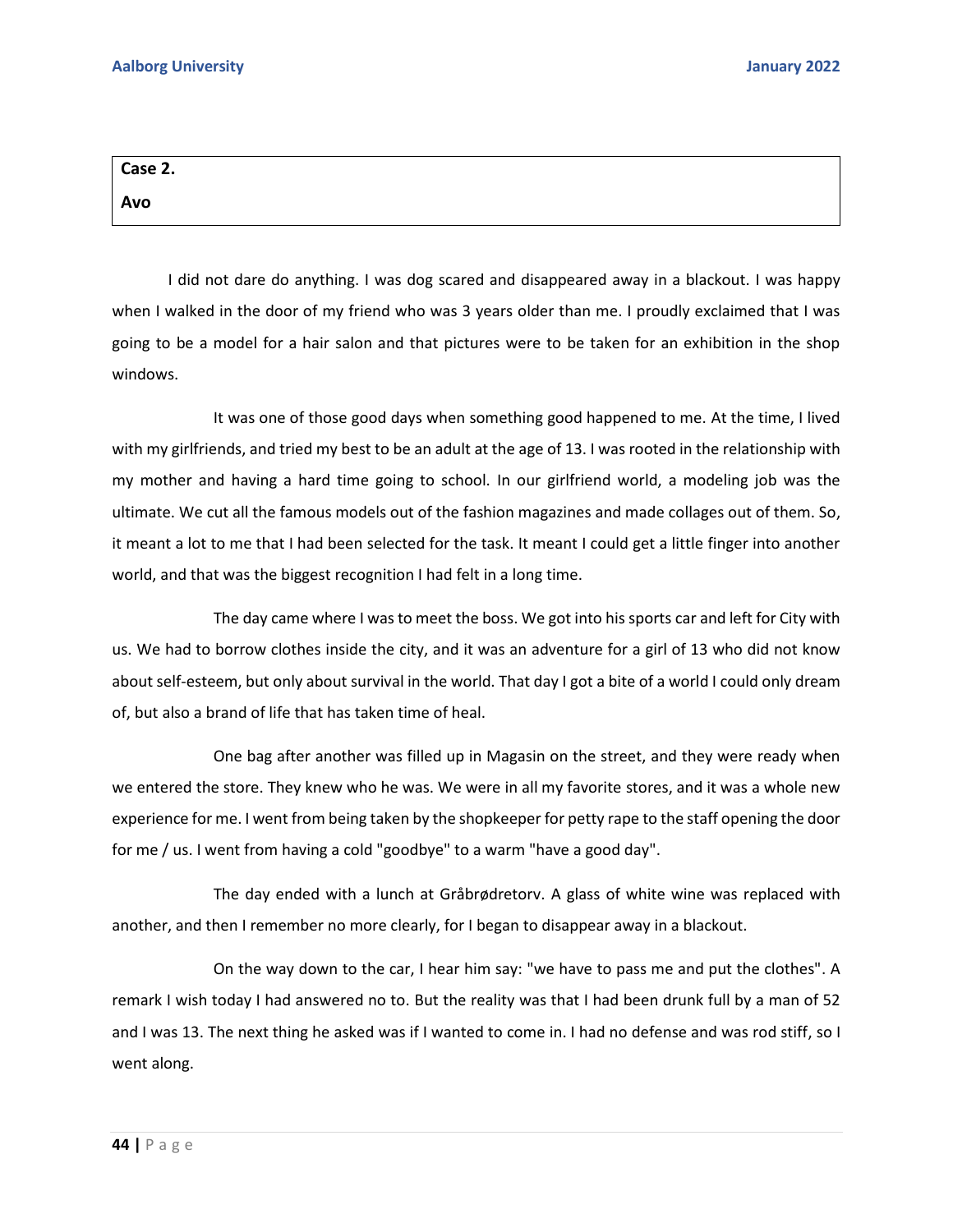#### **Aalborg University January 2022**

The next thing I remember, I'm lying on a couch with an animal by a man on top of me. I did not dare do anything. I was so scared and disappeared away in a blackout. The next day I had to show up for a photo shoot. It was a modelling assignment that had first given me pride, but which had now turned to me feeling dirty, obnoxious and wanting to kill him.

I didn't know at the time that it was an assault. I thought I said yes, but I was drunk, and I was only 13. The time after the experience was tough and I started smoking weed and drinking more.

I tried to get the feeling of being dirty away, but no matter how much I intoxicated myself, it didn't work. It didn't go away until the day I started getting help. It wasn't my fault I was 13. He was the grown-up, and he had attacked me. The guilt I had felt was reversed.

Today I know the way out is to get help as soon as possible. It was necessary to understand that I wasn't the wrong one or that it was something I deserved. Self-destructive behavior is not. It didn't help me to soothe my emotions with marijuana and alcohol, or to keep it all to myself. It wasn't until I talked about it, and accepted the good help that exists, that I got better.

Since then, I have had many other exciting modelling tasks that have been filled with fun and joy, and I know where my limit is.

## **Pictures from Liva's Activities:**

## **Source:<https://www.facebook.com/livarehaboglivashelter>**

**Halloween activities**

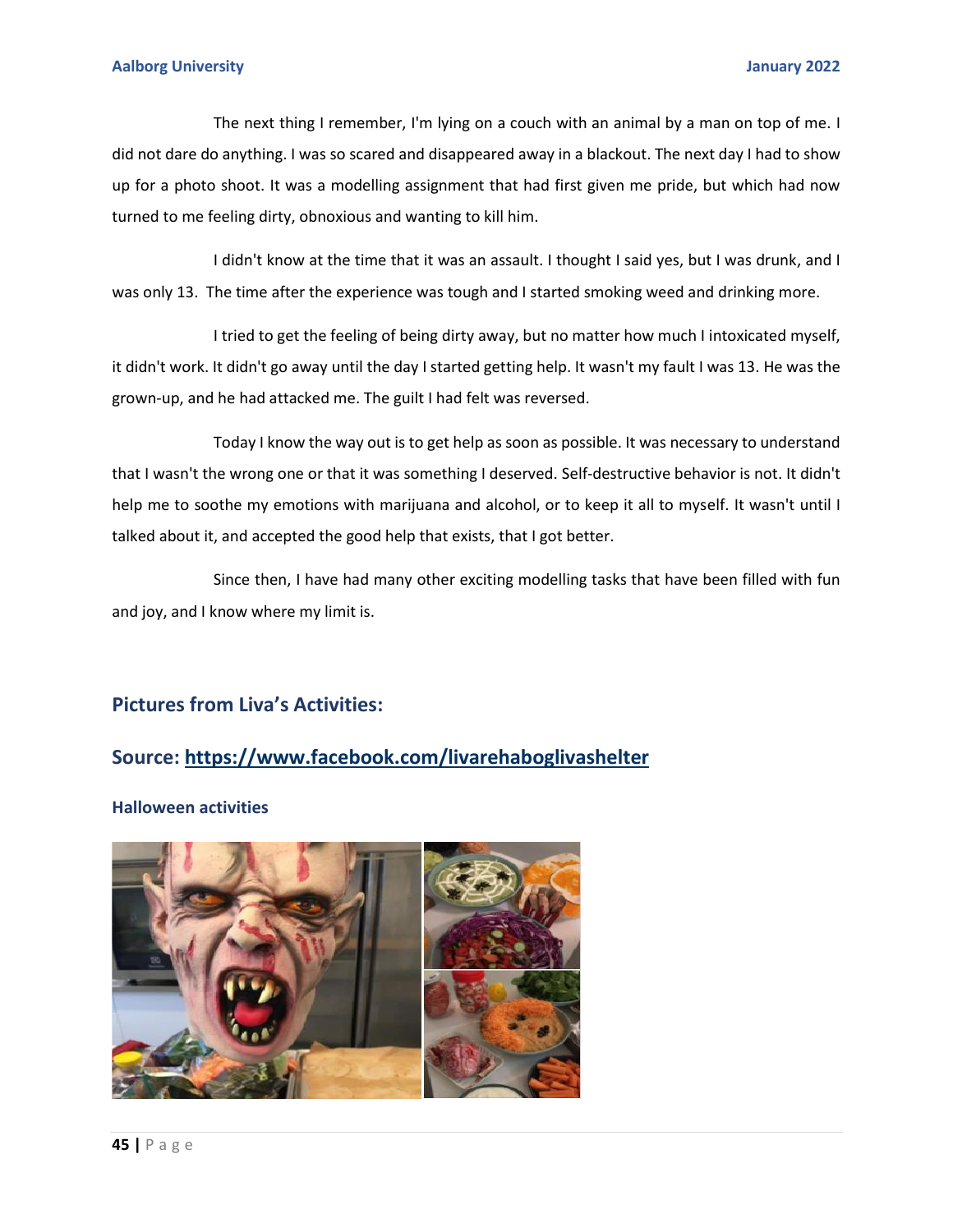## **Creations crafts**



## **Employees on running**